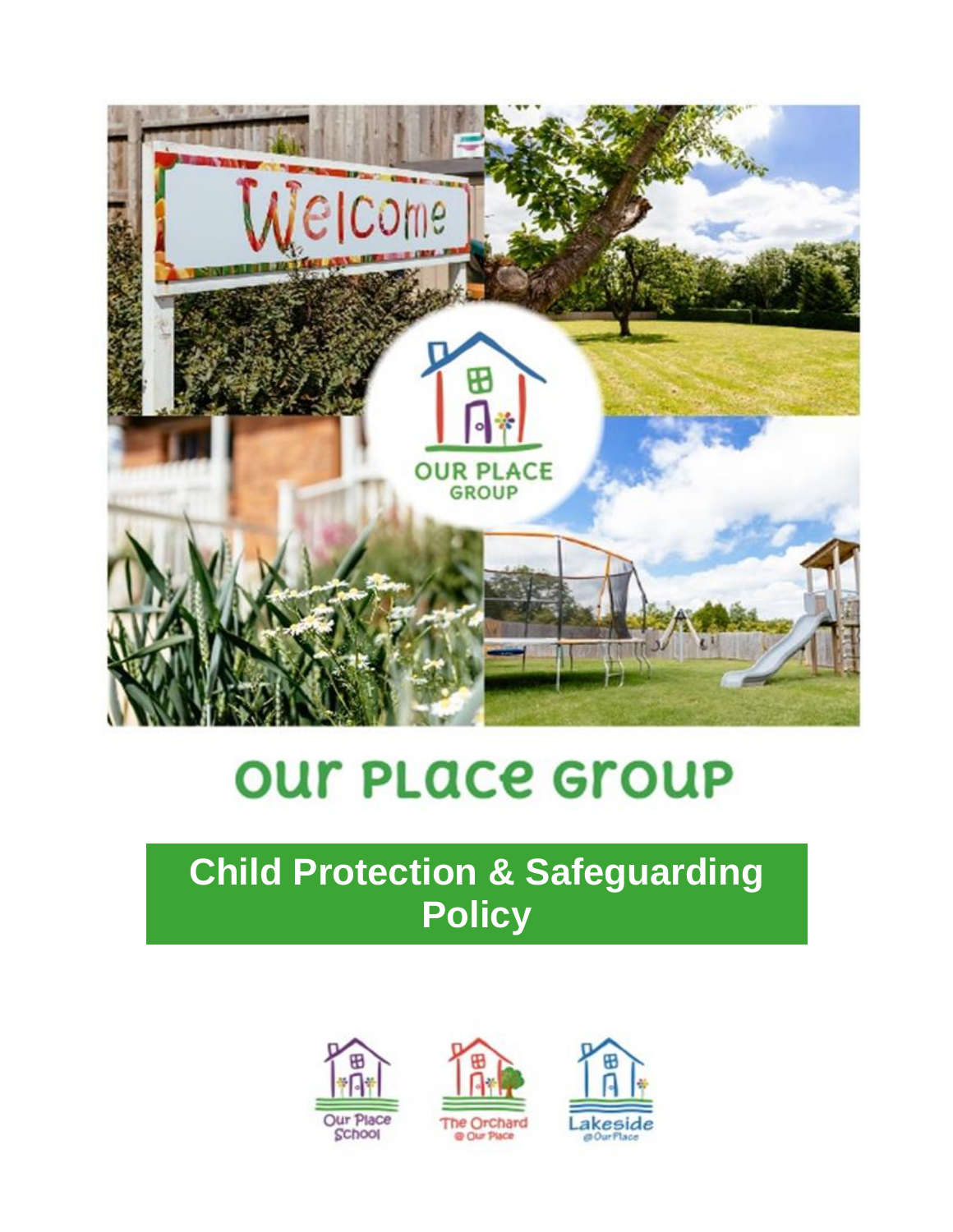| Policy No   Version |   | ' Date    | <b>Policy Owner</b>        | Review    | <b>Review Date</b> |
|---------------------|---|-----------|----------------------------|-----------|--------------------|
|                     |   |           |                            | Freauency |                    |
| CF35                | Q | Sept 2021 | Sarah Davies/Lauren Tallis | Annually  | Sept 2022          |

| Section      | ltem                                                         | Page           |
|--------------|--------------------------------------------------------------|----------------|
|              | <b>Policy Statement</b>                                      | 4              |
| 2            | Key Personnel                                                | 4              |
| 3            | Introduction                                                 | 5              |
| 4            | Definition and signs of Abuse                                | $\overline{7}$ |
| 5            | <b>Bullying</b>                                              | $\mathbf{I}$   |
| 6            | <b>Honour Based Abuse</b>                                    | $\mathbf{I}$   |
| 7            | Peer on Peer Abuse / Child on Child Abuse                    | 15             |
| 8            | Radicalisation and Extremist Behaviour                       | 16             |
| 9            | Child Sexual Exploitation                                    | 18             |
| 10           | Child Criminal Exploitation - County Lines                   | 21             |
| $\mathbf{H}$ | Teenage Relationship Abuse                                   | 23             |
| 12           | <b>Substance Misuse</b>                                      | 23             |
| 13           | <b>Domestic Abuse</b>                                        | 23             |
| 4            | Homelessness                                                 | 24             |
| 15           | <b>Modern Slavery</b>                                        | 24             |
| 16           | Procedure for managing Concerns                              | 24             |
| 17           | Health and Safety and Safe Environments                      | 25             |
| 8            | Physical Intervention / Use of "Reasonable Force"            | 25             |
| 19           | Managing Safeguarding Concerns and Allegations against Staff | 26             |
| 20           | Managing a Disclosure                                        | 31             |
| 21           | Raising a Concern from Observation                           | 32             |
| 22           | Roles and Responsibilities                                   | 32             |
| 23           | <b>Safer Recruitment</b>                                     | 34             |
| 24           | Records, Monitoring and Transfer                             | 35             |
| 25           | Information Sharing and Confidentiality                      | 36             |
| 26           | <b>Communication with Parents</b>                            | 36             |
| 27           | Photography and use of Images                                | 36             |
| 28           | Links with other Policies                                    | 36             |
| 29           | <b>Useful Contacts</b>                                       | 37             |
|              | Appendix - Form for recording concerns                       | 38             |

| Approved by                             | <b>Name</b>   | Date           |
|-----------------------------------------|---------------|----------------|
| Head of Education                       | Lauren Tallis | September 2021 |
| Director of Safeguarding and Compliance | Sarah Davies  | September 2021 |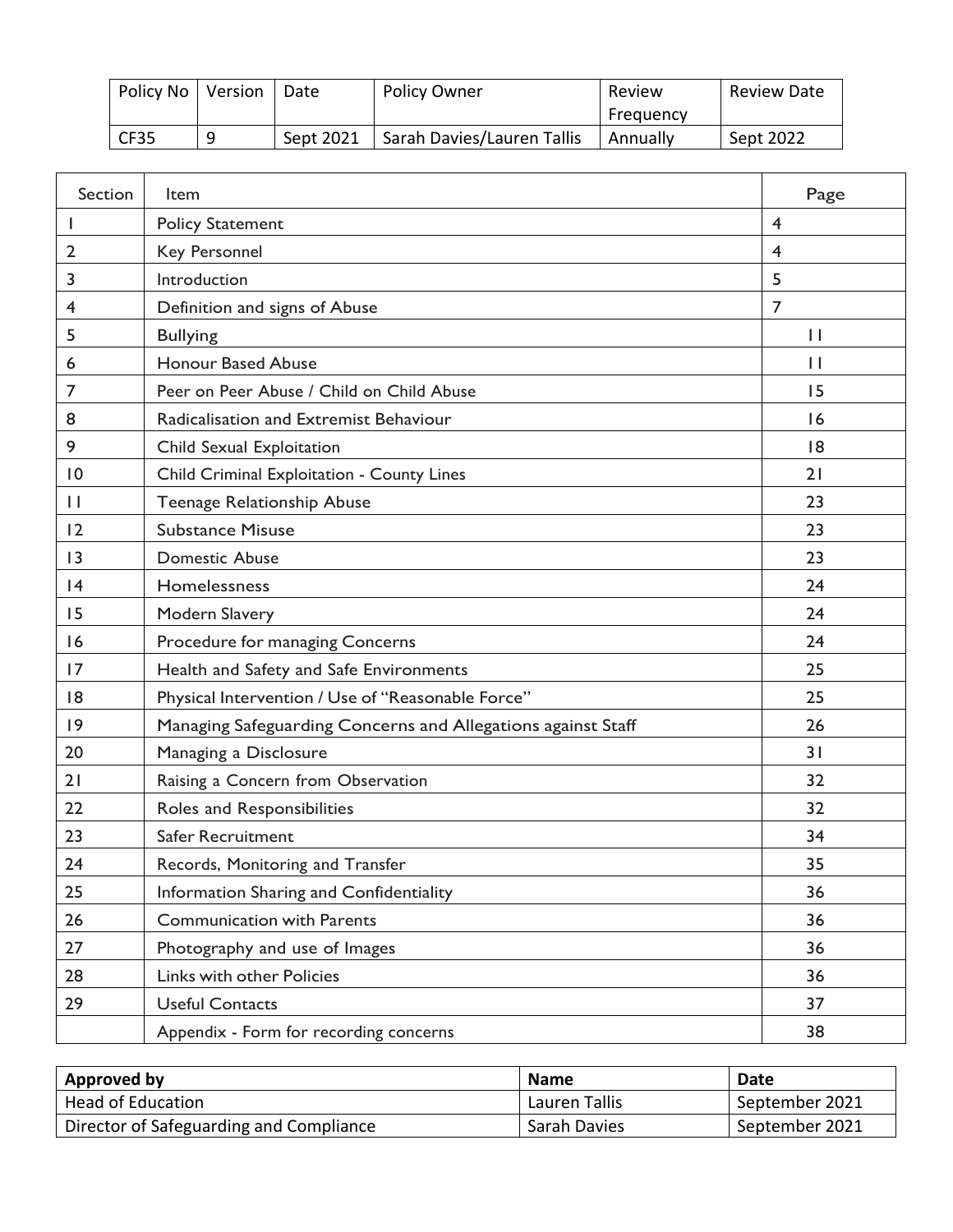#### **Review Sheet**

The information in the table below provides details of this document's reviews and where appropriate, amendments which will have been made to a later version and the reason.

| Version        | <b>Review Description</b>                                                                                            | Date            |
|----------------|----------------------------------------------------------------------------------------------------------------------|-----------------|
| $\mathbf{1}$   | Original                                                                                                             | Sept 2018       |
| $\overline{2}$ | Updated to reflect new standards                                                                                     | Jan 2019        |
| 3              | Updated to new policy format with procedures inserted, updated<br>LADO email contact, Extremist tool-kit information | Apr 2019        |
| 4              | Updated to include updates following managing allegations against<br>staff training                                  | <b>Jun 2019</b> |
| 5              | Updated following the KCSIE September 2019 changes                                                                   | Sept 2019       |
| 6              | Updated to reflect Ofsted Guidance                                                                                   | Mar 2020        |
| 7              | Updated following KCSIE September 2020 changes                                                                       | Sept 2020       |
| 8              | <b>Updated Policy</b>                                                                                                | Dec 2020        |
| 9              | Updated following KCSIE September 2021 changes                                                                       | Sept 2021       |
|                |                                                                                                                      |                 |
|                |                                                                                                                      |                 |
|                |                                                                                                                      |                 |
|                |                                                                                                                      |                 |
|                |                                                                                                                      |                 |
|                |                                                                                                                      |                 |
|                |                                                                                                                      |                 |
|                |                                                                                                                      |                 |
|                |                                                                                                                      |                 |
|                |                                                                                                                      |                 |
|                |                                                                                                                      |                 |
|                |                                                                                                                      |                 |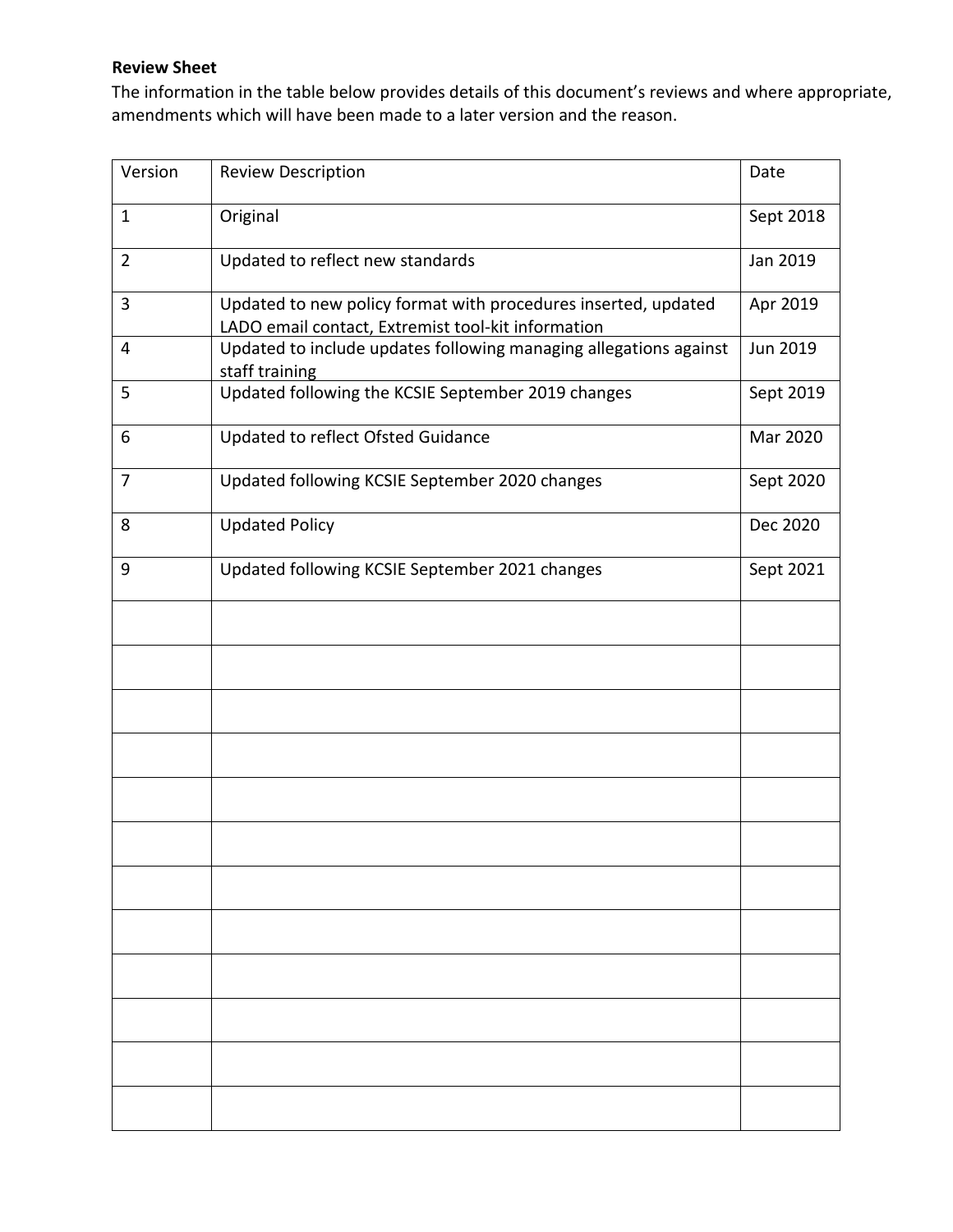#### **Safeguarding Children Policy (including Child Protection)**

#### 1. **Policy Statement**

#### *The Children's Homes (England) Regulations 2015*

'The protection of children standard 12.—(1) The protection of children standard is that children are protected from harm and enabled to keep themselves safe.'

In Relation to Children and young people safeguarding and promoting their welfare is defined in '*Working together to safeguarding Children*' as:

- Protecting Children from maltreatment
- Preventing impairment of children health or development
- Ensuring that children grow up in circumstance consistent with the provision of safe and effective care.
- Taking action enable all children to have the best outcomes.

*Keeping Children Safe in Education* states that: "Safeguarding and promoting the welfare of children is everyone's responsibility. Everyone who comes into contact with children and their families has a role to play. In order to fulfil this responsibility effectively, all practitioners should make sure their approach is childcentred. This means that they should consider, at all times, what is in the best interests of the child".

#### **Safeguarding Statement of intent**

Our Place School is committed to safeguarding and promoting the physical, mental, and emotional welfare of every pupil, both inside and outside of the school premises. We implement a whole-school preventative approach to managing safeguarding concerns, ensuring that the wellbeing of pupils is at the forefront of all action taken. This policy sets out a clear and consistent framework for delivering this promise, in line with safeguarding legislation and statutory guidance. It will be achieved by:

- Ensuring that senior leaders, directors, the headteachers and staff understand their responsibilities under safeguarding legislation and statutory guidance, are alert to the sings of child abuse, and know to refer concerns to the DSL.

- Teaching children how to keep safe and recognise behaviours that are unacceptable.
- Identifying and making provision for any child that has been subject to, or is at risk of, abuse, neglect, or exploitation.
- Creating a culture of safer recruitment by adopting procedures that help deter, reject, or identify people who pose a risk to children.
- Ensuring that the headteacher and any new staff and volunteers are only appointed when all the appropriate check have been satisfactorily completed.

#### **School Details:**

Address: Our Place Group, The Orchard, Bransford, Worcester WR6 5JE Phone: 01886 833378 Email. admin@ourplaceschools.com

#### **2. Key Personnel**

**Designated Safeguarding Leads**: (Education): Lauren Tallis. (The Orchard): Kuba Poturalski. (Lakeside) Nick Waller.

**Deputy DSL** (Education): Ali Price and Marc Soley Deputy DSL (Care): Danielle Bennett & Charlotte Powell. **Prevent Single Point of Contact** (SPOC): Sarah Davies. Other named staff and contacts:

**Designated Teacher for Looked after Children**: Lauren Tallis. **Online safety Co-ordinator**: Lauren Tallis **Local Authority Designated Officer/Position of Trust**: [lado@worcschildrenfirst.org.uk](mailto:lado@worcschildrenfirst.org.uk)

**Family Front Door**: 01905 822666 (core working hours) **Out of hours** or at weekends: 01905 768020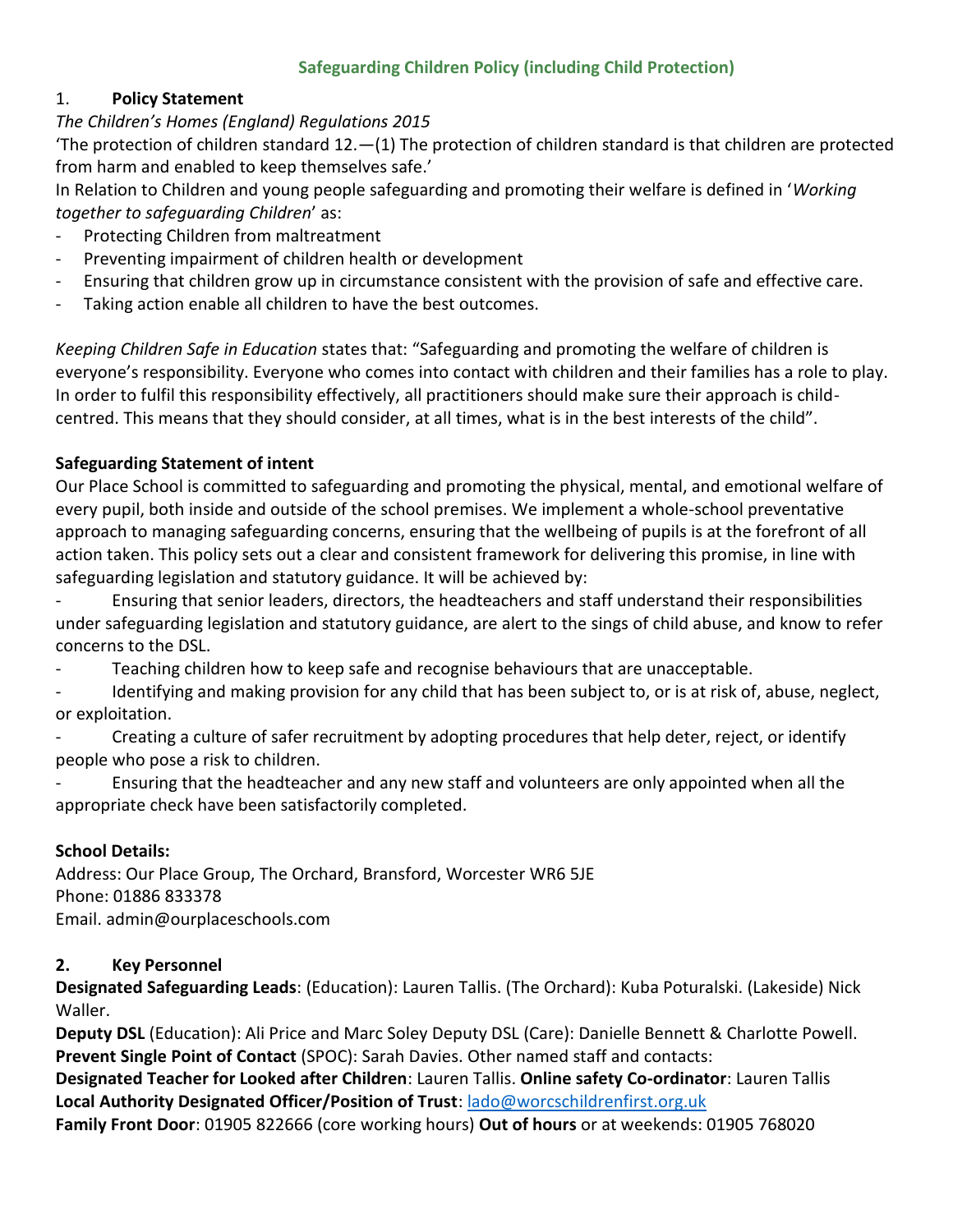#### **Introduction**

Our Place School fully recognises the contribution it can make to protect and support young people in School. The aim of this policy is to safeguard and promote our pupils' welfare, safety, health and well-being by creating an honest, open, caring and supportive environment. The young peoples' welfare is of paramount importance.

This policy applies to all staff, members of the Senior Strategic Group and Education Review Board, volunteers and visitors to the school. Child protection is the responsibility of all staff. We ensure that all parents and working partners are aware of this policy by mentioning it in our school prospectus, displaying appropriate information in our reception and on the school website and by raising awareness at meetings with parents/carers.

#### **3. Legal framework**

This policy has due regard for the following legislation and statutory guidance: Legislation

- Children Act 1989
- Children Act 2004
- Safeguarding Vulnerable Groups Act 2006
- The Education (School Teachers' Appraisal) (England) Regulations 2012 (as amended)
- Sexual Offences Act 2003
- Female Genital Mutilation Act 2003 (as inserted by the Serious Crime Act 2016)
- Equality Act 2010
- Counter-Terrorism and Security Act 2015
- The UK General Data Protection Regulation (UK GDPR)
- Data Protection Act 2018
- Voyeurism (Offences) Act 2019
- Domestic Abuse Act 2021.
- Independent School Standards (2021)
- Education Act (2002)

Statutory guidance

- HM Government (2020) "Multi-agency statutory guidance on female genital mutilation"
- HM Government (2013) "Multi-agency practice guidelines: Handling cases of Forced Marriage"
- HM Government (2021) "Channel Duty Guidance: Protecting people vulnerable to being drawn into terrorism".
- DfE (2021) "Keeping children safe in education 2021".
- DfE (2018) "Working Together to Safeguard Children"
- DfE (2015) "The Prevent Duty".
- DfE (2018) "Disqualification under the Childcare Act 2006".

#### Non-statutory guidance

- DfE (2015) "What to do if you're worried a child is being abused".
- DfE (2018) "Information sharing".
- DfE (2017) "Child sexual exploitation".
- DfE (2021) "Sexual violence and sexual harassment between children in schools and colleges".
- DfE (2021) "Recruit teachers from overseas".
- DfE (2020) "Sharing nudes and semi-nudes: advice for education settings working with children and young people".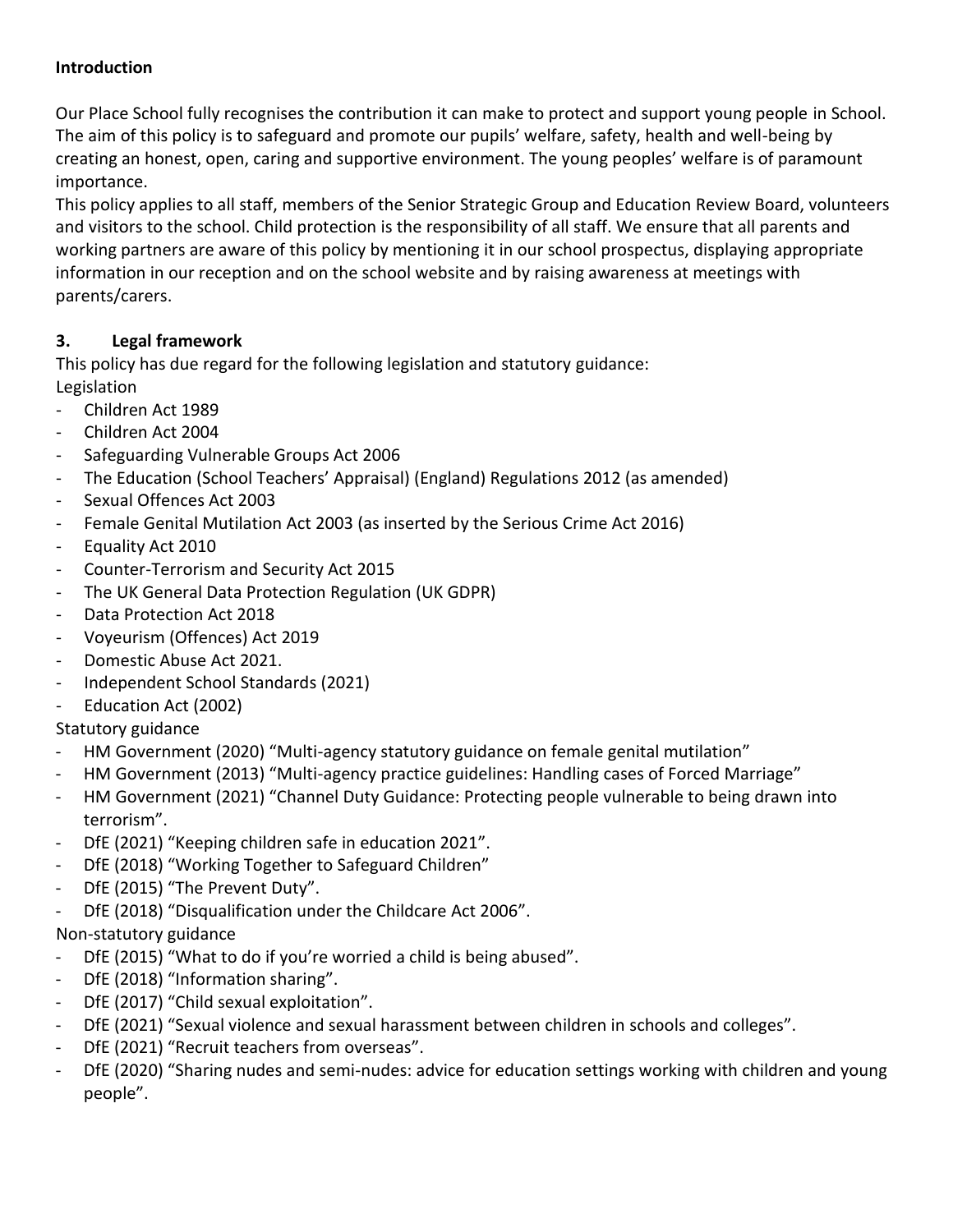#### *'If in doubt-report'*

Parents and visitors have access to safeguarding information. We promote a culture of transparency where people know how to recognise concerns of abuse, know how to and who to report to and how tokeep children safe.

#### *'If in doubt-report'*

We teach and support children how to keep safe, how to raise concerns and who to talk to if they are worried about anything.

#### *'If you are worried- Talk to someone'*

We will always take people's concerns seriously and take corrective action to prevent incidents thatmay harm a child from occurring and use reflective practice to ensure our standards remain high.

Our Place Group fully recognises its moral and statutory responsibilities for safeguarding and promoting the welfare of children.

Our policy applies to all staff, volunteers and visitors working in the school.

#### **Safeguarding Commitment**

The school adopts an open and accepting attitude towards children as part of its responsibility for pastoral care. Staff encourage children and parents/carers to feel free to talk about any concerns and to see school as a safe place when there are difficulties. Children's worries and fears will be taken seriously, and children are encouraged to seek help from members of staff.

Our Place School will therefore:

- Establish and maintain an ethos where children feel secure and are encouraged to talk and are listened to.
- Ensure that children know that there are adults in the school whom they can approach if they are worried or are in difficulty.
- Include in the curriculum activities and opportunities (specifically through PHSE/ ICT) which equip children with the skills they need to stay safe from abuse (including online) and to know where to get help.
- Ensure every effort if made to establish effective working relationships with parents/carers and colleagues from other agencies.
- Operate safer recruitment procedures and make sure that all appropriate checks are carried out on new staff and volunteers who will work with children including identity, right to work, enhanced DBS criminal record and barred list (and overseas where needed), references, and prohibition from teaching or managing in schools (s. 128).
- Within our local area statistics show in May 2021 that Violence and sexual offences, and theft are the highest crimes committed and in the last 12 months is criminal damage and arson. Data taken from [https://www.crime-statistics.co.uk](https://www.crime-statistics.co.uk/)

We seek to ensure that the child's wishes and feelings are taken into account when determining what action to take and what services to provide to protect children from harm.

To this end we will:

Ensure there are systems in place for children to express their views and give feedback e.g. through school/class councils, safety questionnaires, participation in Keyworker meetings, participation in anti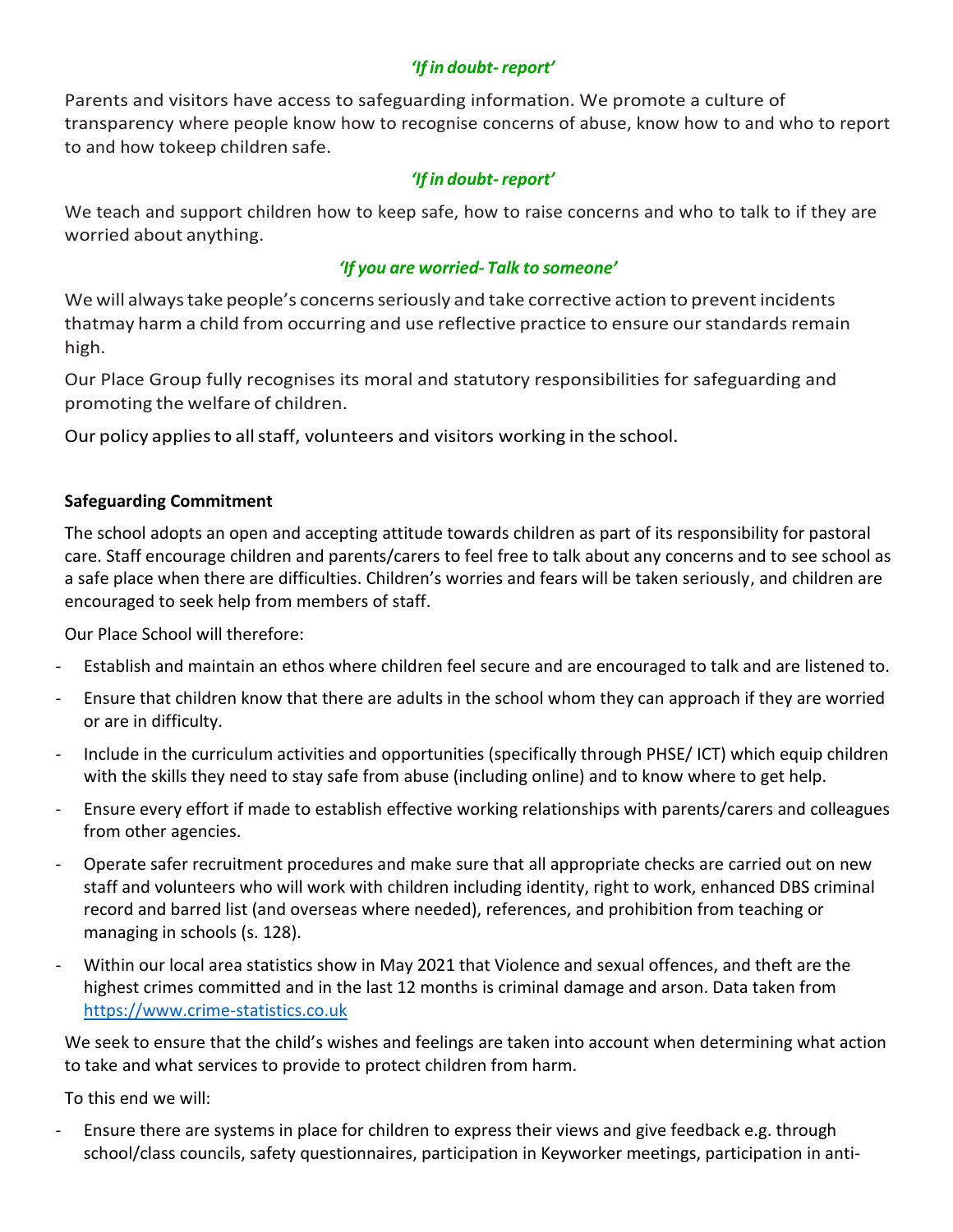bullying and e-safety events;

- Ensure that the child's thoughts/wishes and feelings are recorded on all referrals where possible.

#### **4. Definitions and signs of abuse**

The terms "children" and "child" refer to anyone under the age of 18.

For the purposes of this policy, "safeguarding and protecting the welfare of children" is defined as:

- Protecting children from maltreatment.
- Preventing the impairment of pupils' mental and physical health or development.
- Ensuring that pupils grow up in circumstances consistent with the provision of safe and effective care.
- Taking action to enable all children to have the best outcomes.

For the purposes of this policy, "consent" is defined as having the freedom and capacity to choose to engage in sexual activity. Consent may be given to one sort of sexual activity but not another, and can be withdrawn at any time during sexual activity and each time activity occurs. A person only consents to a sexual activity if they agree by choice to that activity, and has the freedom and capacity to make that choice. Children under the age of 13 can never consent to any sexual activity. The age of consent is 16.

#### **Signs and Symptoms of Physical abuse**

For the purposes of this policy "abuse" is defined as a form of maltreatment of a child which involves inflicting harm or failing to act to prevent harm. Children may be abused in a family, institute or community setting by those known to them or by others. Abuse can take place wholly online, or technology may be used to facilitate offline abuse. Children may be abused by one or multiple adults or other children.

For the purposes of this policy, "physical abuse" is defined as a form of abuse which may involve actions such as hitting, shaking, throwing, poisoning, burning or scalding, drowning, suffocating, or otherwise causing physical harm to a child. Physical abuse can also be caused when a parent/carer fabricates the symptoms of, or deliberately induces, illness in a child.

It is normal for children to have cuts and bruises on their bodies caused by accidents which happen whilst they are moving about and/or playing. These are marks that have an acceptable and reasonable explanation.

Marks or injuries which do not have an acceptable explanation may indicate that a child has been abused. This may include:

Bruising:

- Bruises on the cheeks, ears, palms, arms and feet
- Bruises on the back, buttocks, tummy, hips and backs of legs
- Multiple bruises in clusters, usually on the upper arms or outer thighs
- Bruising which looks like it has been caused by fingers, a hand, or an object (i.e. belt, shoe, etc.)
- Large oval shaped bite marks. Burns or scalds:
- Any burns which have a clear shape of an object, e.g. cigarette burns
- Burns to the backs of hands, feet, legs, genitals, or buttocks.

Other signs of physical abuse include multiple injuries (i.e. bruising, fractures) inflicted at different times. It is particularly concerning if parents/carers are unable to explain these injuries and it is not clear whether they took the child to receive medical treatment at the time of the injury.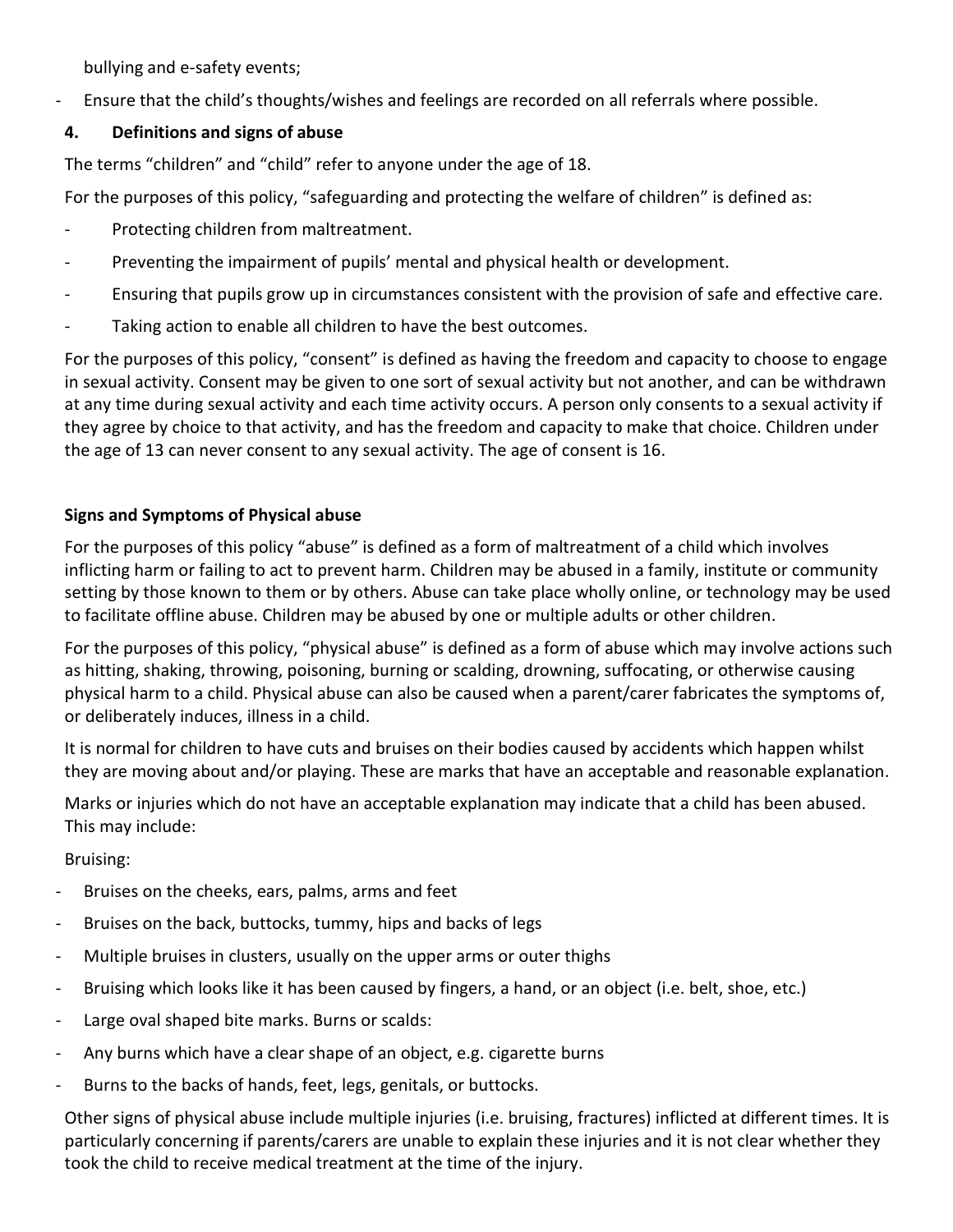Be vigilant to possible abuse if a child is frequently described as ill by their parent or carer but does not have any symptoms which are obvious to others. In addition, the parent will be unable to provide details of a medical diagnosis for the child's apparent condition.

#### **Emotional abuse**

"Emotional abuse" is defined as the persistent emotional maltreatment of a child such as to cause severe and adverse effects on the child's emotional development. This may involve conveying to a child they are worthless, unloved, inadequate, or valued only insofar as they meet the needs of another person. It may include not giving the child the opportunities to express their views, deliberately silencing them, "making fun" of what they say or how they communicate. It may feature age or developmentally inappropriate expectations being imposed on children, overprotection and limitation of exploration and learning, or preventing the child from participating in social interaction. It may involve seeing or hearing the ill-treatment of another. It may involve serious bullying, including cyberbullying, causing the child to frequently feel frightened or in danger, or the exploitation or corruption of children. Some level of emotional abuse is involved in all types of maltreatment of a child, but it may also occur alone.

Cyberbullying is a growing problem and includes:

- Sending threatening or disturbing text messages
- Homophobia, racism or sexism
- Making silent, hoax or abusive calls
- Creating and sharing embarrassing images or videos
- 'Trolling', the sending of menacing or upsetting messages on social networks, chat rooms or online games
- Excluding children from online games, activities or friendship groups
- Setting up hate sites or groups about a particular child
- Encouraging young people to self-harm
- Voting for someone in an abusive poll
- Hijacking or stealing online identities to embarrass a young person or cause trouble using their name
- Sending 'sexts' to pressure a child/peer into sending images or other activity.

#### **Signs and Symptoms of Emotional abuse**

It is important to remember that some children are naturally open and affectionate whilst others are quieter and more self-contained.

Children also develop at different rates from one another and some may be slightly more or less advanced than other children in their age group. Mood swings and challenging behaviour are also a normal part of growing up for teenagers and children going through puberty. Be alert to behaviours which appear to be out of character for the individual child.

The following signs may indicate emotional abuse:

- Inappropriate knowledge of 'adult' matters such as sex, alcohol and drugs
- Extreme emotional outbursts
- Very low self-esteem, often with an inability to accept praise or to trust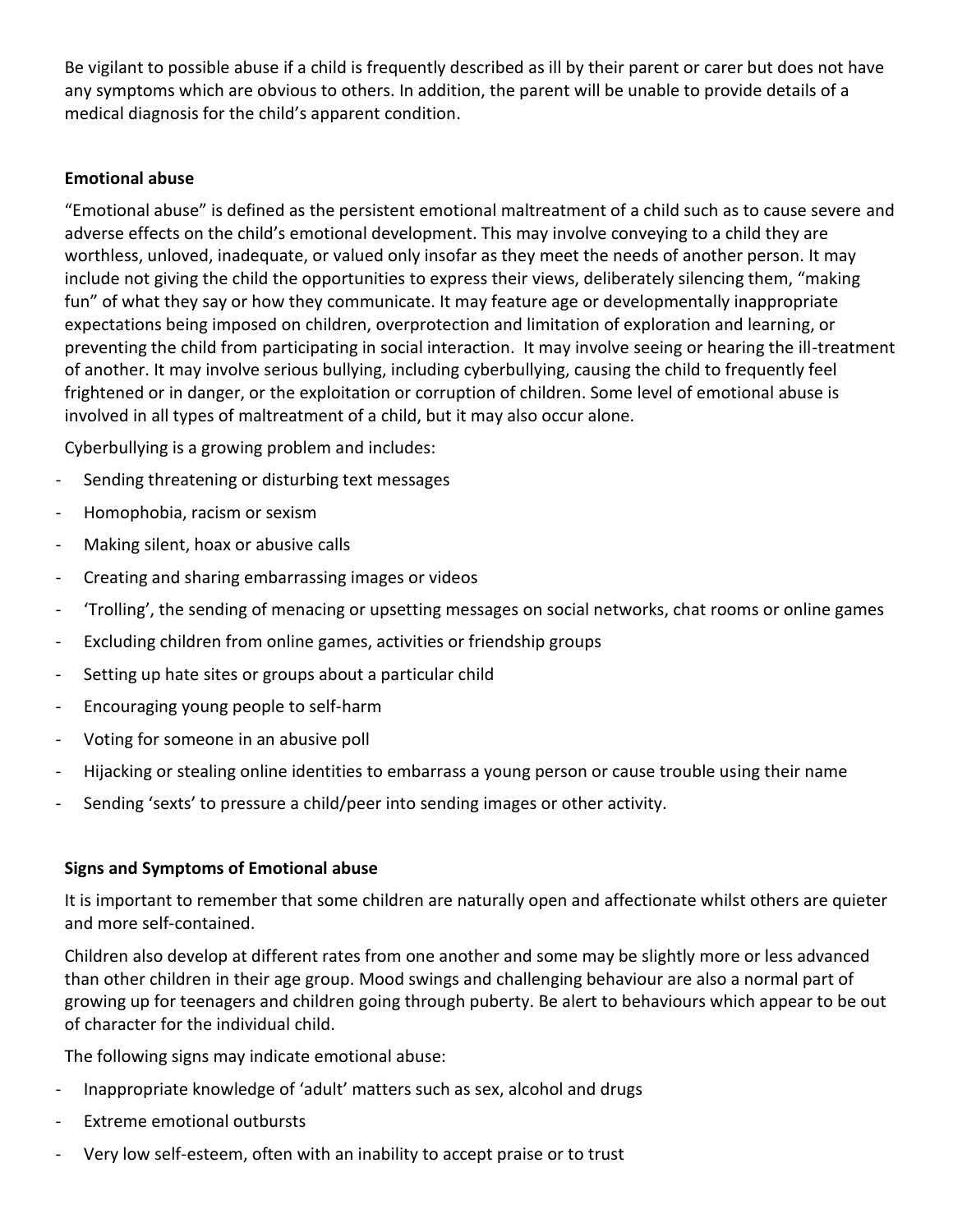- Lack of any sense of fun, over-serious or apathetic
- Excessive clingy or attention seeking behaviour
- Over-anxiety, either watchful and constantly checking or over-anxious to please
- Developmental delay, especially in speech
- Substantial failure to reach potential in learning, linked with lack of confidence, poor concentration and lack of pride in achievement
- Self-harming, compulsive rituals, stereotypic repetitive behaviour
- Unusual pattern of response to others showing emotions.

#### **Sexual abuse, violence and harassment**

"Sexual abuse" is defined as abuse that involves forcing or enticing a child or young person to take part in sexual activities, not necessarily involving a high level of violence, whether or not the child is aware of what is happening.

The activities may involve physical contact, including assault by penetration (for example rape or oral sex) or non-penetrative acts such as masturbation, kissing, rubbing and touching outside of clothing.

They may also include non-contact activities, such as involving children in looking at, or in the production of, sexual images, watching sexual activities, encouraging children to behave in sexually inappropriate ways, or grooming a child in preparation for abuse (including via the Internet).

Sexual abuse is not solely perpetrated by adult males. Women can also commit acts of sexual abuse, as can other children.

Recognition of sexual abuse generally follows either a direct statement from the child (or very occasionally from the abuser), or more often, suspicion based on the child's circumstances, behaviour, or physical symptoms or signs.

For the purposes of this policy, "sexual violence" refers to the following offences as defined under the Sexual Offences Act 2003:

- Rape: A person (A) commits an offence to rape if they intentionally penetrate the vagina, anus or mouth of another person (B) with their penis, B does not consent to the penetration, and A does not reasonably believe that B consents.

- Assault by penetration: A person (A) commits an offence if they intentionally penetrate the vagina or anus of another person (B) with a part of their body or anything else, the penetration is sexual, B does not consent to the penetration, and A does not reasonably believe that B consents.

- Sexual assault: A person (A) commits an offence of sexual assault if they intentionally touch another person (B), the touching is sexual, B does not consent to the touching, and A does not reasonably believe that B consents.

- Causing someone to engage in sexual activity without consent: A person (A) commis an offence if they intentionally cause another person (B) to engage in an activity, the activity is sexual, B does not consent to engaging in the activity and A does not reasonably believe that B consents. This could include forcing someone to strip, touch themselves sexually, or to engage in sexual activity with a third party.

For the purposes of this policy, "Sexual harassment" refers to unwanted conduct of a sexual nature that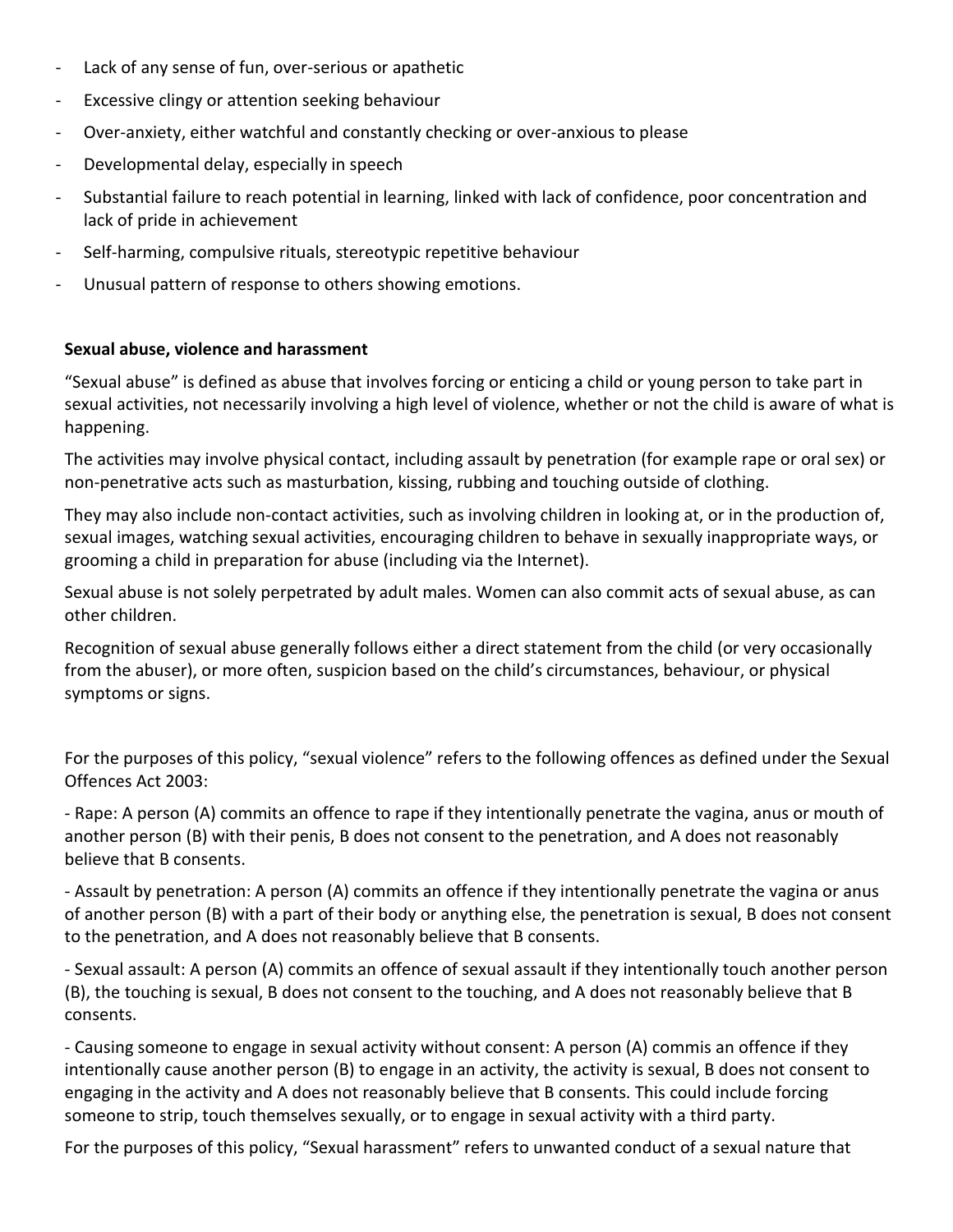occurs online or offline, inside or outside of school. Sexual harassment is likely to violate a person's dignity, make them feel intimidated, degraded or humiliated, and create a hostile, offensive or sexualised environment. If left unchallenged, sexual harassment can create an atmosphere that normalises inappropriate behaviour and may lead to sexual violence. Sexual harassment can include, but is not limited to:

- Sexual comments, such as sexual stories, lewd comments, sexual remarks about clothes and appearance, and sexualised name-calling.
- Sexual "jokes" and taunting.
- Physical behaviour, such as deliberately brushing against someone, interfering with someone's clothes, and displaying images of a sexual nature.
- Online sexual harassment, which may be standalone or part of a wider pattern of sexual harassment and/or sexual violent. This includes:
	- o The consensual and non-consensual sharing of nude and semi-nude images and/or videos.
	- o Sharing unwanted explicit content.
	- o Upskirting.
	- o Sexualised online bullying.
	- o Unwanted sexual comments and messages, including on social media.
	- o Sexual exploitation, coercion and threats.

For the purposes of this policy, "upskirting" refers to the act, as identified in the Voyeurism (Offences) Ac 2019, of taking a picture or video under another person's clothing, without their knowledge or consent, with the intention of viewing that person's genitals or buttocks, with or without clothing, to obtain sexual gratification, or cause the victim humiliation, distress or alarm. Upskirting is a criminal offence. Anyone, including pupils and staff, of any gender can be a victim of upskirting.

For the purposes of this policy, "consensual and non-consensual sharing of nude and semi-nude images and/or videos", colloquially known as "sexting", is define as the sharing between children/staff of sexually explicit content, including indecent imagery. This is defined as:

- Nude or semi-nude sexual posing
- A child touching themselves in a sexual way
- Any sexual activity involving a child
- Someone hurting a child sexually
- Sexual activity that involves animals.

#### **Signs and Symptoms of Sexual abuse**

Sexual abuse often presents itself in a veiled way. Although some child victims have obvious genital injuries, a sexually transmitted disease or are pregnant, relatively few show such obvious signs.

The following list of commonly observed indicators is not exhaustive and there may be situations where none of them is present, even though a child is known to have been abused sexually. Equally, even if some are present it may also not be definitive of sexual abuse. These physical signs should alert professionals to the possibility of abuse. Suspicion increases where several features are present together.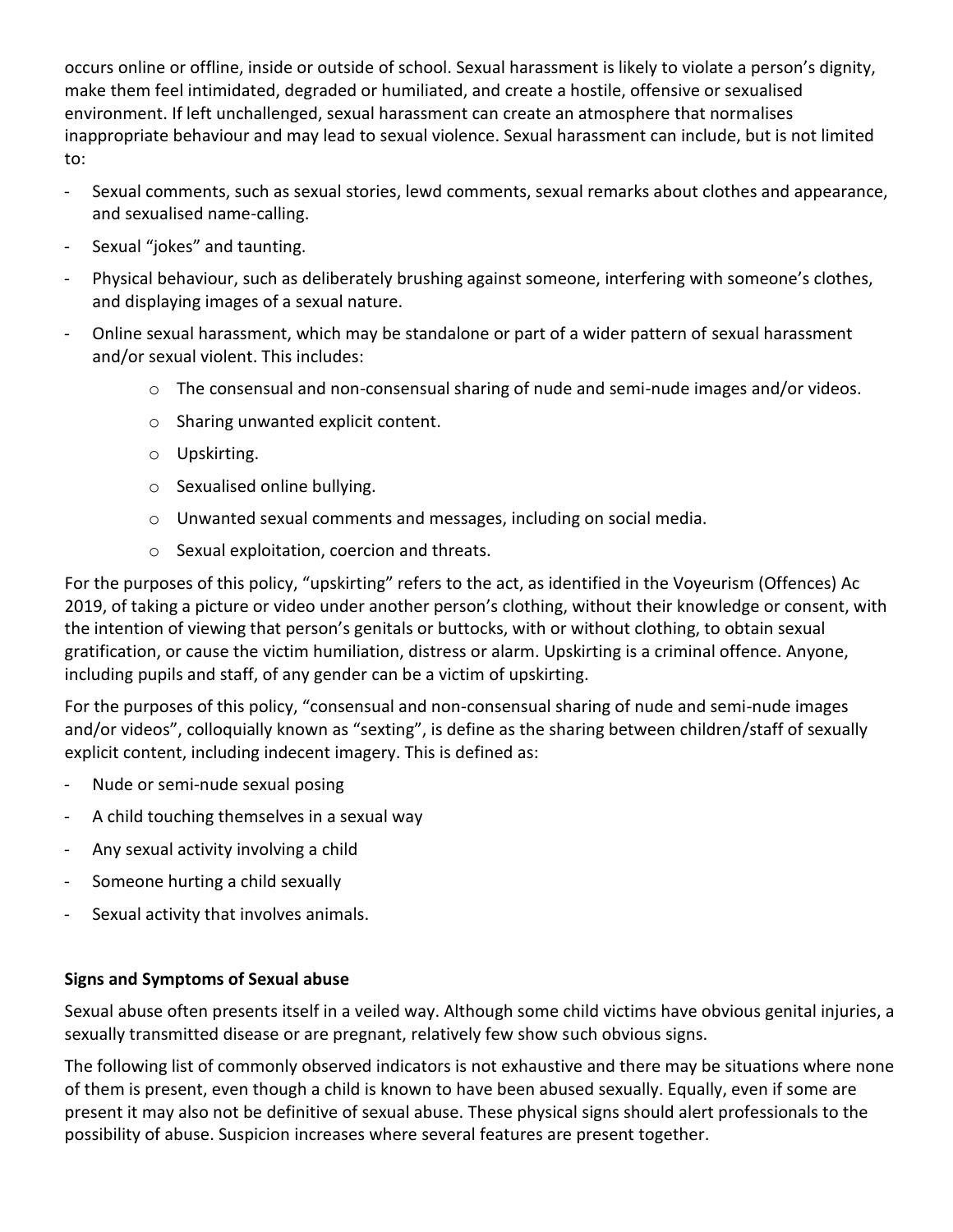Physical manifestations:

- Sexually transmitted diseases
- Pregnancy (especially in younger girls or when identity of father is uncertain)
- Genital lacerations or bruising
- Vaginal bleeding in pre-pubescent girls
- Abnormal dilation of vagina, anus or urethra
- Additional physical signs.
- Although these signs are not on their own indicative of sexual abuse, they include:
- Itching, redness, soreness
- Unexplained bleeding from vagina or anus
- Daytime wetting
- Faecal soiling or retention. Emotional and behavioural manifestations
- Behaviour with sexual overtones (depending on age and understanding):
- Explicit or frequent sexual preoccupation in talk and play
- Sexual relationships with adults or other children
- Hinting at sexual activity or secrets through words, play or drawings.

Children may also behave in the following ways:

- Withdrawn, fearful or aggressive behaviour to peers or adults
- Running away from home
- Suicide attempts and self-mutilation
- Child psychiatric problems, including behaviour problems
- Withdrawal from social contact
- Onset of wetting or soiling when previously dry and clean
- Severe sleep disturbances
- Arson (fire setting)
- Learning problems which do not match intellectual ability, or poor concentration (NB: for some sexually abused children, school may be a haven - they will arrive early, are reluctant to leave and perform well)
- Marked reluctance to participate in physical activity or to change clothes for PE, etc.

#### **Neglect**

The persistent failure to meet a child's basic physical and/or psychological needs, likely to result in the serious impairment of the child's health or development. Neglect may occur during pregnancy as a result of maternal substance abuse. Once a child is born, neglect may involve a parent or carer failing to:

- Provide adequate food, clothing and shelter (including exclusion from home or abandonment)
- Protect a child from physical and emotional harm or danger
- Ensure adequate supervision (including the use of inadequate care-givers)
- Ensure access to appropriate medical care or treatment.
- It may also include neglect of, or unresponsiveness to, a child's basic emotional needs.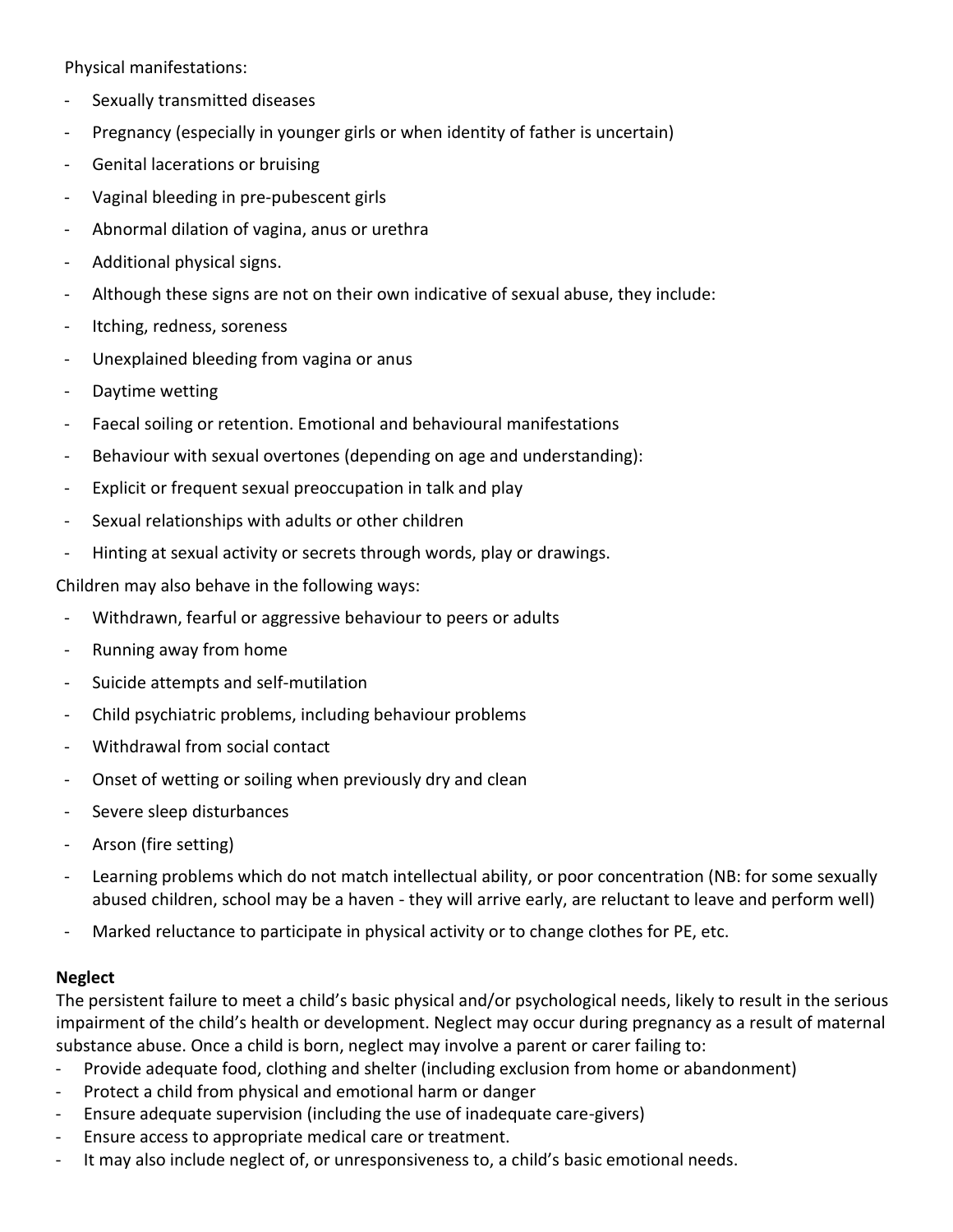Signs and Symptoms of Neglect:

It is important to remember that some children are very picky eaters whilst others may refuse to wear a coat regardless of how cold it is outside. A child may also appear to be underweight, but is, in fact, naturally thin. Further Signs of Neglect:

- Hygiene
	- $\circ$  Poor hygiene, frequently smelly or dirty and regularly have dirty and unwashed clothing
- Health
	- o Untreated health and dental problems
	- o Poor muscle tone and prominent joints
	- o Poor skin; sores, rashes, flea bites, scabies and ringworm
	- o Thin swollen tummy
	- o Injuries caused by accidents, e.g. cuts or burns becoming infected
	- o Anaemia
	- o Incontinence
	- o Faltering growth and not reaching developmental milestones
	- o Recurring illness or infections.
- **Nutrition** 
	- o Often hungry
	- o No breakfast.
- Development
	- o Being tired
	- o Withdrawn and unhappy
	- o Anxious and avoiding people
	- o Difficulty making friends
	- o Poor language and communication skills
	- o Poor social skills
	- o Missing school

Some of the most obvious signs of neglect (e.g. children being thin, dirty or not wearing a coat) are not in themselves indicators of abuse. However, if, over time, it is clear that a child is not receiving an adequate level of care and supervision appropriate to their age, it may indicate that the child is being neglected.

#### **5. Bullying**

Including, racist, disability, homophobic and transphobic abuse and other prejudice-based bullying See also Our Place School's Anti- Bullying Policy, Peer on Peer Abuse and Online Safety Policy.

Bullying occurs when a person or group of people behave in ways which are designed to cause distress or to hurt a person or group of people. Bullying can be overt and plain for all to see or can be subtle and insidious. It can take many forms, but the three main types are:

- Physical e.g. hitting, kicking, theft
- Verbal e.g. racist or homophobic remarks, threats, name calling
- Psychological e.g. excluding from social groups and activities, spreading hurtful rumours.

#### **6. Honour Based Abuse - including Female Genital Mutilation and Forced Marriage**

So-called 'honour-based' abuse (HBA) encompasses crimes which have been committed to protect or defend the honour of the family and/or the community, including Female Genital Mutilation (FGM), forced marriage, and practices such as breast ironing.

All forms of so called HBA are abuse (regardless of the motivation) and should be handled and escalated as such. If in any doubt, staff should speak to the designated safeguarding lead.

Professionals in all agencies, and individuals and groups in relevant communities, need to be alert to the possibility of a child being at risk of HBA, or already having suffered HBA.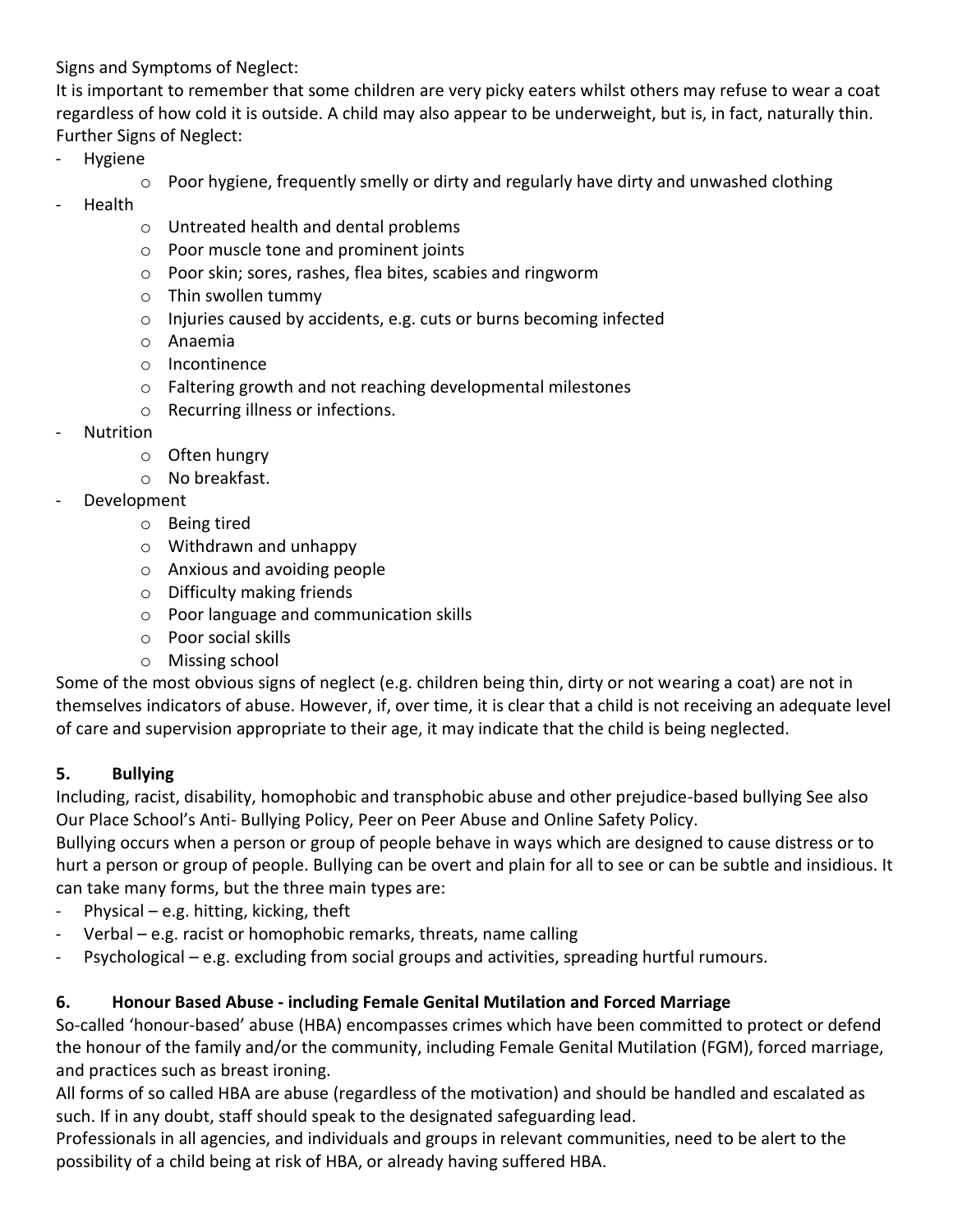Female genital mutilation (FGM) is the partial or total removal of external female genitalia or other injury to the female genital organs for non-medical reasons. It's also known as female circumcision, cutting or sunna. Religious, social or cultural reasons are sometimes given for FGM. However, FGM is child abuse. It's dangerous and has been a criminal offence in the UK since 1985.

In 2003 it also became a criminal offence for UK nationals or permanent UK residents to take their child abroad to have female genital mutilation. Anyone found guilty of the offence faces a maximum penalty of 14 years in prison.

There are no medical reasons to carry out FGM. It doesn't enhance fertility and it doesn't make childbirth safer. It is used to control female sexuality and can cause severe and long-lasting damage to physical and emotional health.

FGM is a hidden crime, so we don't know exactly how common it is. Even partial removal or 'nipping' can risk serious health problems for girls and women.

FGM is usually performed by someone with no medical training. Girls are given no anaesthetic, no antiseptic treatment and are often forcibly restrained. The cutting is made using instruments such as a knife, a pair of scissors, scalpel, glass or razor blade.

Girls are more at risk if FGM has been carried out on their mother, sister or a member of their extended family.

A girl at immediate risk of FGM may not know what's going to happen. But she might talk about:

- being taken 'home' to visit family
- a special occasion to 'become a woman' an older female relative visiting the UK.
- She may ask a teacher or another adult for help if she suspects FGM is going to happen or she may run away from home or miss school.

A girl or woman who has had FGM may:

- have difficulty walking, sitting or standing
- spend longer than normal in the bathroom or toilet
- have unusual behaviour after an absence from school or college
- be particularly reluctant to undergo normal medical examinations
- ask for help, but may not be explicit about the problem due to embarrassment or fear.
- FGM can be extremely painful and dangerous. It can cause:
- severe pain
- shock
- bleeding
- infection such as tetanus, HIV and hepatitis B and C
- organ damage
- blood loss and infections that can cause death in some cases.
- Long-term effects
- Girls and women who have had FGM may have problems that continue through adulthood, including:
- difficulties urinating or incontinence
- frequent or chronic vaginal, pelvic or urinary infections
- menstrual problems
- kidney damage and possible failure
- cysts and abscesses
- pain when having sex
- infertility
- complications during pregnancy and childbirth
- emotional and mental health problems.

The FGM helpline is 0808 028 3550.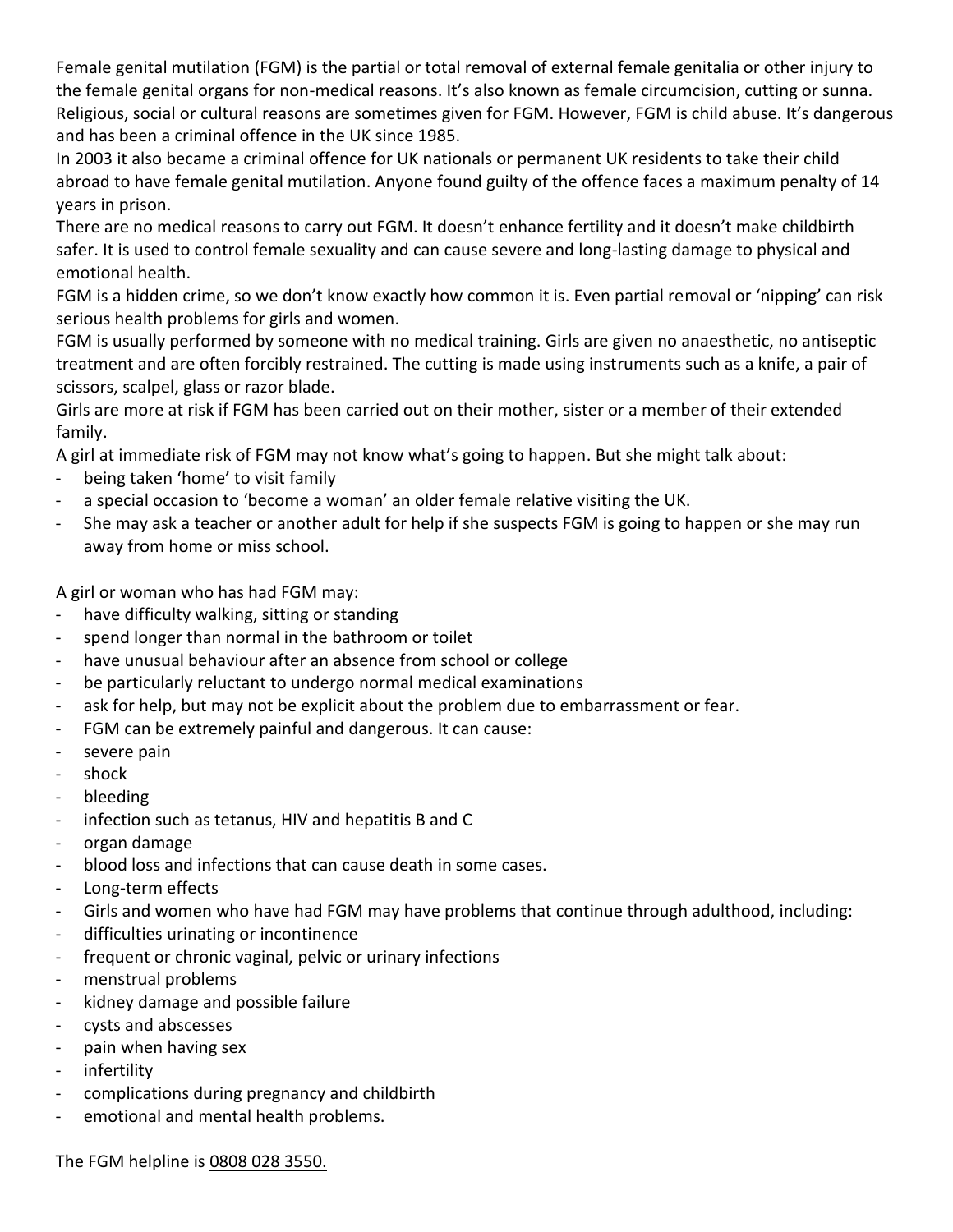Our Place Schools is an 'open environment', where young people feel able to discuss issues that they may be facing:

- The DSLs are aware of the issues surrounding FGM and Forced Marriage
- Advice and signposting are available for accessing additional help, e.g. the NSPCC's helpline, ChildLine services, Forced Marriage Unit
- Awareness raising about FGM is incorporated in the school's safeguarding training.
- If there is a disclosure of abuse of this kind, or staff are concerned for any other reason, they are advised:
- to alert the DSL to their concerns. This member of staff will then refer concerns to children's social care, who will inform the police. If a pupil has disclosed that they are at risk in this way, the case will still be referred to social care even if it is against the pupil's wishes. Where a staff member discovers that an act of FGM appears to have been carried out on a girl who is aged under 18, there will be a statutory duty for it to be reported to the police
- not to consult or discuss with the pupil's parents or family, or others within the community.

Professionals in all agencies, and individuals and groups in relevant communities, need to be alert to the possibility of a girls being at risk from FGM, or already having suffered from FGM.

There is a range of potential indicators that a girl may be at risk of FGM.

Warning signs that FGM may be about to take place, or may have already taken place, can be found on pages 16-17 of the Multi- Agency Practice Guidelines and chapter 9 of those guidelines (p42-44) focuses on the role of schools and colleges. Section 5C of the Female Genital Mutilation Act 2003 (as inserted by section 75 of the Serious Crime Act 2015) give Government powers to issue statutory guidance on FGM to relevant persons. Section 5B of the Female Genital Mutilation Act 2003 (as inserted by section 74 of the Serious Crime Act 2015) will place statutory duty upon staff, along with social workers and healthcare professionals, to report to the police where they discover (either through disclosure by the victim or visual evidence) that FGM appears to have been carried out on a girl under 18. Those failing to report such cases will face disciplinary sanctions. If a member of staff, in the course of their work in the profession, discovers that an act of FGM appears to have been carried out on a girl under the age of 18 they must report this to the police immediately. Mandatory reporting commenced in October 2015. Staff must report to the police cases where they discover that an act of FGM appears to have been carried out.

For further information see Section 5b of the Female Genital Mutilation Act 2003 or in Keeping Children Safe in Education, September 2021.

#### **Breast Ironing**

Breast Ironing is practiced in some African countries, notably Cameroon. Girls aged between 9 and 15 have hot pestles, stones or other implements rubbed on their developing breast to stop them growing further. In the vast majority of cases breast ironing is carried out by mothers or grandmothers and the men in the family are unaware. Estimates range between 25% and 50% of girls in Cameroon are affected by breast ironing, affecting up to 3.8 million women across Africa.

Why does breast ironing happen?

The practice of breast ironing is seen as a protection to girls by making them seem 'child-like' for longer and reduce the likelihood of pregnancy. Once girls' breasts have developed, they are at risk of sexual harassment, rape, forced marriage and kidnapping; consequently, breast ironing is more prevalent in cities. Cameroon has one of the highest rates of literacy in Africa and ensuring that girls remain in education is seen as an important outcome of breast ironing.

Breast ironing is a form of physical abuse that has been condemned by the United Nations and identified as Gender-based Violence. Although, countries where breast ironing is prevalent have ratified the African Charter on Human Rights to prevent harmful traditional practices, it is not against the law.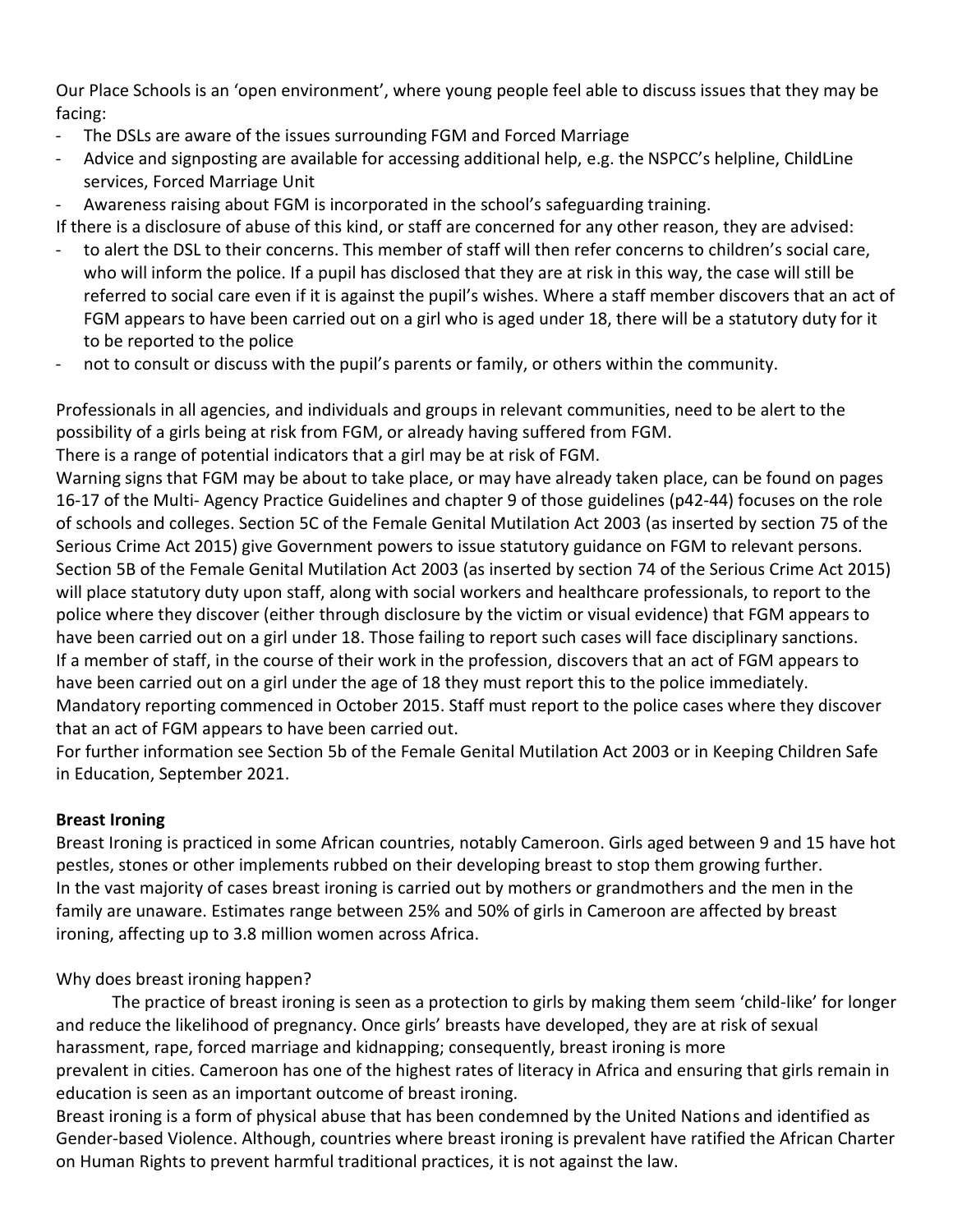Breast ironing does not stop the breasts from growing, but development can be slowed down. Damage caused by the 'ironing' can leave women with malformed breasts, difficulty breastfeeding or producing milk, severe chest pains, infections and abscesses. In some cases, it may be related to the onset of breast cancer. Concerns have been raised that breast ironing is also to be found amongst African communities in the UK, with as many as 1000 girls at risk.

Staff worried about the risk of breast ironing in their school should speak to the Designated Safeguarding Lead as soon as possible. Schools need to know the risk level within their communities and tackle the risk as appropriate.

Where schools have a concern about a child, they should contact Children's Social Care Services. If the concerns are based on more concrete indicators – i.e., the young person says this is going to happen to them, or disclosure that it has happened to them or to an older sister – schools should make a child protection referral and inform the Police as required by the mandatory reporting duty. Schools should not:

- Contact the parents before seeking advice from children's social care;

Make any attempt to mediate between the child/young person and parents.

It is important to keep in mind that the parents may not see FGM or Breast Ironing as a form of abuse; however, they may be under a great deal of pressure from their community and or family to subject their daughters to it.

Some parents from identified communities may seek advice and support as to how to resist and prevent FGM for their daughters, and education about the harmful effects of FGM and Breast Ironing may help to make parents feel stronger in resisting the pressure of others in the community. Remember that religious teaching does not support FGM or Breast Ironing.

#### **The 'one chance' rule**

In the same way that we talk about the 'one chance rule' in respect of young people coming forward with fears that they may be forced into marriage, young people disclosing fears that they are going to be sent abroad for FGM are taking the 'one chance', of seeking help.

It is essential that we take such concerns seriously and act without delay. Never underestimate the determination of parents who have decided that it is right for their daughter to undergo FGM. Attempts to mediate may place the child/young person at greater risk, and the family may feel so threatened at the news of their child's disclosure that they bring forward their plans or take action to silence her.

#### **Forced Marriage**

A forced marriage is a marriage in which one or both people do not (or in cases of people with learning disabilities cannot) consent to the marriage but are coerced into it. Coercion may include physical, psychological, financial, sexual and emotional pressure. It may also involve physical or sexual violence and abuse.

Forced marriage is recognised in the UK as a form of violence against women and men, domestic/ child abuse and a serious abuse of human rights. Since June 2014 forcing someone to marry has become a criminal offence in England and Wales under the Anti-Social Behaviour, Crime and Policing Act 2014. A forced marriage is not the same as a pre-introduced or arranged marriage which is common in several cultures, whereby the families of both spouses take a leading role in arranging the marriage but the choice of whether or not to accept the arrangement remains with the prospective spouses.

All staff will be alert to the indicators that a pupil is at risk of forced marriage, including:

- Becoming anxious, depressed and emotionally withdrawn with low self-esteem.
- Showing signs of mental health disorders and behaviours such as self-harm or anorexia.
- Displaying a sudden decline in their educational performance, aspirations or motivation.
- Regularly being absent from school.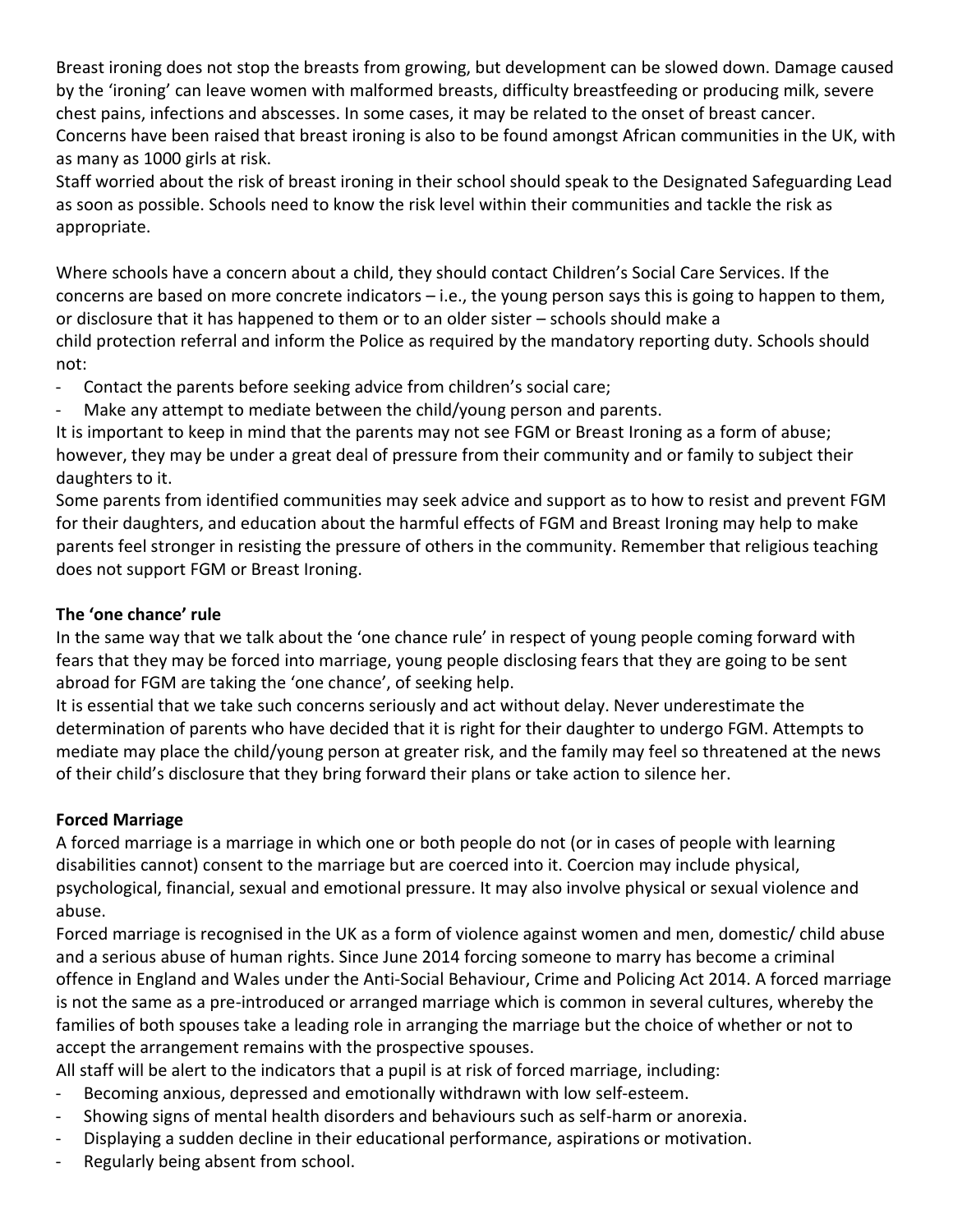- Displaying a decline in punctuality.
- An obvious family history of older siblings leaving education early or marrying early.

School staff should never attempt to intervene directly as a school or through a third party. Contact should be made with Family Front Door.

For further guidance, read 'Forced Marriage' and Worcestershire's Forced Marriage, Honour-Based Violence and Female Genital Mutilation Protocol – January 2016.

#### **7. Peer on Peer Abuse / Child on Child Abuse**

Please also refer to Our Place Schools Peer on Peer abuse Policy

We recognise that children are also vulnerable to physical, sexual and emotional abuse by their peers or siblings.

This is most likely to include, but not limited to: bullying (including cyberbullying bullying), physical abuse such as hitting, kicking, shaking, biting, hair pulling, or otherwise causing physical harm; sexual violence and sexual harassment; sexting (also known as youth produced sexual imagery); and initiation/hazing type violence and rituals.

Abuse perpetrated by children can be just as harmful as that perpetrated by an adult, so it is important to remember the impact on the victim of the abuse as well as to focus on the support for the child or young person exhibiting the harmful behaviour. Such abuse will always be taken as seriously as abuse perpetrated by an adult and the same safeguarding children procedures will apply in respect of any child who is suffering or likely to suffer significant harm.

Staff must never tolerate or dismiss concerns relating to peer on peer abuse, must not pass it off as 'banter', 'just having a laugh' or 'part of growing up'.

#### **Allegations of abuse made by other children (Peer on Peer and child on child)**

Children who are victims of sexual violence and sexual harassment will likely find the experience stressful and distressing. This will, in all likelihood, adversely affect their emotional and learning attainment. Sexual violence and sexual harassment exist on a continuum and may overlap, they can occur online and offline (both physical and verbal) and are never acceptable. It is important that all victims are taken seriously and offered appropriate support. Staff should be aware that some groups are potentially more at risk. Evidence shows girls, children with SEND and LGBT+ children are at greater risk.

Staff should be aware of the importance of:

- Making clear that sexual violence and sexual harassment is not acceptable, will never be tolerated and is not an inevitable part of growing up; not tolerating or dismissing sexual violence or sexual harassment as "banter", "part of growing up", "just having a laugh" or "boys being boys"; and challenging behaviours (potentially criminal in nature), such as grabbing bottoms, breasts and genitalia, flicking bras and lifting up skirts.
- Dismissing or tolerating such behaviour risks normalising them. Upskirting which typically involves taking a picture under a person's clothing without them knowing, with the intention of viewing their genitals or buttocks to obtain sexual gratification, or cause the victim humiliation, distress or alarm is illegal and as such is a specific sexual offence.

Our Place Schools recognise that children are capable of abusing their peers or other children. This peer on peer/child on child abuse can take the form of physical abuse, sexual violence, sexual harassment, sexting and initiation ceremonies amongst other forms.

Our Place School's will make clear that abuse is abuse and should never be tolerated or passed off as "banter" or "part of growing up". It should be clear as to how victims of peer on peer abuse will be supported. The allegations will be passed to the Safeguarding team, and will be recorded, investigated and a resolution in place. At all times the alleged victim and alleged perpetrator will be supported and given guidance. Professional support will be sought if and as necessary.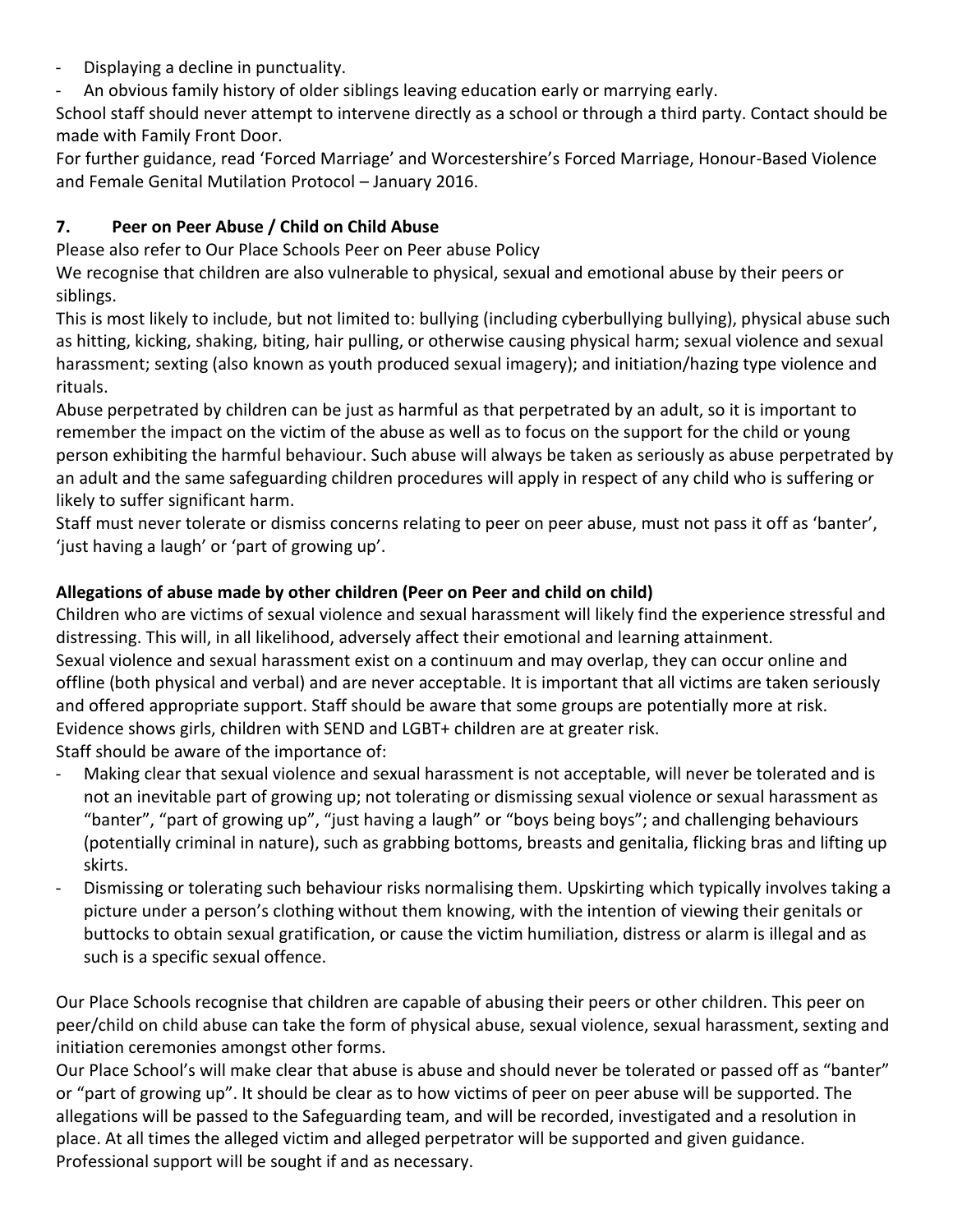Peer on peer/child on child abuse can manifest itself in many ways. The Department of Education provides searching screening and confiscation advice for schools which is used in our school policy. The UK Council for Child Internet Safety (UKCCIS) Education Group has recently published sexting advice for schools. Our Place School's staff should be vigilant and aware of potential of peer-on-peer abuse both in day and residential settings.

Reporting and recording of these incidents are essential in the continuing protection of all children and young people in our care.

#### **8. Radicalisation and Extremist Behaviour**

"Extremism" is vocal or active opposition to fundamental British values, including democracy, the rule of law, individual liberty and mutual respect and tolerance of different faiths and beliefs. Calls for the death of members of the British armed forces is also included in this definition. From 1st July 2015 specified authorities, including all schools are subject to a duty under section 26 of the Counter-Terrorism and Security Act 2015, in the exercise of their functions, to have "due regard" to the need to prevent people from being drawn into terrorism. This duty is known as the prevent duty. It applied to a wide range of public-facing bodies. Bodies to which the duty applies must have regard to statutory guidance issues under section 29 of the CTSA 2015 (the prevent guidance), Paragraphs 57- 76 of the Prevent guidance are concerned specifically with schools.

Extremism takes many forms and all ideologies are included in this area of safeguarding:

- Islamic extremism
- Left-wing extremism
- Right-wing extremism
- Animal rights extremism

The statutory Prevent guidance summarises the requirements on schools in terms of four general themes: risk assessment, working in partnership, staff training and IT policies.

Our Place Schools is expected to assess the risk of children being drawn into terrorism, including support for extremist ideas that are part of terrorist ideology. This means being able to demonstrate both a general understanding of the risks affecting children and young people in the area and a specific understanding of how to identify individual children who may be at risk of radicalisation.

These procedures may be set out in existing safeguarding policies on implementing the Prevent Duty

The Prevent Duty builds on existing local partnership arrangements. For example, governing bodies and proprietors of all schools should ensure that their safeguarding arrangements take into account the policies and procedures of Safeguarding Children Partnerships

The Prevent guidance refers to the importance of Prevent awareness training to equip staff to identify children at risk of being drawn into terrorism and to challenge extremist ideas. Individual schools are best to assess the training needs of staff in the light of their assessment of the risk to pupils at the school of being drawn into terrorism. As a minimum however, schools should ensure that the designated safeguarding lead undertakes Prevent awareness training and is able to provide advice and support to other members of staff on protecting children from the risk of radicalisation. Our Place Schools provides Prevent awareness to all staff [https://www.elearning.prevent.homeoffice.gov.uk](https://www.elearning.prevent.homeoffice.gov.uk/) to equip staff to identify children at risk of being drawn into terrorism and to challenge extremist ideas.

Our Place Schools must ensure that children are safe from terrorist and extremist material when accessing the internet in schools. Schools should ensure that suitable filtering is in place. It is also important that schools teach pupils about Online-Safety more generally.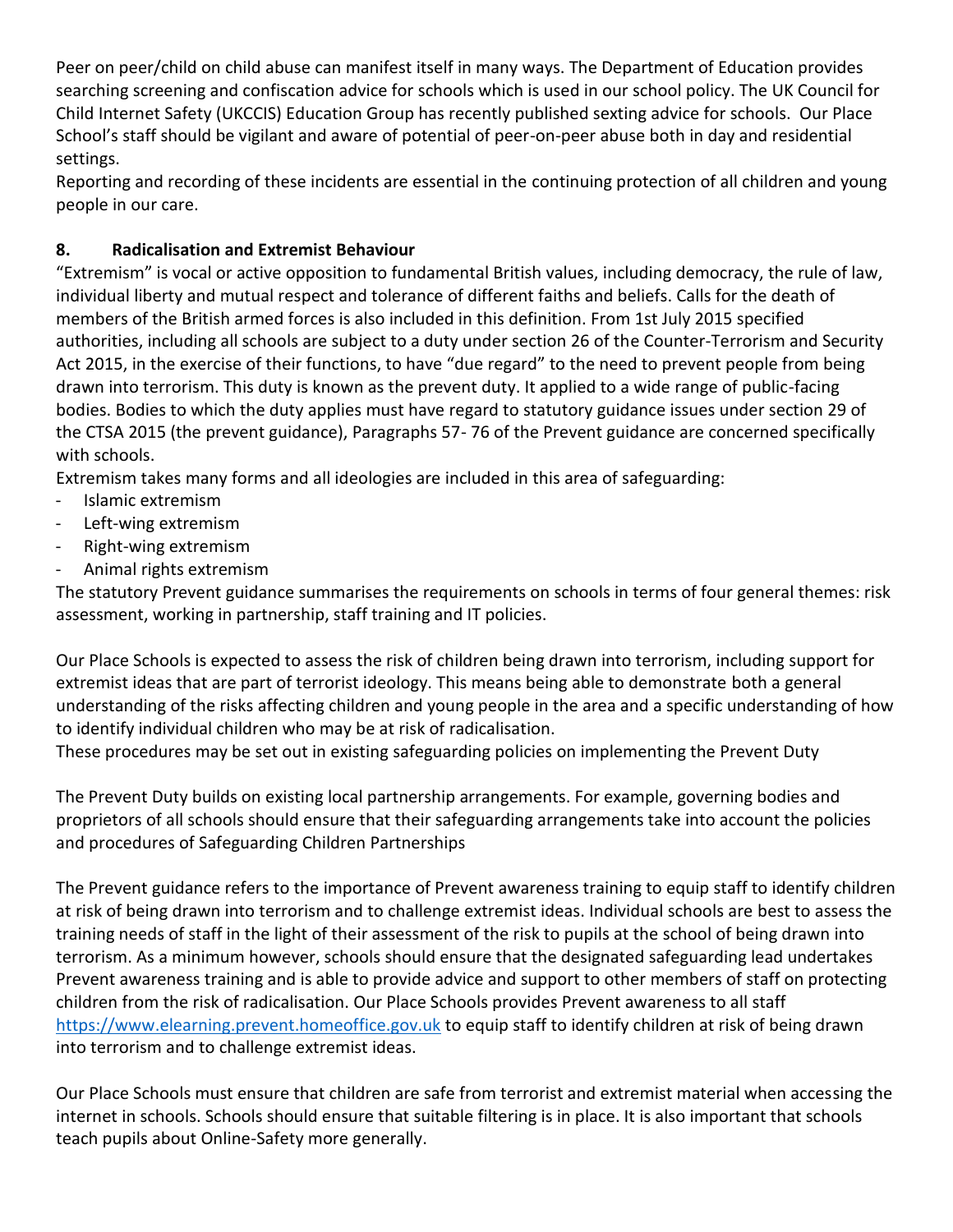The Department for Education has also published advice for schools on the prevent duty. The advice is intended to complement the Prevent Guidance and signposts other sources of advice and support. Staff should understand when it is appropriate to make a referral to the Channel Programme. Channel is a programme which focuses on providing support at an early stage to people who are identified as being vulnerable to being drawn into terrorism. It provides a mechanism for schools to make referrals if they are concerned that an individual might be vulnerable to radicalisation. An individual's engagement with the programme is entirely voluntary at all stages.

Section 36 of the CTSA 2015 places a duty on local authorities to ensure Channel panels are in place. The panel must be chaired by the Local Authority and include the police for the relevant Local Authority area. Following a referral, the panel will assess the extent to which identified individuals are vulnerable to being drawn into terrorism, and, where considered appropriate and necessary, consent is obtained, arrange for support to be provided to those individuals. Section 38 of the CTSA 2015 requires partners of Channel panels to cooperate with the panel in the carrying out of its functions and with the police in providing information about a referred individual. Schools and colleges which are required to have regard to Keeping Children Safe in Education September 2019 are listed in the CTSA 2015 as partners to cooperate with local Channel panels.

Indicators of vulnerability (signs and symptoms) include:

- Identity
- The student is distanced from their cultural/religious heritage and experiences
- Discomfort about their place in society
- Personal crises, the student may be experiencing family tensions
- A sense of isolation
- Low self-esteem
- They may be disassociated from their existing friendship group and become involved with a new and different group of friends
- They may be searching for answers to questions about their identity, faith and belonging. Personal Circumstances
- **Migration**
- Local community tensions and events affecting the student's country of origin may contribute to a sense of grievance that is triggered by a personal experience of racism or discrimination or aspects of Government policy.
- Unmet Aspirations
- The student may have perceptions of injustice
- A feeling of failure
- Rejection of civic life
- Experiences of Criminality
- Involvement with criminal groups
- Imprisonment and poor resettlement/reintegration on release
- Special Educational Needs
- Social interaction
- Empathy with others
- Understanding the consequences of their actions; and awareness of the motivation of others.
- More Critical Risk factors could include:
- Being in contact with extremist recruiters
- Accessing violent extremist websites, especially those with a social networking element
- Possessing or accessing violent extremist literature
- Using extremist narratives and a global ideology to explain personal disadvantage
- Justifying the use of violence to solve societal issues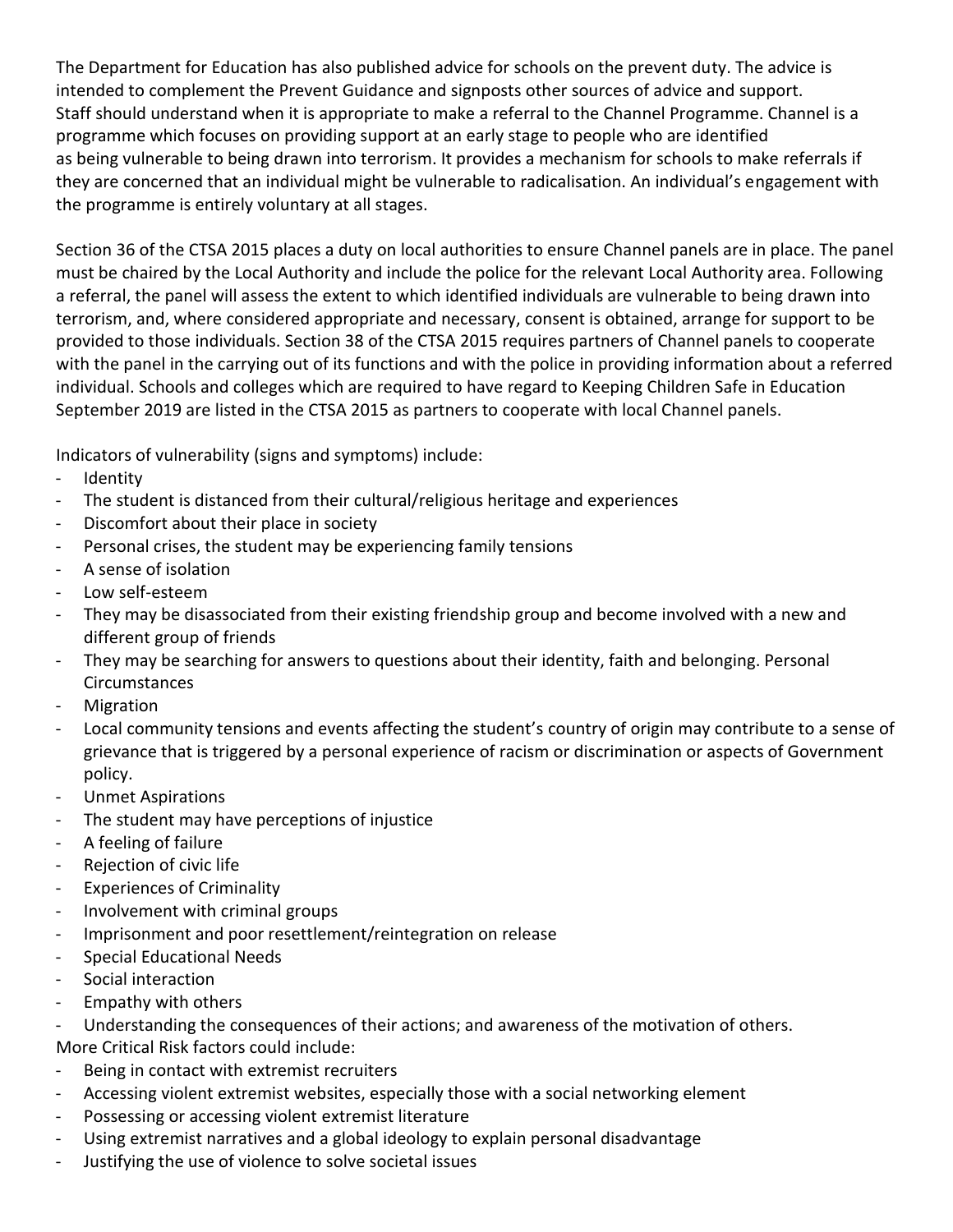- Joining or seeking to join extremist organisations
- Significant changes to appearance and/or behaviour
- Experiencing a high level of social isolation, resulting in issues of identity crises and/or personal crises
- De-radicalisation
- All-inclusive ethos
- Create doubt or disillusionment
- Question ideas
- Safe discussions
- Range of views

Our Place School follows Worcester County Council and District Authority guidance that they have produced- 'Supporting practitioners who work with people at risk of radicalisation in Worcestershire- October 2018'.

The introduction states:

"Worcestershire County Council (WCC) and the District Authorities (DAs) in Worcestershire have a longstanding commitment to the elimination of unlawful discrimination, the promotion of equality of opportunity and to promote good relations between different individuals, people and community groups. The county's Counter Terrorism Local Profile identifies a risk (albeit low) from the far-right wing and extreme right wing and addressing this issue is part of the work of our PREVENT Strategy Board, reporting to our Safer Communities Board.

It should be noted that Worcestershire borders with Birmingham which has the second highest extremism risk in the country and that recent events have seen EDL activity in both Redditch and Worcestershire with tensions around publicised CSE cases and a proposed new mosque.

WCC and the DAs are committed to ensuring the people and communities of Worcestershire, particularly groups who may be at greater risk, are well safeguarded and protected against making lifestyle choices that mean they could become involved in extreme behaviours."

#### **9. Child Sexual Exploitation**

#### Definition of Child Sexual Exploitation (CSE)

"Sexual exploitation of C & YP under 18 involves exploitative situations, contexts and relationships, where young people (or a third person or persons) receive 'something' (e.g. food, accommodation, drugs. Alcohol, cigarettes, affection, gifts money) as a result of them performing, and/or another or others performing on them sexual activities. Child exploitation can occur through the use of technology without the Child's immediate recognition; for example being persuaded to post sexual images on the internet/mobile phone without immediate payment or gain. In all cases, those exploiting the Child/Young Person will have more power over them by virtue of their age, gender, intellect, physical strength and/or economic or other resources. Violence, coercion and intimidation are common, involvement in exploitative relationships being characterised in the main by the C & YP's limited availability of choice resulting from their social/economic and/or emotion vulnerability."

#### **Signs and Symptoms of Child Sexual Exploitation**

Sexual exploitation involves varying degrees of coercion, intimidation or enticement, including unwanted pressure from peers to have sex, sexual bullying including cyberbullying bullying and grooming. It is important to recognise that some young people who are being sexually exploited do not exhibit any external signs of this abuse and some do not recognise that they are being exploited. However, there are a number of tell-tale signs that the child may be being groomed for sexual exploitation.

These include:

- Going missing for periods of time or regularly returning back to the home late
- Regularly missing school or not taking part in education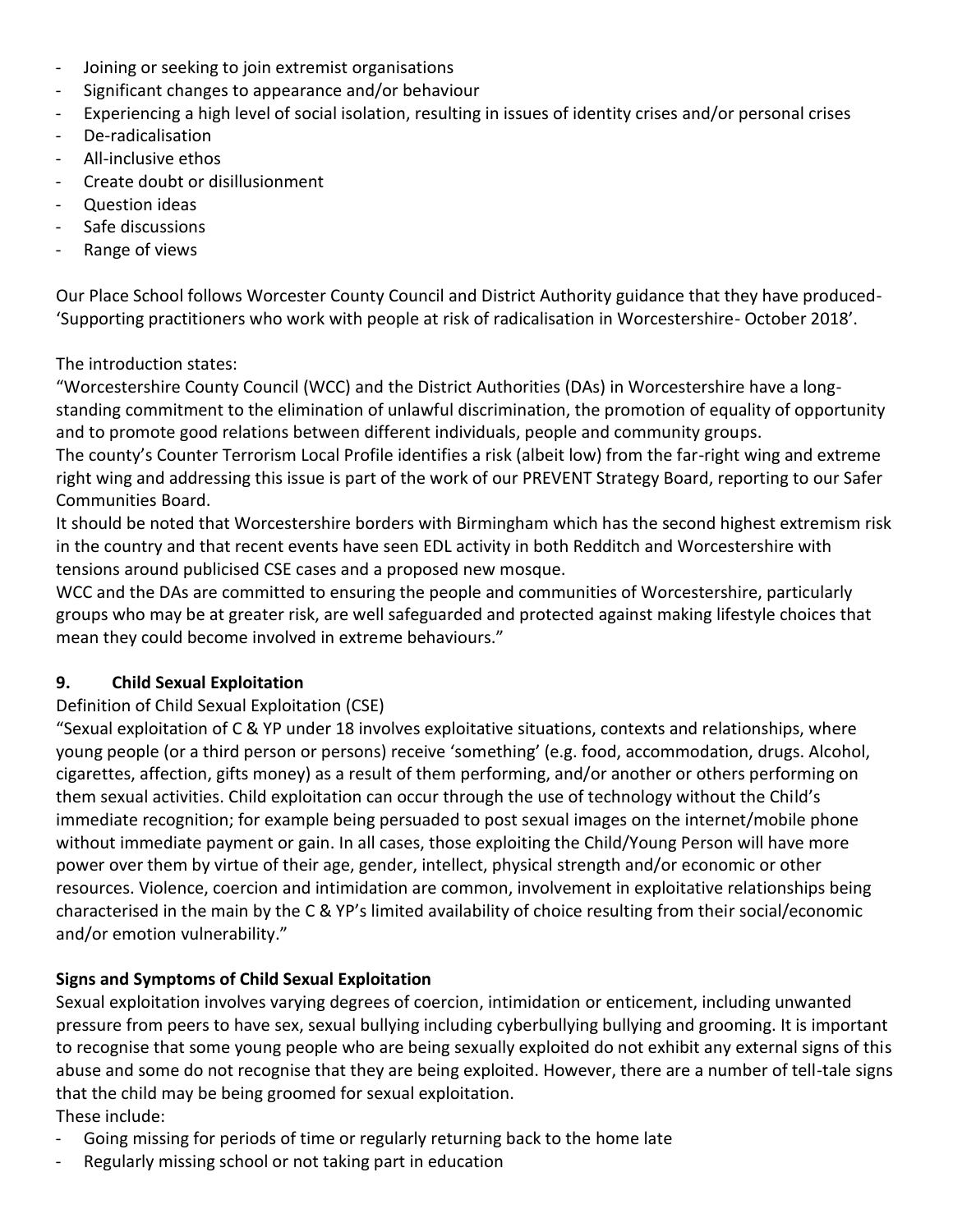- Appearing with unexplained gifts or new possessions
- Associating with other young people involved in exploitation
- Having older boyfriends or girlfriends
- Suffering from sexually transmitted infection
- Mood swings or changes in emotional well-being
- Drug and alcohol misuse
- Displaying inappropriate sexualised behaviour.

#### **Child Victims of Trafficking**

Trafficking of children is a form of human trafficking which means the recruitment, transportation, transfer, harbouring, and/or receipt of a child by means of a threat or use of force or other forms of coercion for the purposes of exploitation.

Trafficking specifically targets the child as an object of exploitation; the child may be unaware of their fate. Reason for trafficking children:

- Sexual exploitation
- Domestic servitude
- Sweatshops, restaurants and other catering work
- Agricultural labour, including tending plants in illegal cannabis farms
- Benefit fraud
- Involvement in petty criminal activity
- Organ harvesting
- Drug mules, drug dealing or decoys for adult drug traffickers
- Illegal inter-country adoption

It is possible that unaccompanied asylum seeking children (UASC) may have been trafficked into the UK and are likely to remain under the influence of their traffickers, even whilst they are looked after. Any child who has been a victim of trafficking will have a risk assessment setting out how the child will be protected from any trafficker, to minimise any risk of traffickers being able to re-involve a child in exploitative activities. This plan should include contingency plans to be followed if the young person goes missing.

Signs that a child may be trafficked include:

- Is withdrawn and refuses to talk or appears afraid to talk to a person in authority
- Does not appear to have money but does have a mobile phone
- Possession of large amounts of money or expensive belongings with no plausible explanation
- Receives unexplained/unidentified phone calls whilst in placement
- Has a history with missing links and unexplained moves.

#### **Grooming**

Grooming can happen in person, online and in gangs or groups. Once they have established trust, groomers will exploit the relationship by isolating the child from friends or family and making the child feel dependent on them. They will use any means of power or control to make a child believe they have no choice but to do what they want. Groomers may introduce 'secrets' as a way to control or frighten the child. Sometimes they will blackmail the child, or make them feel ashamed or guilty, to stop them telling anyone about the abuse. Groomers can use social media sites, instant messaging apps including teen dating apps, or online gaming platforms to connect with a young person or child. They can spend time learning about a young person's interests from their online profiles and then use this knowledge to help them build up a relationship. It's easy for groomers to hide their identity online - they may pretend to be a child and then chat and become 'friends' with children they are targeting.

Groomers may look for:

usernames or comments that are flirtatious or have a sexual meaning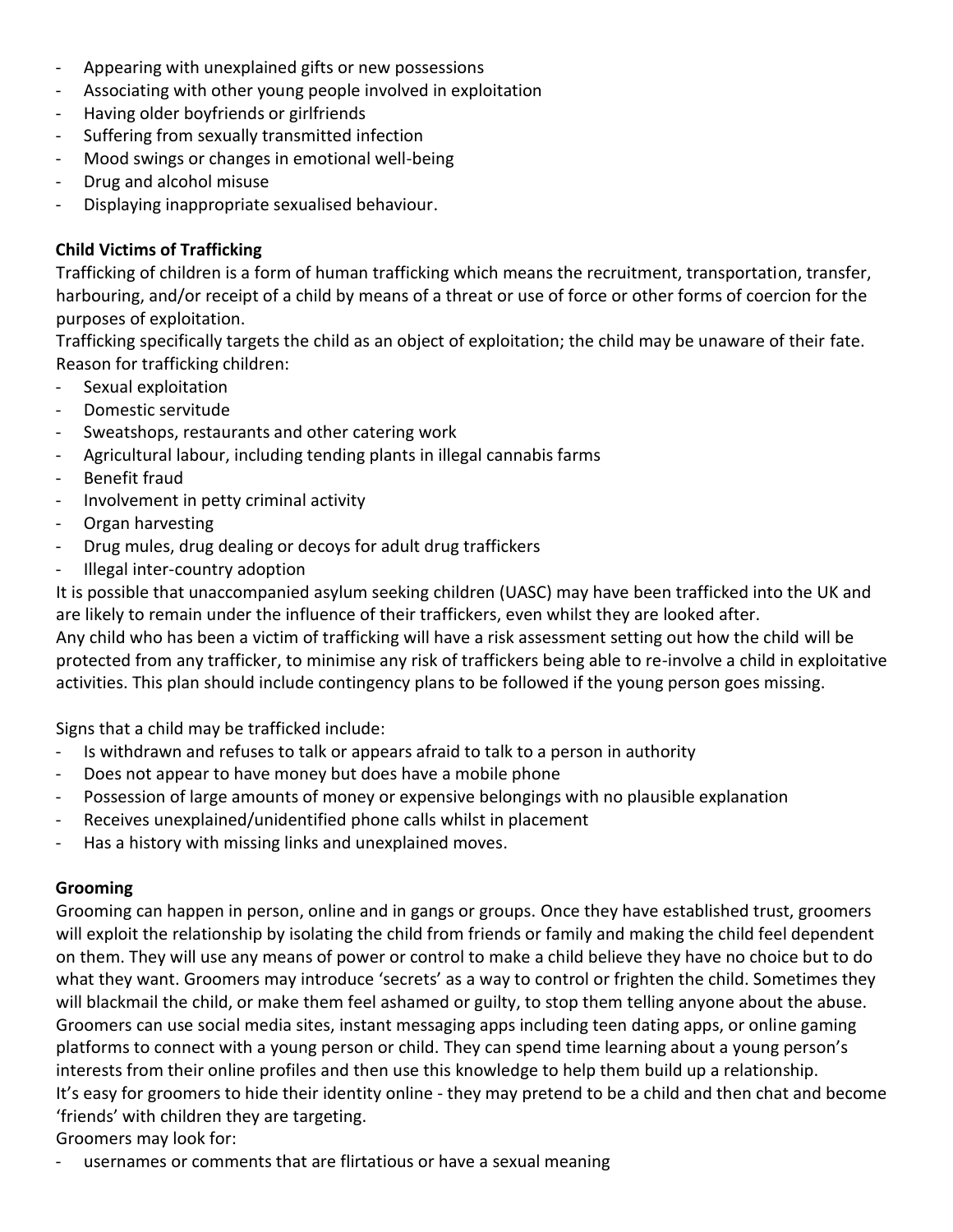- public comments that suggest a child has low self-esteem or is vulnerable

Groomers don't always target a particular child. Sometimes they will send messages to hundreds of young people and wait to see who responds.

The DSL will use the Worcester Safeguarding Children's Board CSE Screening Tool on all occasions when there is a concern that a child is being or is at risk of being sexually exploited or where indicators have been observed that are consistent with a child who is being or who is at risk of being sexually exploited. In all cases if the tool identifies any level of concern the DSL should contact their local Missing and Child Sexual Exploitation Forum and email the completed CSE Screening Tool along with a Family Front Door (FFD) Cause for Concern form. If a child is in immediate danger the police should be called on 999.

Groomers no longer need to meet children in real life to abuse them. Increasingly, groomers are sexually exploiting their victims by persuading them to take part in online sexual activity. Groomers may be male or female. They could be any age. Many children and young people don't understand that they have been groomed, or that what has happened is abuse.

Grooming can be more than just one single person, it can happen in gangs or groups of people who are of both the same, and different, age, ethnicity, religion and social backgrounds. For further guidance please refer to [www.nspcc.org.uk.](http://www.nspcc.org.uk/)

#### **MAPPA**

Our Place Schools is in liaison with the Multi-Agency Public Protection Arrangements who share relevant information regarding Category 1, 2 and 3 offenders. Please see the Our Place Schools Location Risk Assessment for more information.

#### **10. Child Criminal Exploitation and County Lines**

For the purposes of this policy, "Child criminal exploitation" is defined as a form of abuse where an individual or group takes advantage of an imbalance of power to coerce, manipulate or deceive a child into taking part in criminal activity, for any of the following reasons:

- In exchange for something the victim wants or needs.
- For the financial advantage or other advantage of the perpetrator or facilitator.
- Through violence or threats of violence.

Specific forms of CCE can include:

- Being forced or manipulated into transporting drugs or money through county lines.
- Working in cannabis factories.
- Shoplifting or pickpocketing.
- Committing vehicle crime.
- Committing, or threatening to commit, serious violence to others.

#### - Signs to look out for:

A young person's involvement in criminal activity often leaves signs. A person might exhibit some of these signs, either as a member or as an associate of a gang dealing drugs.

- Are they always going missing from school or their home?
- Are they travelling alone to places far away from home?
- Do they suddenly have lots of money/lots of new clothes/new mobile phones?
- Are they receiving much more calls or texts than usual?
- Are they carrying or selling drugs?
- Are they carrying weapons or know people that have access to weapons?
- Are they in a relationship with or hanging out with someone/people that are older and controlling?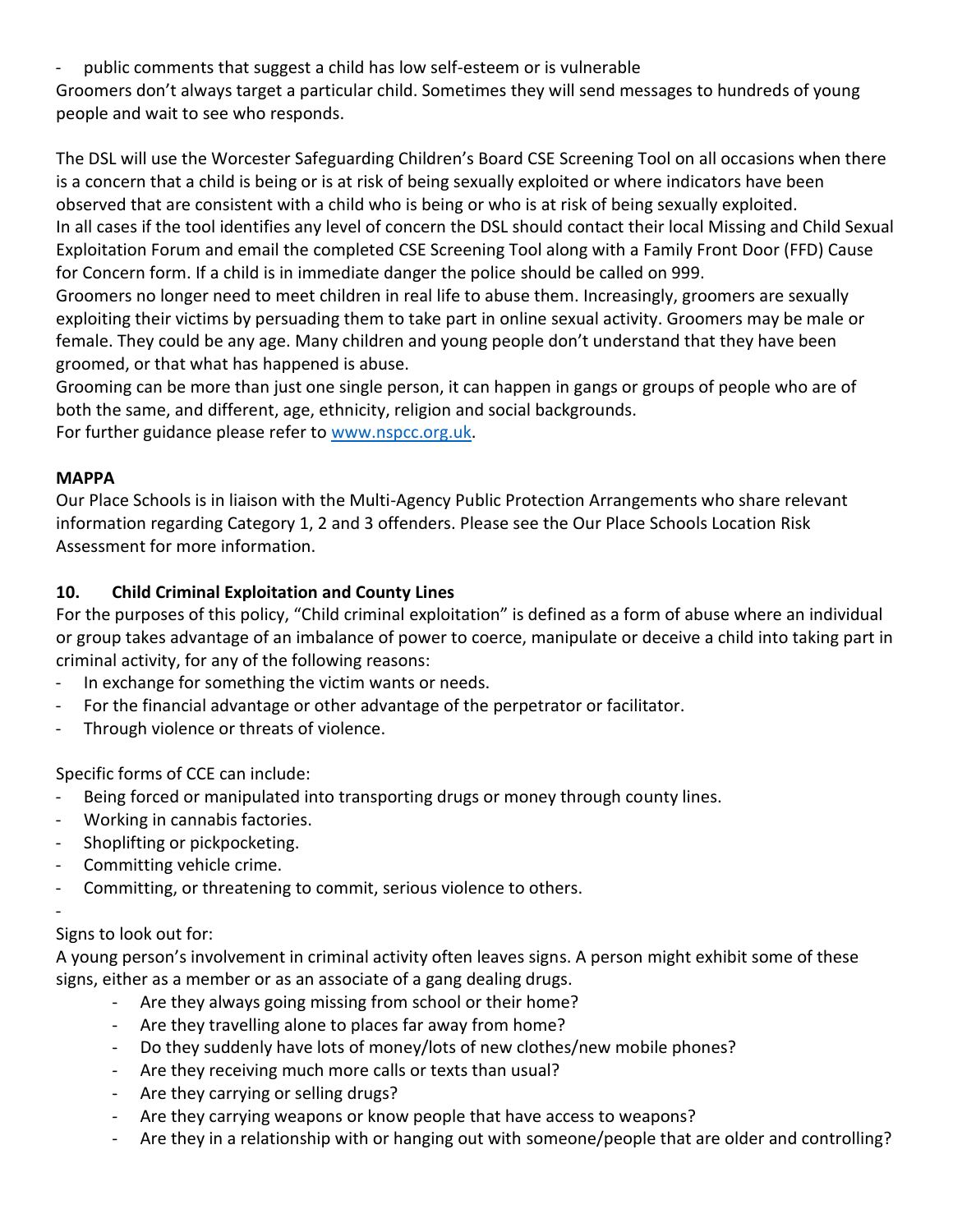#### **County Lines**

County Lines is a very serious issue where criminal gangs set up a drug dealing operation in a place outside their usual operating area. Gangs will move their drug dealing from big cities (e.g. London, Manchester, Liverpool etc.) to smaller towns and rural areas in order to make more money. This can have a really big effect on the community who live there and bring with it serious criminal behaviour.

The UK Government defines county lines as: County lines is a term used to describe gangs and organised criminal networks involved in exporting illegal drugs into one or more importing areas within the UK, using dedicated mobile phone lines or other form of "deal line". They are likely to exploit children and vulnerable adults to move and store the drugs and money and they will often use coercion, intimidation, violence (including sexual violence) and weapons.

Child criminal exploitation is increasingly used to describe this type of exploitation where children are involved, and is defined as: Child Criminal Exploitation is common in county lines and occurs where an individual or group takes advantage of an imbalance of power to coerce, control, manipulate or deceive a child or young person under the age of 18. The victim may have been criminally exploited even if the activity appears consensual. Child Criminal Exploitation does not always involve physical contact; it can also occur through the use of technology.

Criminal exploitation of children is broader than just county lines and includes, for instance, children forced to work on cannabis farms or to commit theft.

As well as the general indicators for CCE, school staff will be aware of the specific indicators that a pupil may be involved in county lines, including:

- Going missing and subsequently being found in areas away from their home.
- Having been the victim or perpetrator of serious violence, e.g. knife crime.
- Receiving requests for drugs via a phone line.
- Moving drugs.
- Handing over and collecting money for drugs.
- Being exposed to techniques such as "plugging" where drugs are concealed internally to avoid detection.
- Being found in accommodation they have no connection with or a hotel room where there is drug activity.
- Owing a "debt bond" to their exploiters.
- Having their bank account used to facilitate drug dealing.

#### **Cyber-crime**

For the purposes of this policy, "cyber-crime" is defined as criminal activity committed using computers and/or the internet. This includes "cyber-enabled" crimes, i.e. crimes that can happen offline but are enabled at scale and at speed online, and "cyber-dependent" crimes, i.e. crimes that can be committed only by using a computer. Crimes include:

- Unauthorised access to computers, known as "hacking".
- Denial of Service attacks, known as "booting".
- Making, supplying or obtaining malicious software, or "malware", e.g. viruses, spyware, ransomware, botnets and Remote Access Trojans with the intent to commit further offence.

All staff will be aware of the signs of cyber-crime and follow the appropriate safeguarding procedures. This may include the DSL referring pupils to the National Crime Agency's Cyber Choices programme.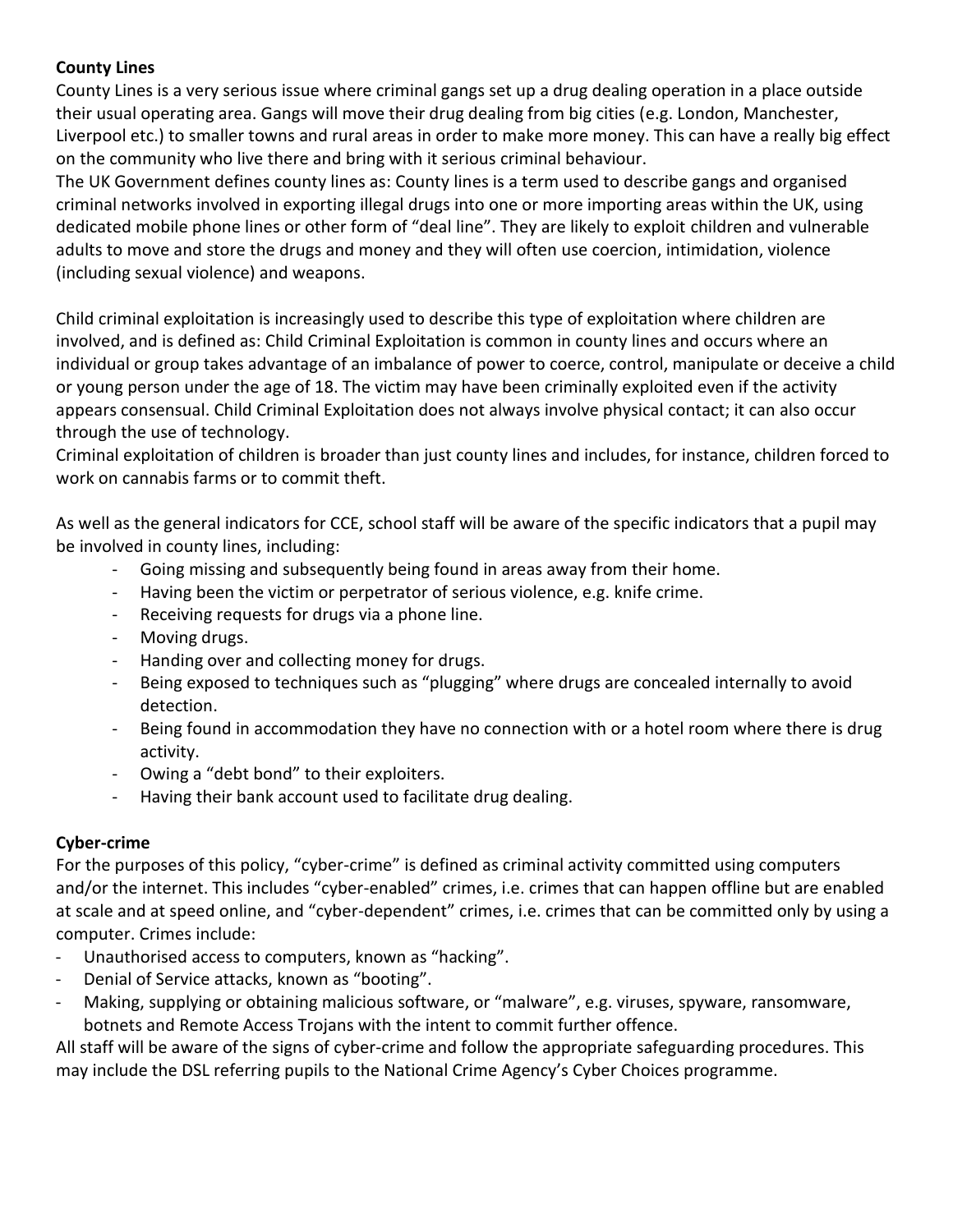#### **Pupils with family members in prison**

Pupils with a family member in prison will be offered support as necessary. They will receive a copy of "*Are you a young person with a family member in prison?*" from Action for Prisoners' Families where appropriate and allowed the opportunity to discuss questions and concerns.

#### **Pupils required to give evidence in court**

Pupils required to give evidence in criminal courts, either for crimes committed against them or crimes they have witnessed will be offered appropriate support. Pupils will be provided with the booklet "*Going to Court*" from HMCTS where appropriate and given the opportunity to discuss questions and concerns.

#### **11. Serious Violence**

Through training, all staff will be made aware of the indicators which may signal a pupil is at risk from, or is involved with, serious violent crime. These indicators can include:

- Increased absence from school.
- A change in friendships.
- Relationships with older individuals or groups.
- A significant decline in mood or educational engagement,
- Signs of self-harm.
- A significant change in wellbeing.
- Signs of assault.
- Unexplained injuries.
- Unexplained gifts or new possessions.

Staff will be made aware of some of the most significant risk factors that could increase a pupil's vulnerability to becoming involved in serious violence. These risk factors include, but are not limited to:

- Being male
- Having been frequently absent from school.
- Having been permanently excluded from school.
- Having experienced child maltreatment.
- Having been involved in offending.

Our Place Schools has an open environment for young people to feel comfortable to talk to staff. Our Place Schools' staff will need to ensure that they look for signs of abuse and report anything causing to the DSL immediately.

#### **12. Substance Misuse**

Due to our registration and assessment process we do not accommodate young people with drug and alcohol abuse as they would not be compatible with our current young people.

As part of our PSHE programme of study we teach our young people about the risks involved through Drug, Alcohol and Tobacco education.

#### **13. Domestic Abuse**

In line with the Domestic Abuse Act 2021, "domestic abuse" is defined as abusive behaviour of a person towards another person (including conduct directed at someone else, e.g. the person's child) where both are aged 16 or over and are personally connected. "Abusive behaviour" includes physical or sexual abuse, violent or threatening behaviour, controlling or coercive behaviour, economic abuse, psychological or emotional abuse, or another form of abuse.

"Personally connected" includes people who: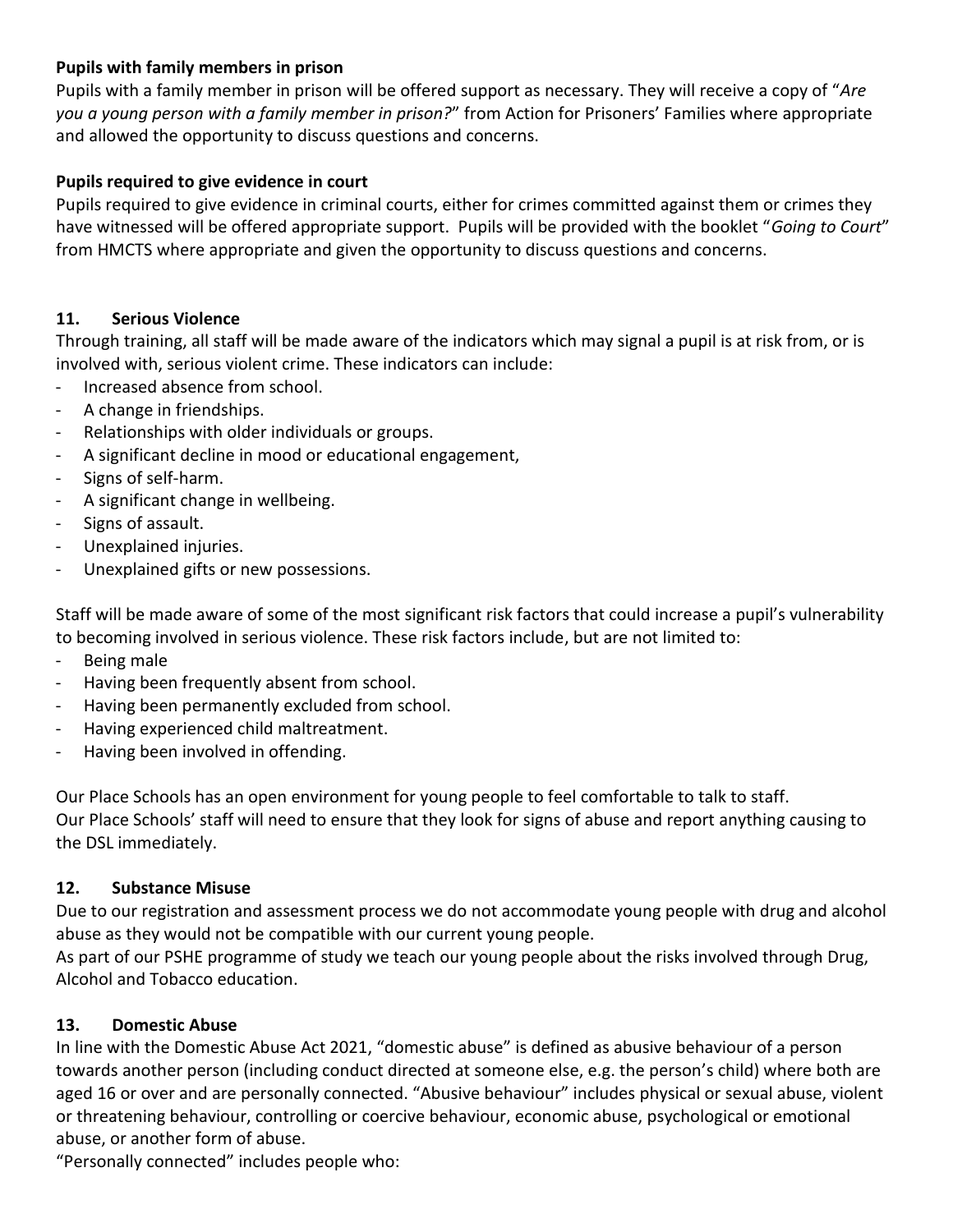- Are, have been, or have agreed to be married to each other.
- Are, have been, or have agreed to be in a civil partnership with each other.
- Are, or have been, in an intimate personal relationship with each other.
- Each have, or had, a parental relationship towards the same child.
- Are relatives.

We recognise that exposures to domestic abuse and/or violence can have a serious, long lasting emotional and psychological impact on children. In some cases, a child may blame themselves for the abuse or may have had to leave the family home as a result. Domestic abuse affecting young people can also occur within their personal relationships as well as in the context of their home.

#### **Operation Encompass**

Operation Encompass is to highlight that a Domestic Abuse Incident has taken place and the police have been called or visited the family home. It is about keeping an eye on changed behaviour and logging anything out of the ordinary. Our school receives Operation Encompass notifications via WCC Children's Portal daily from West Mercia Police. All parents have received or will receive a letter informing them on how we use Operation Encompass notifications.

We will ensure that our pupils are educated to ensure they understand what a healthy relationship looks like, for example by using the WSCP Healthy Relationships- a whole school approach and resources from WCC Domestic Abuse and Sexual Violence website

[\(http://www.worcestershire.gov.uk/downloads/file/7222/wscb\\_healthy\\_relationships\\_a\\_whole\\_school\\_appr](http://www.worcestershire.gov.uk/downloads/file/7222/wscb_healthy_relationships_a_whole_school_approach) [oach](http://www.worcestershire.gov.uk/downloads/file/7222/wscb_healthy_relationships_a_whole_school_approach) <http://www.worcestershire.gov.uk/domesticabuse> )

#### **Child abduction and community safety incidents**

"Child abduction" is defined as the unauthorised removal or retention of a child from a parent or anyone with legal responsibility for the child. Child abduction can be committed by parents, other relatives, other people known to the victim, and strangers.

All staff will be alert to community safety incidents taking place in the vicinity of the school that may raise concerns regarding child abduction, e.g. people loitering nearby or unknown adults conversing with pupils.

#### **Mental Health**

All staff will be made aware that mental health problems can, in some cases, be an indicator that a pupil has suffered, or is at risk of suffering abuse, neglect or exploitation.

Staff will not attempt to make a diagnosis of mental health problems – the school will ensure this is done by a trained mental health professional. Staff will, however, be encouraged to identify pupils whose behaviour suggests that they may be experiencing a mental health problem or may be at risk of developing one. Staff will also be aware of how pupils' experiences can impact on their mental health, behaviour and education.

Staff who have a mental health concern about a pupil that is also a safeguarding concern will act in line with this policy.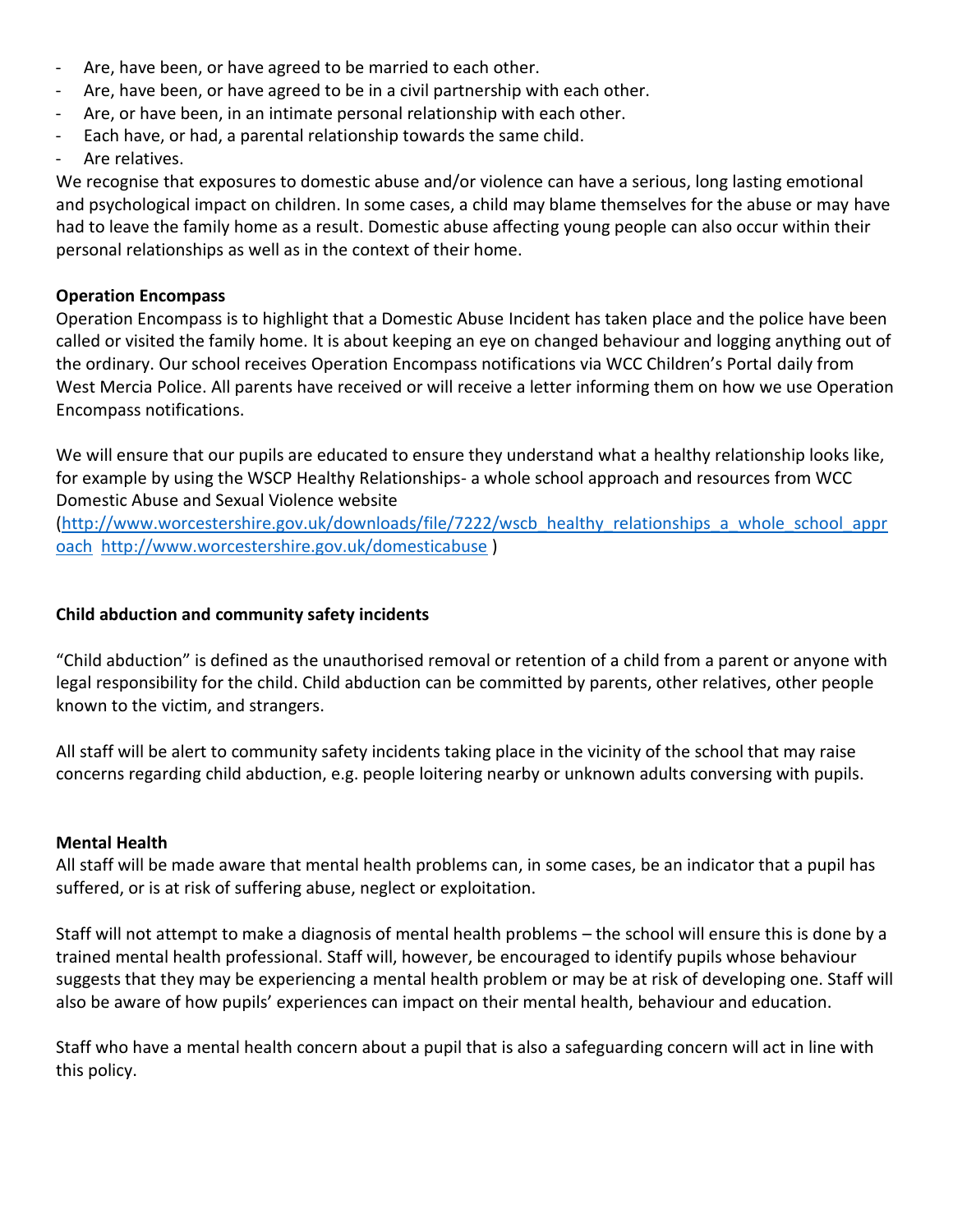#### **14. Homelessness**

Being homeless or being at risk of becoming homeless presents a real risk to a child's welfare. The designated safeguarding lead (and any deputies) should be aware of contact details and referral routes into the Local Housing Authority so they can raise/progress concerns at the earliest opportunity. Indicators that a family may be at risk of homelessness include household debt, rent arrears, domestic abuse and anti-social behaviour, as well as the family being asked to leave a property. Whilst referrals and/or discussion with the Local Housing Authority should be progressed as appropriate, and in accordance with local procedures, this does not, and should not, replace a referral into children's social care where a child has been harmed or is at risk of harm. The Homelessness Reduction Act 2017 places a new legal duty on English councils so that everyone who is homeless or at risk of homelessness will have access to meaningful help including an assessment of their needs and circumstances, the development of a personalised housing plan, and work to help them retain their accommodation or find a new place to live. The following factsheets usefully summarise the new duties: Homeless Reduction Act Factsheets. The new duties shift focus to early intervention and encourage those at risk to seek support as soon as possible, before they are facing a homelessness crisis.

In most cases school and college staff will be considering homelessness in the context of children who live with their families, and intervention will be on that basis. However, it should also be recognised in some cases 16 and 17 year olds could be living independently from their parents or guardians, for example through their exclusion from the family home, and will require a different level of intervention and support. Children's services will be the lead agency for these young people and the designated safeguarding lead (or a deputy) should ensure appropriate referrals are on the provision of accommodation for 16 and 17 year olds who may be homeless and/or require accommodation.

#### **15. Modern Slavery**

The Modern Slavery Act 2015 places a new statutory duty on public authorities, including schools, to notify the National Crime Agency (NCA) (section 52 of the Act) on observing signs or receiving intelligence relating to modern slavery. The public authority (including school) bears this obligation where it has "reasonable grounds to believe that a person may be a victim of modern slavery or human trafficking". Staff need to be aware of this duty and inform the DSL should they suspect or receive information that either parents or their children may be victims of modern slavery. The DSL will then contact the NCA.

#### **16. Procedures for managing Concerns**

We will follow the procedures set out by Safeguarding Worcestershire

[\(www.safeguardingworcestershire.org.uk](http://www.safeguardingworcestershire.org.uk/) ) and take account of guidance issued by the Department for Education (DfE), Working Together to Safeguard Children and Keeping Children Safe in Education. Where we identify children and families in need of support, we will carry out our responsibilities in accordance with the West Mercia Consortium inter-agency procedures and the WSCP Levels of Need Guidance. The Designated Safeguarding Lead (DSL) should be used as a first point of contact for concerns and queries regarding any safeguarding concern in our school. Any member of staff or visitor to the school who receives a disclosure of abuse or suspects that a child is at risk of harm must report it immediately to the DSL or, if unavailable, to the deputy designated lead. In the absence of either of the above, the matter should be brought to the attention of the most senior member of staff.

All concerns about a child or young person should be reported without delay and recorded in writing using the agreed template (see Appendix for pro-forma). The DSL will consider what action to take and have appropriate discussions with parents/carers prior to referral to children's social care or another agency unless, to do so would place the child at risk of harm or compromise an investigation.

All referrals will be made in line with local procedures as detailed on the Worcestershire website. If, at any point, there is a risk of immediate serious harm to a child a referral should be made to Children's Services immediately. Anybody can make a referral. If the child's situation does not appear to be improving the staff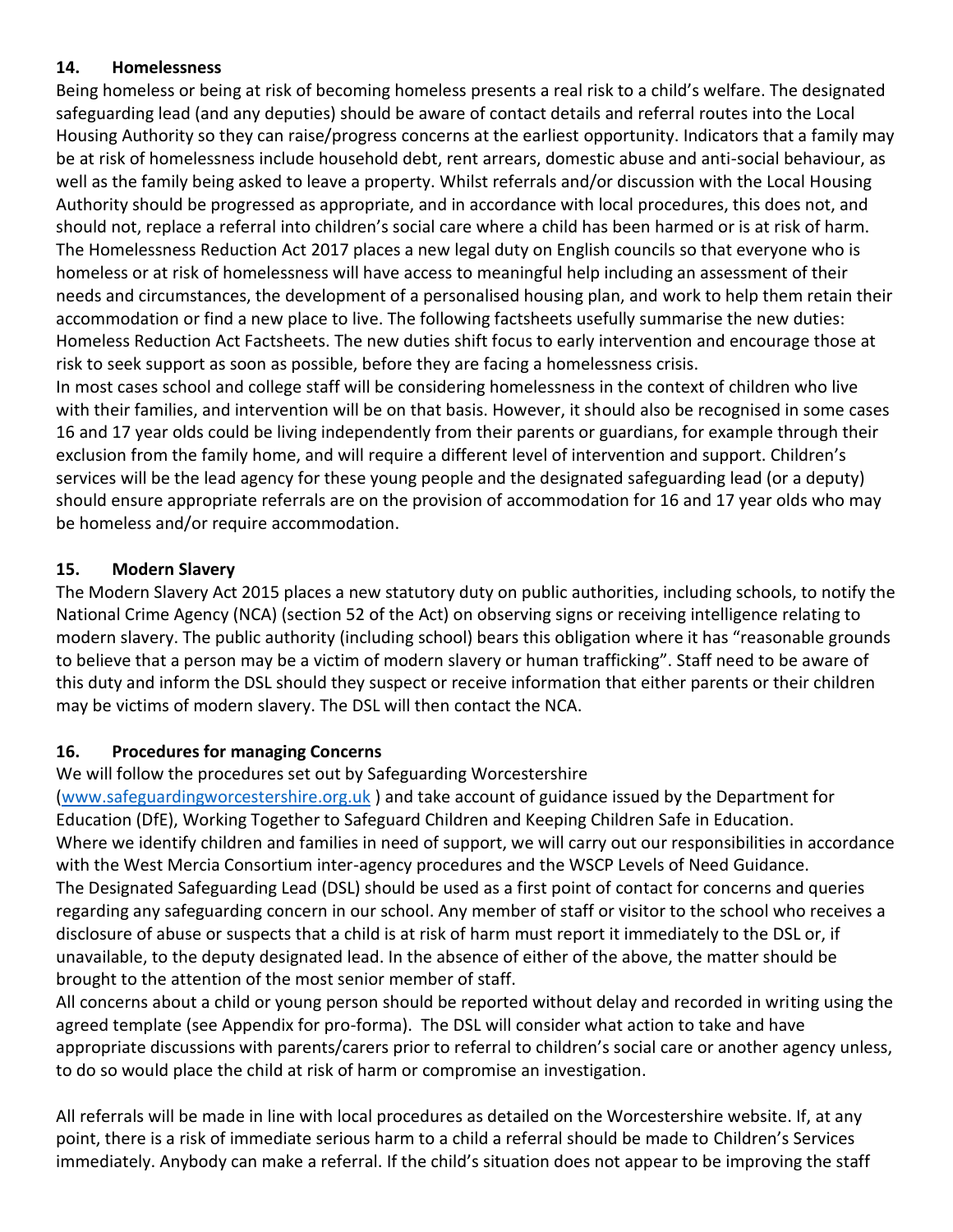member with concerns should press for re-consideration by raising concerns again with the DSL and/or the Headteacher. Concerns should always lead to help for the child at some point.

Staff should always follow the reporting procedures outlined in this policy in the first instance. However, they may also share information directly with Children's Services, or the police if:

- the situation is an emergency and the designated senior person, their deputy and the Head teacher are all unavailable;
- they are convinced that a direct report is the only way to ensure the pupil's safety.

Any member of staff who does not feel that concerns about a child have been responded to appropriately and in accordance with the procedures outlined in this policy should raise their concerns with the Headteacher or the Director. If any member of staff does not feel the situation has been addressed appropriately at this point they should contact Children's Services directly with their concerns.

#### **17. Health and Safety and Safe Environments Health & Safety**

Our Health & Safety policy, set out in a separate document, reflects the consideration we give to the safeguarding of our children both within the school environment and when away from the school, for example when undertaking school trips and visits. Risk Assessments are undertaken and reviewed regularly, in respect of site security, risk of children being drawn into terrorism or exposed to extremist behaviour, risk to and from children displaying harmful behaviour.

#### **Safe Environment**

The school undertakes appropriate risk assessments and checks in respect of all equipment and of the building and grounds in line with local and national guidance and regulations concerning health and safety. The school has adequate security arrangements in place in respect of the use of its grounds and buildings by visitors both in and out of school hours. Visitors to the school, for example visiting speakers, theatre groups or curriculum specialists, will be appropriately checked and vetted, to ensure they are not linked to extremist groups or promoting extremist or other harmful material.

#### **18. Physical Intervention/use of "Reasonable Force"**

Our policy on positive handling is set out in our behaviour policy, a separate policy and acknowledges that staff must only ever use physical intervention as a last resort, and that at all times it must be the minimal force necessary for the minimal time to prevent injury or damage to property. We understand that physical intervention of a nature that causes injury or distress to a child may be considered under management of allegations or disciplinary procedures.

Staff who are likely to need to use physical intervention will be appropriately trained in the MAPA technique, or equivalent. All incidences of physical intervention will be recorded in accordance with the MAPA recommended procedures. We recognise that touch is appropriate in the context of working with children and all staff have been given 'safe working practice' guidance to ensure they are clear about their professional boundaries which can be viewed in our "Safe Touch" Policy.

#### **19. Managing Safeguarding Concerns and Allegations against Staff**

All allegations against staff, supply staff, volunteers and contractors will be managed in line with the following processing and procedures. All staff should be mindful of the position of trust that they are in when working within an education and social care setting. They need to comply with guidance about conduct and safe practice, including safe use of mobile phones.

Young People's allegations or concerns about staff conduct will be taken seriously and followed up in a transparent and timely way.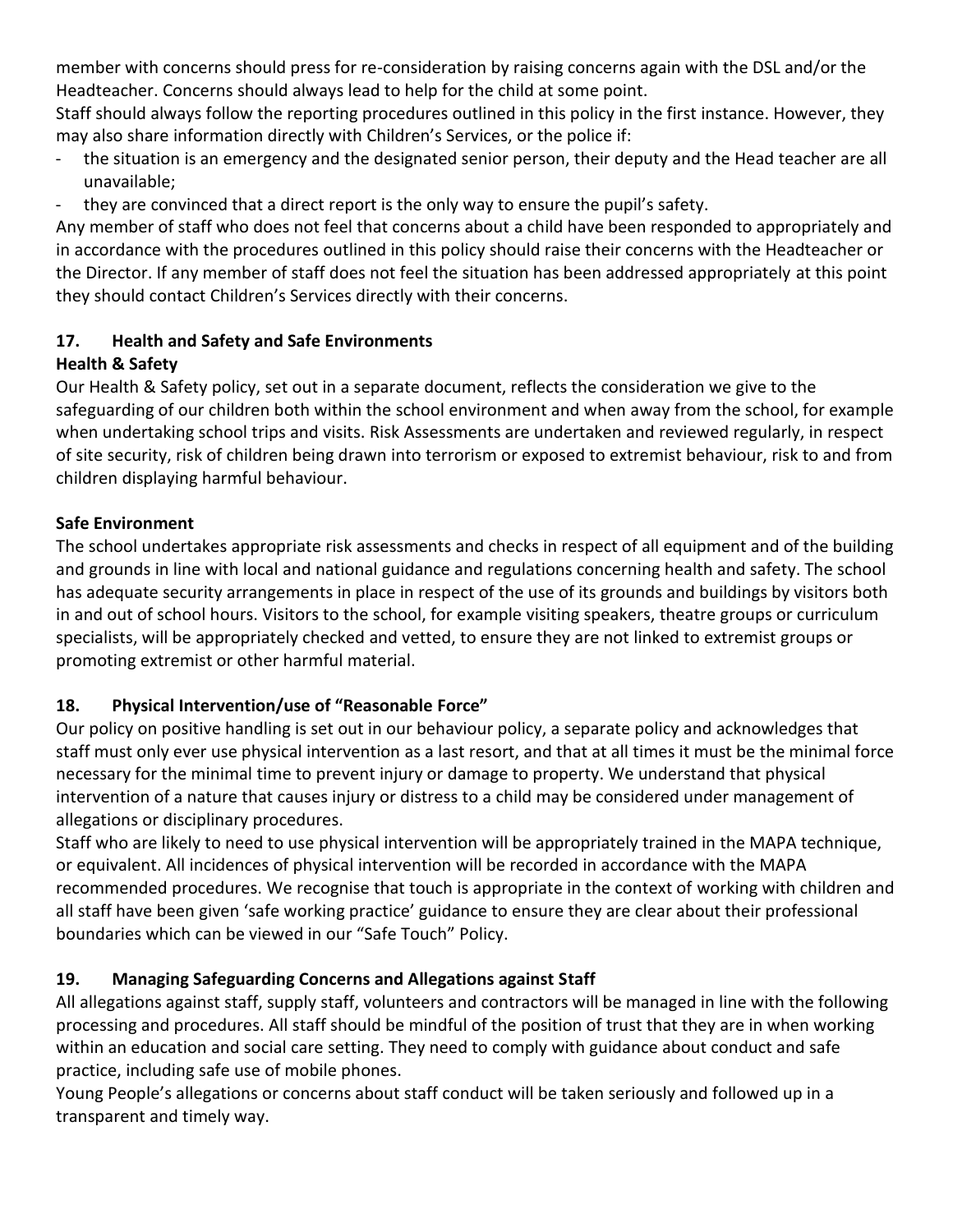If an allegation is made which meets the criteria as identified in Part 4 of Keeping Children Safe in Education, the member of staff receiving the allegation will immediately inform the head teacher, unless the allegation concerns the head teacher, in which case the Director will be informed immediately.

For the home the registered manager and the responsible individual will be notified immediately. The head of care or head of education on all such occasions will discuss the content of the allegation with LADO, prior to undertaking any investigation.

The home and school will follow the relevant procedure and guidance procedures for managing allegations against staff.

The appropriate head of function (or Director) will be guided by the LADO and an HR consultant when considering suspension or other neutral protective steps. Publication of material that may lead to the identification of a member of staff who is the subject of an allegation is prohibited by law; this includes verbal conversations or written material including content placed on social media sites.

When managing allegations against staff, Our Place Group will recognise the distinction between allegations that meet the harms threshold and allegations that do not, also known as "low-level concerns". This section of this policy applies to all cases in which it is alleged that a current member of staff, contractor or volunteer has:

- Behaved in a way that has harmed a child, or may have harmed a child, or
- Possibly committed a criminal offence against or related to a child, or
- Behaved towards a child or children in a way that indicates he or she would pose a risk of harm to children.
- Behaved or may have behaved in a way that indicates they may not be suitable to work with children

It applies regardless of whether the alleged abuse took place in the home or school. Allegations against staff who is no longer working and historical allegations of abuse will be referred to the police.

We will deal with any allegation of abuse against a member of staff or volunteer very quickly, in a fair and consistent way that provides effective child protection while also supporting the individual who is the subject of the allegation.

Our procedures for dealing with allegations will be applied with common sense and judgment.

#### **Suspension**

Suspension will not be the default position and will only be considered in cases where there is reason to suspect that a child or other children is/are at risk of hard, or the case is so serious that it might be grounds for dismissal. In such cases, we will only suspend an individual if we have considered all other options available and there is no reasonable alternative.

Based on an assessment of risk, we will consider alternatives such as:

- Redeployment within the organisation so that the individual does not have direct contact with the child or children concerned
- Providing an assistant to be present when the individual has contact with children
- Redeploying the individual to alternative work in the school so that they do not have unsupervised access to children
- Moving the child or children to classes where they will not come into contact with the individual, making it clear that this is not a punishment and parents and/or social worker have been consulted.

#### **Definitions for outcomes of allegation investigations**

- Substantiated: there is sufficient evidence to prove the allegation
- Malicious: there is sufficient evident to disprove the allegation and there has been a deliberate act to deceive
- False: there is sufficient evidence to disprove the allegation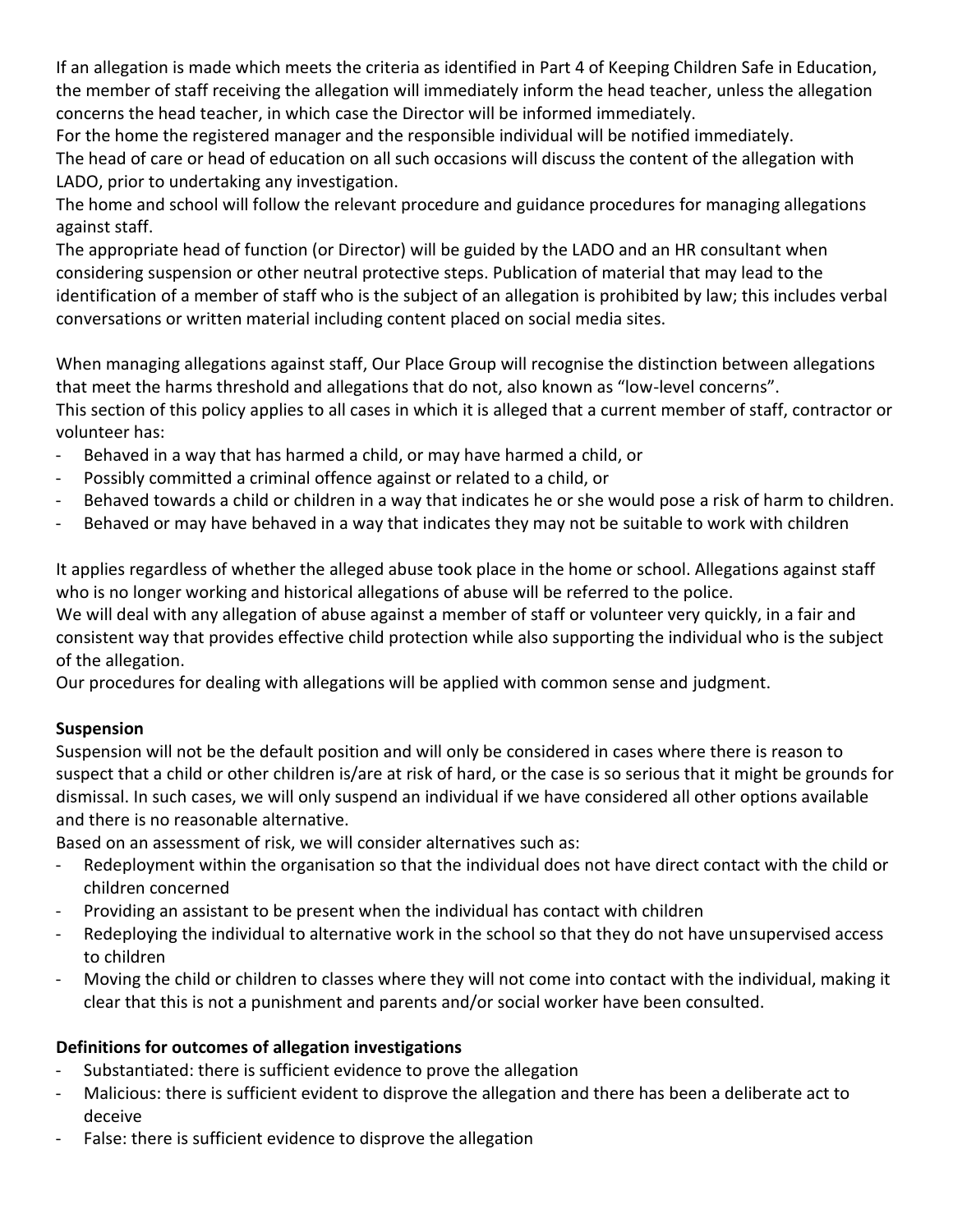Unsubstantiated: there is insufficient evidence to either prove or disprove the allegation (this does not imply guilt or innocence) Unfounded: to reflect cases where there is no evidence or proper basis which supports the allegation being made.

#### **Procedure for dealing with allegations**

In the event of an allegation that meets the criteria above, the head of function (or Director where the head of function is the subject of the allegation) – "case manager" – will take the following steps:

- 1. Immediately discuss the allegation with the Local Authority Designated Officer (LADO). This is to consider the nature, content and context of the allegation and agree a course of action, including whether further enquiries are necessary to enable a decision on how to proceed, and whether it is necessary to involve the police and/or children's social care services. (The case manager may, on occasion, consider it necessary to involve the police before consulting the LADO – for example, if the accused individual is deemed to be an immediate risk to children and there is evidence of a possible criminal offence. In such cases, the case manager will notify the LADO as soon as practicably possible after contacting the police).
- 2. Inform the accused individual of the concerns or allegations and likely course of action as soon as possible after speaking to the LADO (and the police or children's social care services, where necessary). Where the police and/or children's social care services are involved, the case manager will only share such information with the individual as has been agreed with those agencies.
- 3. Where appropriate (in the circumstances described above), carefully consider whether suspension of the individual from contact with children at the school is justified or whether alternative arrangements such as those outlined in 12.2 can be put in place. Advice will be sought from the LADO, police and/or children's social care services, as appropriate.
- 4. If immediate suspension is necessary, agree and record the rationale for this with the LADO. The record will include information about the alternatives to suspension that have been considered, and why they were rejected. Written confirmation of the suspension will be provided to the individual facing the allegation or concern within 1 working day, and the individual will be given a named contact at Our Place Schools and their contact details.

#### **For Education**

Following the guidance from Keeping Children Safe in Education section 329 "Schools and colleges have a legal duty to refer to the DBS anyone who has harmed, or poses a risk of harm, to a child or vulnerable adult where:

- the harm test is satisfied in respect of that individual;
- the individual has received a caution or conviction for a relevant offence, or if there is reason to believe that the individual has committed a listed relevant offence; and
- the individual has been removed from working (paid or unpaid) in regulated activity, or would have been removed had they not left."

Section 329 and 321 continues to say "Referrals should be made as soon as possible, and ordinarily on conclusion of an investigation, when an individual is removed from working in regulated activity, which could include being suspended, or is redeployed to work that is not regulated activity".

Following this guidance, a DBS referral notification will be made at the point of suspension.

- 1. If it is decided that no further action is to be taken in regard to the subject of the allegation or concern, record this decision and the justification for it and agree with the LADO what information should be put in writing to the individual and by whom, as well as what action should follow both in respect of the individual and those who made the initial allegation.
- 2. If it is decided that further action is needed, take steps as agreed with the LADO to initiate the appropriate action in school and/or liaise with the police and/or children's social care services as appropriate.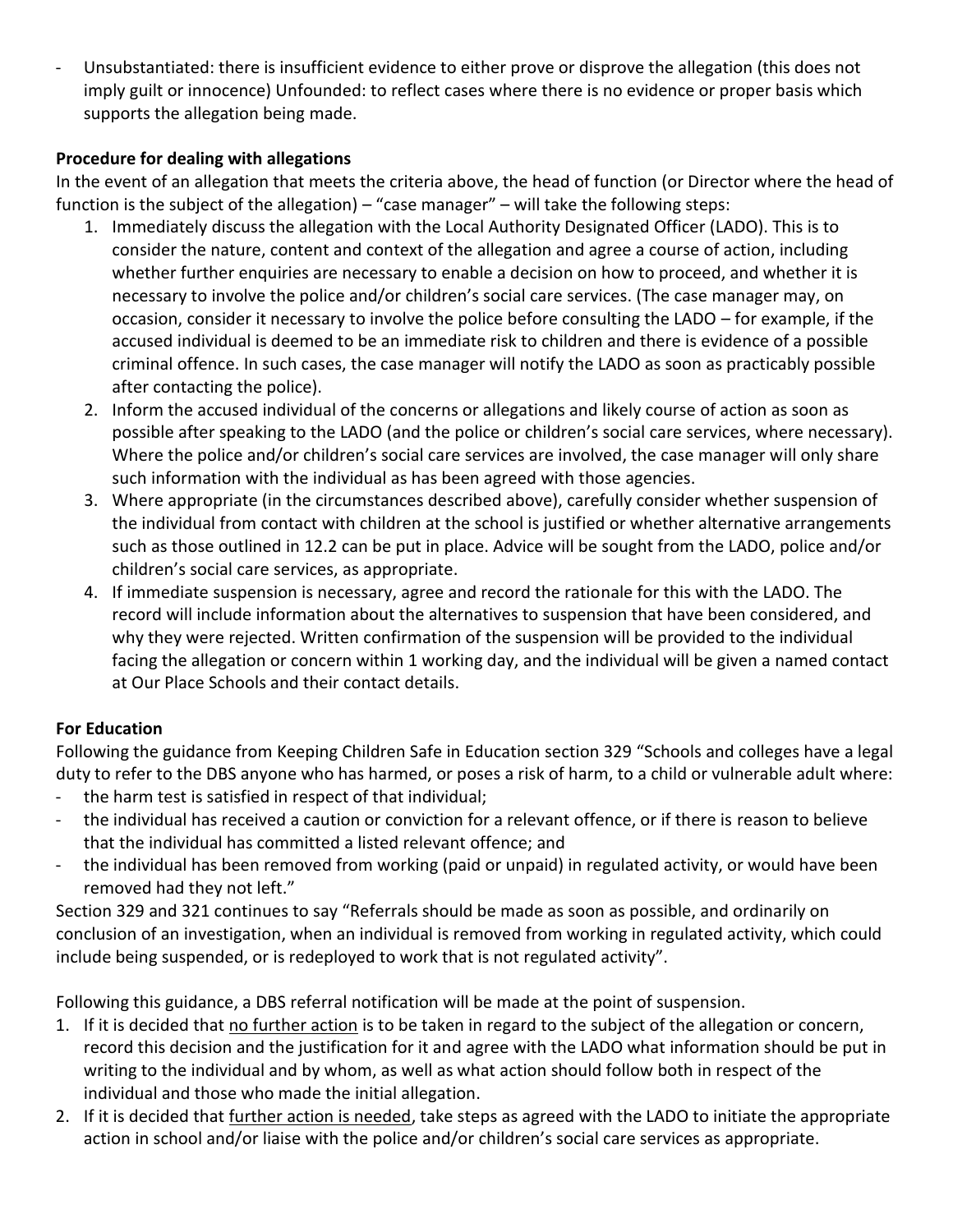- 3. Provide effective support for the individual facing the allegation or concern, including appointing a named representative to keep them informed of the progress of the case and considering what other support is appropriate e.g. Trade Union representative or the Employee Assistance Programme.
- 4. Inform the parents and/or social worker of the child/children involved about the allegation as soon as possible if they do not already know (following agreement from children's social care services and/or police, if applicable). The case manager will also inform the parents and/or social worker of the requirement to maintain confidentiality about any allegation made against a teacher (where this applies) while investigations are ongoing. Any parent/social worker who wishes to have the confidentiality restrictions removed in respect of a teacher will be advised to seek legal advice.
- 5. Keep the parents and/or social worker of the child/children involved informed of the progress of the case and the outcome, where there is not a criminal prosecution, including the outcome of any disciplinary process (in confidence).
- 6. Make a referral to the DBS where it is thought that the individual facing the allegation or concern has engaged in conduct that harmed or is likely to harm a child, or if the individual otherwise poses a risk of harm to a child.
- 7. Where a school dismisses or ceases to use the services of a teacher because of serious misconduct, they must consider whether to refer the case to the Secretary of State for referral to the Teaching Regulation Agency (TRA) Section 333 of KCSIE)
- 8. If the school is made aware that the secretary of state has made an interim prohibition order in respect of an individual, we will immediately suspend that individual from teaching, pending the findings of the investigation by the Teaching Regulation Agency.
- 9. Where the police are involved, wherever possible, the governing board will ask the police at the start of the investigation to obtain consent from the individuals involved to share their statements and evidence for use in the school's disciplinary process, should this be required at a later date.

#### **For the Home**

1. If it is decided that no further action is to be taken in regard to the subject of the allegation or concern, record this decision and the justification for it and agree with the LADO what

information should be put in writing to the individual and by whom, as well as what action should follow both in respect of the individual and those who made the initial allegation.

- 2. If it is decided that further action is needed, take steps as agreed with the LADO to initiate the appropriate action in school and/or liaise with the police and/or children's social care services as appropriate.
- 3. Provide effective support for the individual facing the allegation or concern, including appointing a named representative to keep them informed of the progress of the case and considering what other support is appropriate e.g. Trade Union representative or the Employee Assistance Programme.
- 4. Inform the parents and/or social worker of the child/children involved about the allegation as soon as possible if they do not already know (following agreement from children's social care services and/or police, if applicable). The case manager will also inform the parents and/or social worker of the requirement to maintain confidentiality about any allegation made against a teacher (where this applies) while investigations are ongoing. Any parent/social worker who wishes to have the confidentiality restrictions removed in respect of a teacher will be advised to seek legal advice.
- 5. Keep the parents and/or social worker of the child/children involved informed of the progress of the case and the outcome, where there is not a criminal prosecution, including the outcome of any disciplinary process (in confidence).
- 6. Make a referral to the DBS where it is thought that the individual facing the allegation or concern has engaged in conduct that harmed or is likely to harm a child, or if the individual otherwise poses a risk of harm to a child.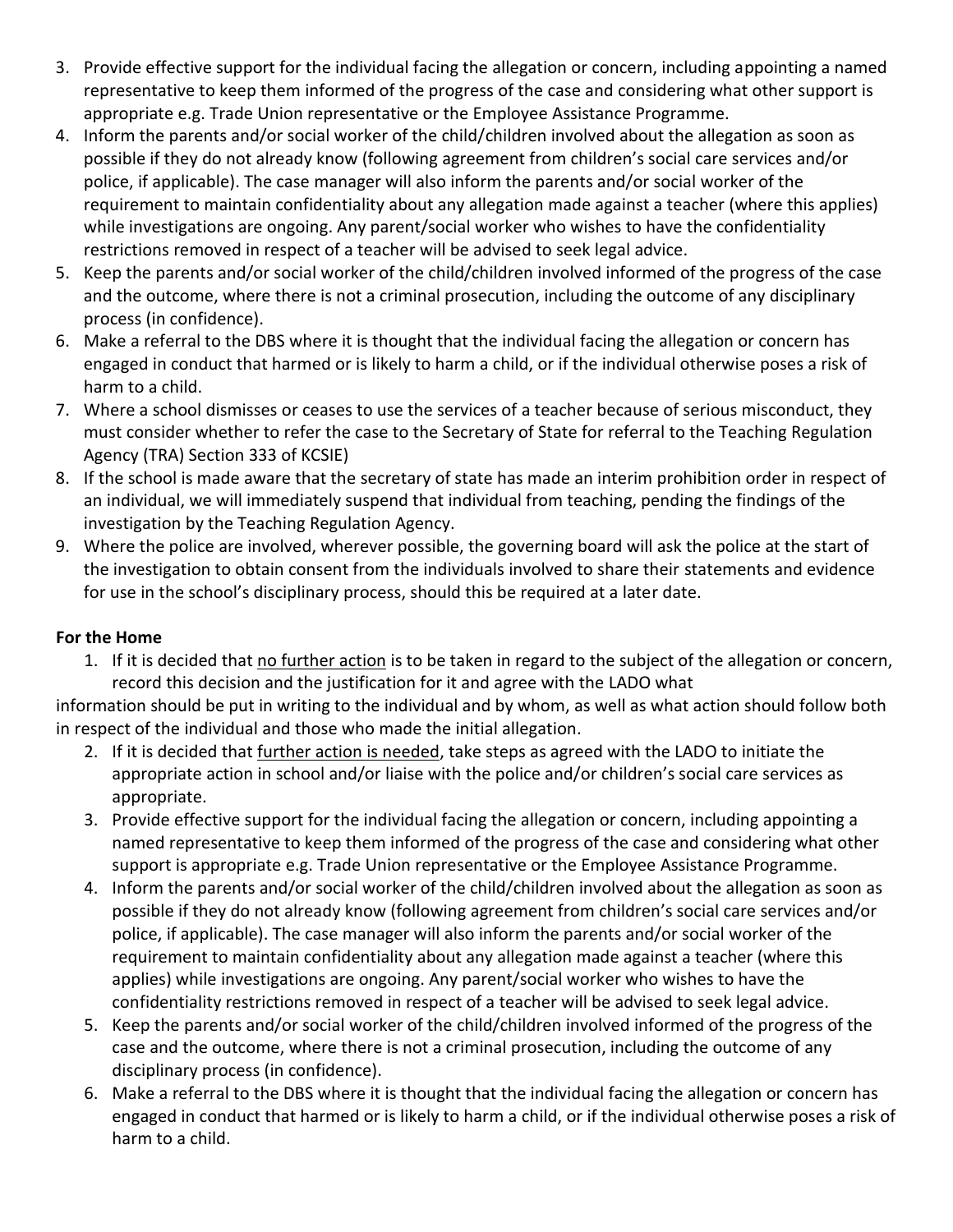#### **Timescales**

- Any cases where it is clear immediately that the allegation is unsubstantiated or malicious will be resolved within a reasonable time-frame, normally within 1 week.
- If the nature of an allegation does not require formal disciplinary action, we will institute appropriate action within a reasonable time-frame, normally within 3 working days
- If a disciplinary hearing is required and can be held without further investigation, we will hold this within a reasonable time-frame, normally within 15 working days

#### **Specific actions**

Action following a criminal investigation or prosecution

The case manager will discuss with the local authority's designated officer whether any further action, including disciplinary action, is appropriate and, if so, how to proceed, taking into account information provided by the police and/or children's social care services.

Conclusion of a case where the allegation is substantiated

If the allegation is substantiated and the individual is dismissed or the school ceases to use their services, or the individual resigns or otherwise ceases to provide their services, the case manager and the school's personnel adviser will discuss with the designated officer whether to make a referral to the DBS for consideration of whether inclusion on the barred lists is required.

If the individual concerned is a member of teaching staff, the case manager and personnel adviser will discuss with the designated officer whether to refer the matter to the Teaching Regulation Agency to consider prohibiting the individual from teaching.

#### **Individuals returning to work after suspension**

If it is decided on the conclusion of a case that an individual who has been suspended can return to work, the case manager will consider how best to facilitate this.

The case manager will also consider how best to manage the individual's contact with the child or children who made the allegation, if they are still attending the school.

#### **Unsubstantiated or malicious allegations**

If an allegation is shown to be deliberately invented, or malicious, the headteacher, or other appropriate person in the case of an allegation against the headteacher, will consider whether any disciplinary action is appropriate against the pupil(s) who made it, or whether the police should be asked to consider whether action against those who made the allegation might be appropriate, even if they are not a young person.

#### **Confidentiality**

The school will make every effort to maintain confidentiality and guard against unwanted publicity while an allegation is being investigated or considered.

The case manager will take advice from the local authority's designated officer, police and children's social care services, as appropriate, to agree:

- Who needs to know about the allegation and what information can be shared
- How to manage speculation, leaks and gossip, including how to make parents or carers of a child/children involved aware of their obligations with respect to confidentiality
- What, if any, information can be reasonably given to the wider community to reduce speculation
- How to manage press interest if, and when, it arises Record-keeping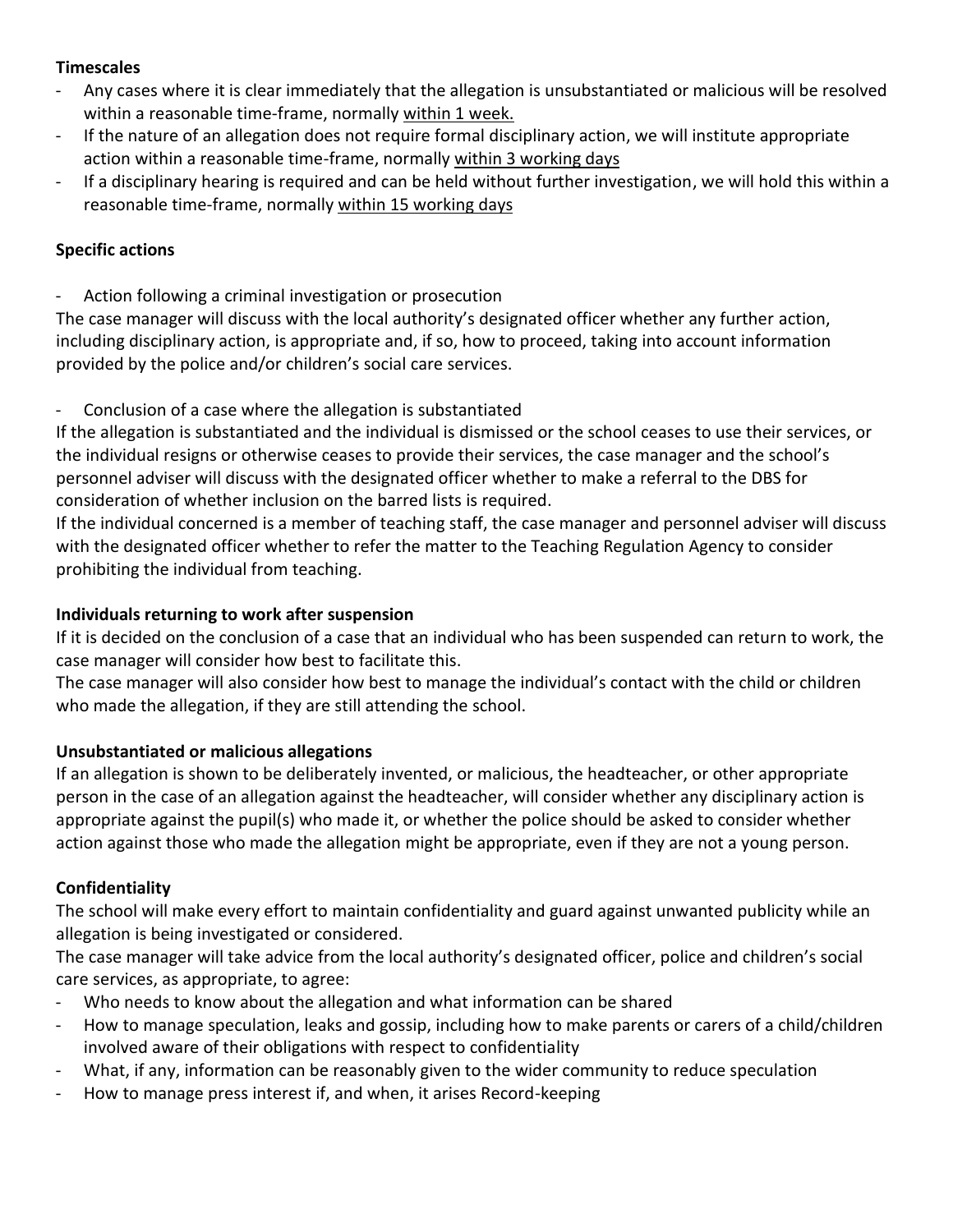The case manager will maintain clear records about any case where the allegation or concern meets the criteria above and store them on the individual's confidential personnel file for the duration of the case. Such records will include:

- A clear and comprehensive summary of the allegation
- Details of the internal strategy meeting held
- Details of how the allegation was followed up and resolved
- Notes of any action taken and decisions reached (and justification for these, as stated above)

If an allegation or concern is not found to have been malicious, the school will retain the records of the case on the individual's confidential personnel file, and provide a copy to the individual.

Where records contain information about allegations of sexual abuse, we will preserve these for the Independent Inquiry into Child Sexual Abuse (IICSA), for the term of the inquiry. We will retain all other records at least until the individual has reached normal pension age, or for 10 years from the date of the allegation if that is longer.

The records of any allegation that is found to be malicious will be deleted from the individual's personnel file.

#### **References**

When providing employer references, we will not refer to any allegation that has been proven to be false, unsubstantiated or malicious, or any history of allegations where all such allegations have been proven to be false, unsubstantiated or malicious.

#### **Learning lessons**

After any cases where the allegations are substantiated, we will review the circumstances of the case with the local authority's designated officer to determine whether there are any improvements that we can make to the school's procedures or practice to help prevent similar events in the future.

This will include consideration of (as applicable):

- Issues arising from the decision to suspend the member of staff
- The duration of the suspension
- Whether or not the suspension was justified
- The use of suspension when the individual is subsequently reinstated. We will consider how future investigations of a similar nature could be carried out without suspending the individual

#### **20. Managing a Disclosure**

Staff at Our Place Schools are in a unique position to observe children's behaviour over time and often develop close and trusting relationships with pupils. If a child discloses directly to a member of staff, the following procedures will be followed:

- Listen carefully to what is said

- Ask only open questions such as:

- o 'Tell me what happened.'
- o 'Please explain what you mean when you say …..'
- o 'Can you describe the person?' or
- o 'Can you describe the place?'
- Do not ask questions which may be considered to suggest what might have happened, or who has perpetrated the abuse, e.g. 'Did your Dad hit you?'
- Do not force the child to repeat what he/she said in front of another person;
- Do not begin an investigation for example by asking the child to record what happened in writing or taking a photograph of any injuries;
- Report immediately to the DSO and complete a hand-written record as soon after the disclosure as possible, using the child's words as far as possible. Use body maps to record any observed injuries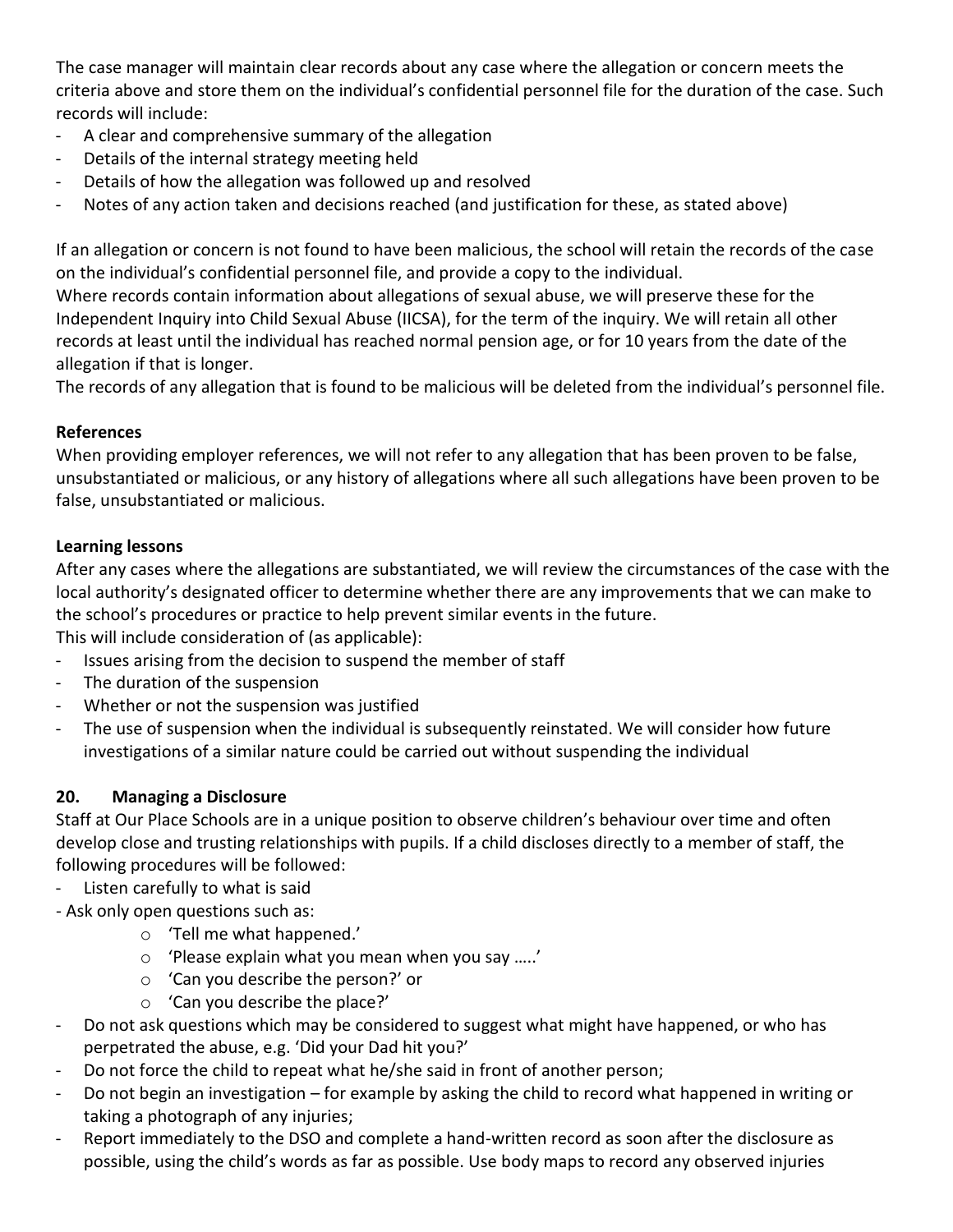Where a child discloses safeguarding allegations against another pupil in the same setting, the DSO should refer to the local procedures on the WSCB website (section 2.11) and seek advice from the Access Centre before commencing its own investigation or contacting parents where appropriate as identified in the care plan.

#### **21. Raising a Concern from Observation**

#### **Recognition of children at risk of abuse and neglect**

Section 4 gives indicators of signs that a child who is experiencing abuse or neglect may demonstrate as a result of abuse. If staff are concerned about any indicators of abuse, neglect, poor practice, unsafe behaviour then they must:

- ensure the immediate safety of the child
- If in doubt- report
- raise a concern immediately to their line manager or the DSO;
- not investigate themselves as this will be coordinated by the DSO and relevant agencies;
- record the information clearly and factually on the 'Safeguarding Concern Form', including any relevant skin maps;
- maintain professional confidentiality and;
- request feedback when the incident has been closed.
- If the concern is about a line manager or the DSO, then the Director should be informed.

If you believe the concern raised is not being addressed then seek confirmation; if you are still not satisfied that the concern is being addressed then you should contact the Local Children's Safeguarding Board directly-Contact details are included within this policy.

#### **22. Roles and Responsibilities**

#### **Role of Designated Safeguarding Lead**

The responsibilities of the Designated Safeguarding Lead are found in Annex B of "Keeping Children Safe in Education" 2021 and "Working Together to Safeguard Children" and include:

- Provision of information to the WSCP/Local Authority on safeguarding and child protection in compliance with section 14B of the Children Act 2004.
- Liaison with the Senior Strategic Group, Education Review Board and the Local Authority on any deficiencies brought to the attention of the Leadership Team and how these should be rectified without delay.
- Management and Referral of cases of suspected abuse to Family Front Door FFD (and/or Police where a crime may have been committed) and Disclosure and Barring Service (cases where a person is dismissed or left due to presenting risk / harm to a child).
- Liaise with the Head of Education/Care to inform them of issues.
- Understand the assessment process for providing early help and make use of the Levels of Need guidance when making a decision about whether or not the threshold for Early Help or Social Care intervention is met.
- Act as a source of support, advice and expertise within the school.
- To attend and contribute to child protection conferences and other key partnership risk management meetings when required (Signs of Safety model).
- Be alert to the specific needs of children in need, those with educational needs and young carers.
- Ensure each member of staff has access to and understands the school's child protection policy especially new or part-time staff who may work with different educational establishments.
- Ensure all staff have induction training covering child protection and staff behaviour and are able to recognise and report any concerns immediately they arise.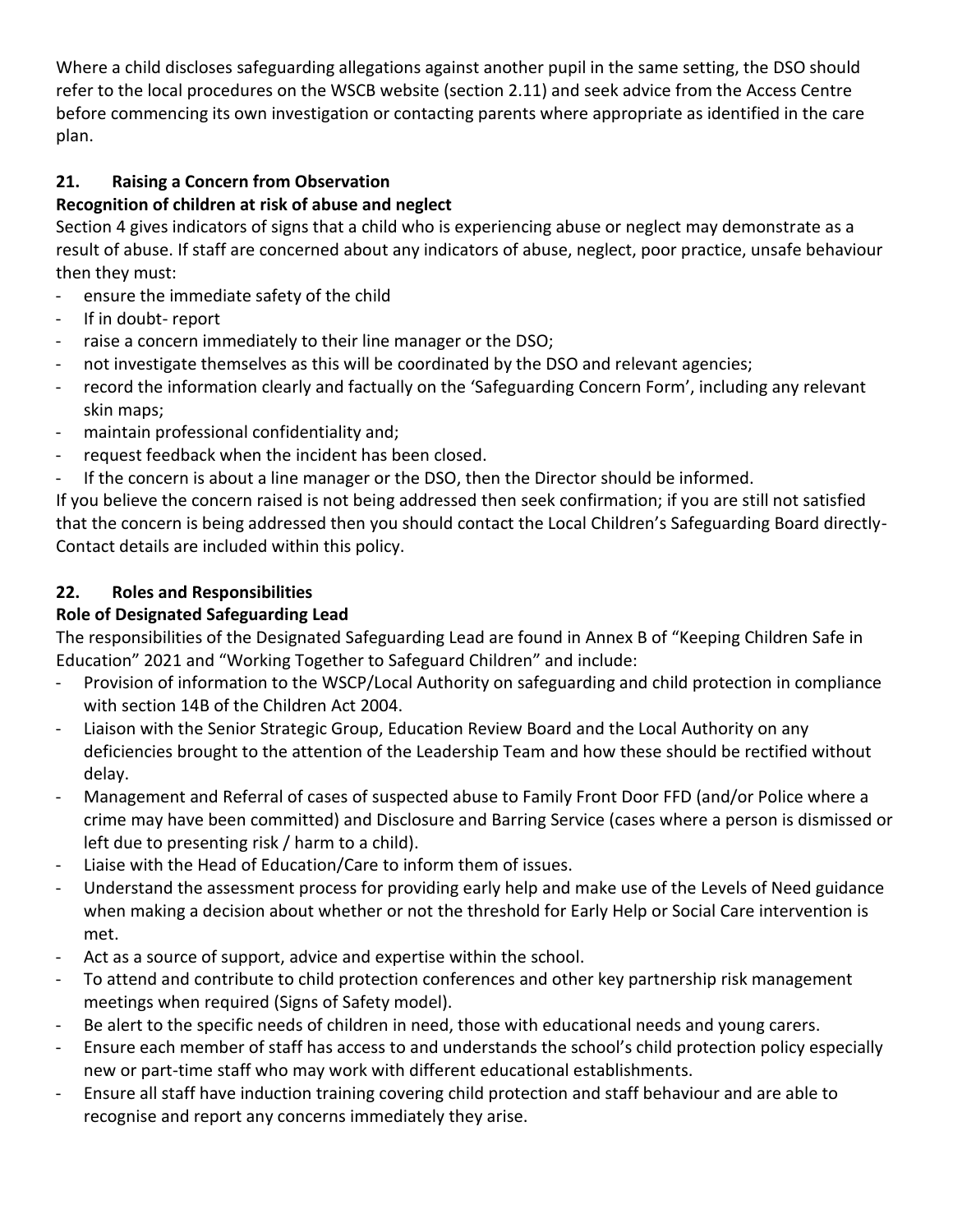- Ensure that all staff have Part 1 of "Keeping children safe in education". Keeping detailed, accurate and secure written records of concerns and referrals; Ensure that there are resources and effective training for all staff.
- Keep up to date with new developments in safeguarding by accessing briefings and journals. Attend refresher training every 2 years and face to face CSE training.
- Ensure compliance with relevant procedures and policies, for example in relation to safe record keeping and transfer.
- Carrying out, in conjunction with the Head of Education/Care and Leadership Team Safeguarding rep, an annual audit of safeguarding procedures, using the County safeguarding checklist or similar.
- Ensure that the school provides appropriate support for staff who may feel distressed when dealing with safeguarding concerns.
- Any returns requested by the LA/WSCP (e.g. s 175/157 audit, CSE audit) are completed in a timely manner to enable the WSCP to meet its statutory duties.
- DSL's should work closely with senior mental health leads
- Training should provide DSL's with a good understanding of their own role, and the processes, procedures and responsibilities of other agencies, particularly children's social care
- DSL's should help promote educational outcomes by working closely with their teachers and sharing information about their welfare, safeguarding and child protection concerns.

#### **Senior Strategic Group and Education Review Board**

In accordance with the Statutory Guidance "Keeping Children Safe in Education" September 2021 and "Working Together to Safeguard Children", the Senior Strategic Group and Education Review Board will ensure that:

- The school has a child protection/safeguarding policy, procedures and training in place which are effective and comply with the law at all times. The policy is made available publicly.
- The policy should be reviewed at least annually or more often, for example in the event of new guidance or a significant incident.
- The school operates safer recruitment practices, including appropriate use of references and checks on new staff and volunteers. Furthermore, the Head Teacher and other staff involved in the recruitment process have undertaken Safer Recruitment Training.
- Ensure that staff working directly with children read at least Part 1 of KCSIE.
- Ensure that staff who do not work directly with children read either part one or Annex A of KCSIE.
- Ensure that mechanisms are in place to assist staff to understand and discharge their role and responsibilities in regard to safeguarding children.
- Facilitate a whole-school approach to safeguarding; this includes ensuring that safeguarding and child protection are at the forefront and underpin all relevant aspects of process and policy development.
- Ensure systems are in place for children to confidently report abuse, knowing that their concerns will be treated seriously, and that they can express their views and give feedback; these systems will be wellpromoted, easily understood, and easily accessible.
- There are procedures for dealing with allegations of abuse against members of staff and volunteers/contractors/ people in a position of trust.
- There is a senior member of the school's leadership team who is designated to take lead responsibility for dealing with child protection (the "Designated Safeguarding Lead") and there is always cover for this role (at least one deputy).
- The Designated Safeguarding Lead undertakes effective Local authority training (in addition to basic child protection training) and this is refreshed every two years. In addition to this formal training, their knowledge and skills are updated at regular intervals (at least annually) via safeguarding e-briefings etc.
- The Head of Education/Head of Care, and all other staff and volunteers who work with children, undertake appropriate training which is regularly updated (at least every year); and that new staff and volunteers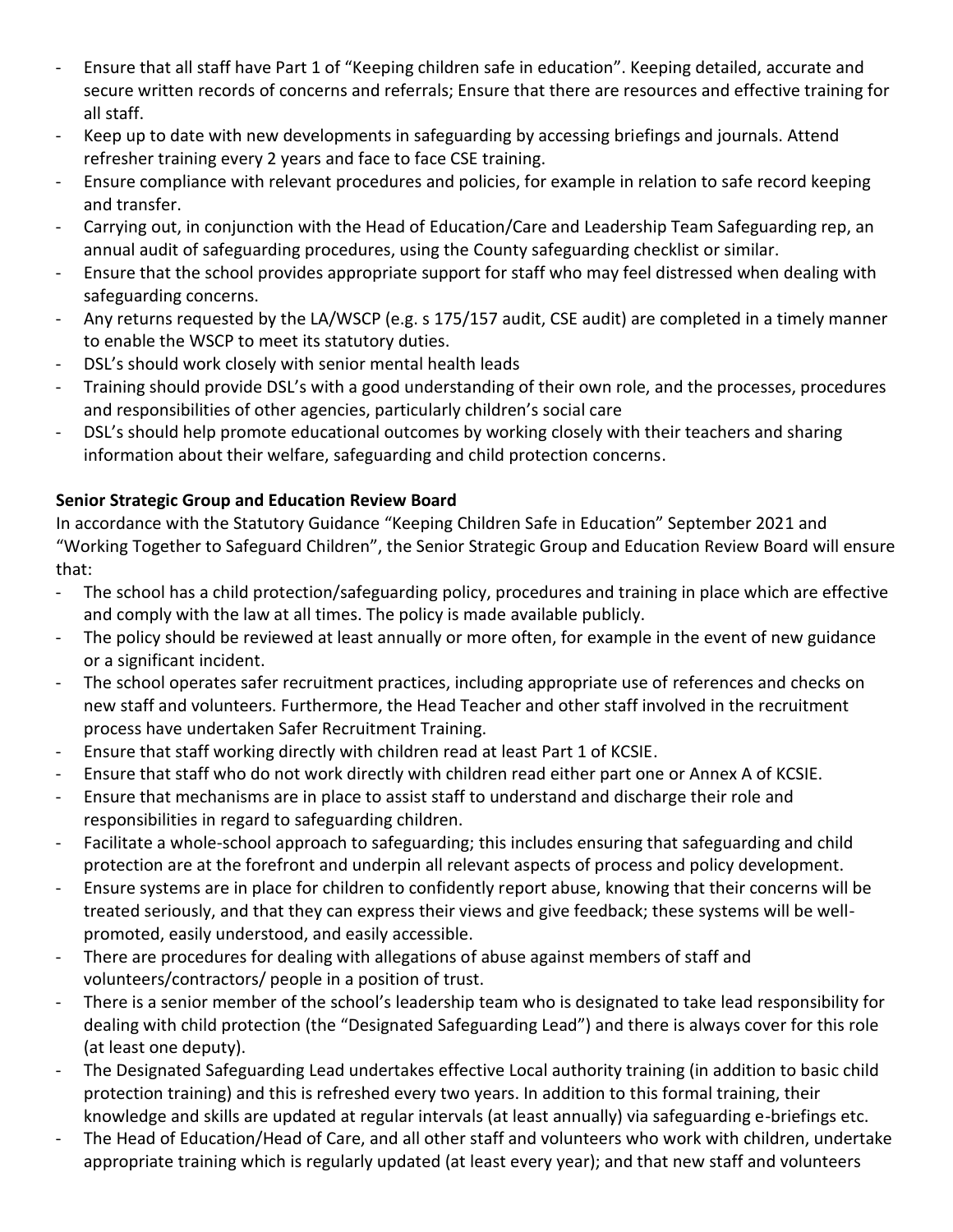who work with children are made aware of the school's arrangements for child protection and their responsibilities (including this policy and Part 1 of Keeping Children Safe in Education 2020). Training should include indicators of FGM; early signs of radicalisation and extremism; indicators of vulnerability to radicalisation. (Every 3 years)

- Any deficiencies or weaknesses in these arrangements brought to the attention of the SSG will be rectified without delay.
- The Director deals with any allegations of abuse made against the Head of Education/Head of Care, with advice and guidance from the Local Authority Designated Officer (LADO).
- Effective policies and procedures are in place and updated annually including a behaviour "code of conduct" for staff and volunteers "Guidance for Safer Working Practice for those who work with children in education settings October 2015".
- Information is provided to the Local Authority (on behalf of the WSCP) when requested, for example through the Annual Safeguarding Return (e.g. section 175 audit and CSE audit).
- There is an individual member of the SSG who will champion issues to do with safeguarding children and child protection within the school, liaise with the Designated Safeguarding Lead, and provide information and reports to the Governance and Leadership Group.

#### **Head of Education/Head of Care**

The Head of Education and Head of Care will ensure that:

- The Safeguarding policies and procedures adopted by the Senior Strategic Group and Education Review Board are effectively implemented and followed by all staff.
- Sufficient resources and time are allocated to enable the Designated Safeguarding Lead and other staff to discharge their responsibilities, including taking part in strategy discussions and other inter-agency meetings, and contributing to the assessment of children.
- Allegations of abuse or concerns that a member of staff or adult working at school may pose a risk of harm to a child or young person are notified to the Local Authority Designated Officer in a timely manner.
- All staff and volunteers feel able to raise concerns about poor or unsafe practice in regard to children, and such concerns are addressed sensitively and effectively in a timely manner. The NSPCC whistle blowing helpline number is also available (0800 028 0285).
- All staff are made aware that they have an individual responsibility to pass on safeguarding concerns and that if all else fails to report these directly to Children's Social Care (Children's Services) or the Police.

#### **Multi-agency working and Early Help**

- The school contributes to inter-agency working in line with statutory guidance "Working Together to Safeguard Children" 2018 including providing a co-ordinated offer of Early Help for children who require this.
- The school will be fully engaged, involved and included in local safeguarding arrangements. Once the school has been named as a relevant agency by local safeguarding partners, it will follow its statutory duty to cooperate with the published arrangements in the same way as other relevant agencies.
- The school will work with local authorities, the police, health services and other services to protect the welfare of children, through the early help process and by contributing to multi-agency plans to provide additional support.
- Our Place Group recognises the importance of proactive information sharing between professionals and local agencies in order to effectively meet the pupils needs.
- Considering the above, staff will be aware that whilst the UK GDPR and the Data Protection Act 2018 places a duty on schools to process personal information fairly and lawfully, they also allow for information to be stored and shared for safeguarding purposes – data protection regulations do not act as a barrier to sharing information where failure to do so would result in a child being placed at risk of harm.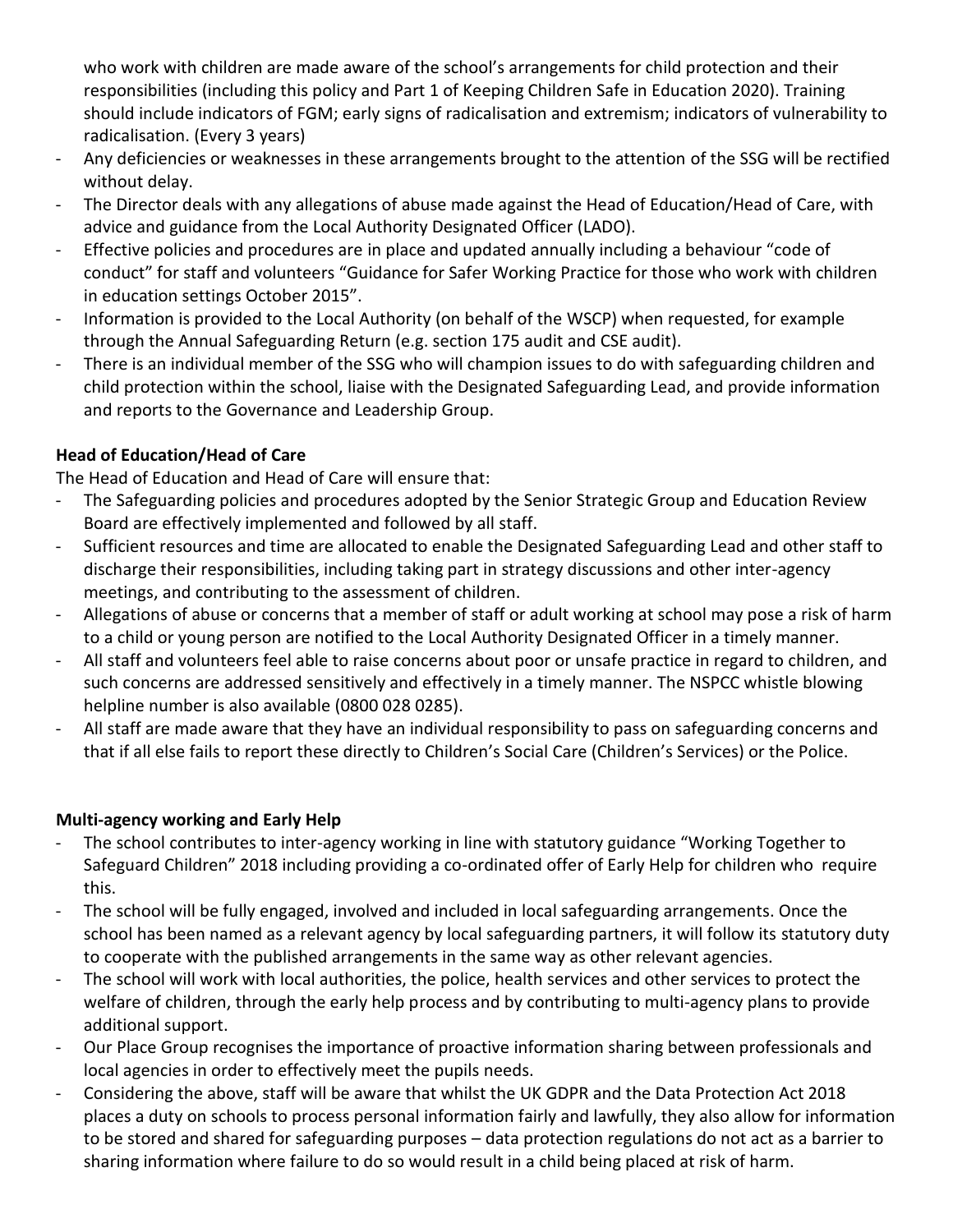- Early Help means providing support as soon as a problem emerges, at any point in a child's life. Any child may benefit from early help, but in particular, staff will be alert to the potential need for early help for pupils who:
	- o Are disabled, have certain health conditions, or have specific additional needs
	- o Have SEND, regardless of whether they have a statutory EHC plan
	- o Have mental health needs
	- o Are young carers
	- $\circ$  Show signs of being drawn into anti-social or criminal behaviour, including gang involvement and association with organised crime groups or county lines.
	- o Are frequently missing or going missing from care, school or home.
	- $\circ$  Are at risk of modern slavery, trafficking or sexual or criminal exploitation.
	- o Are at risk of being radicalised or exploited.
	- o Have family members in prison, or are affected by parental offending.
	- $\circ$  Are in family circumstances presenting challenges for them, such as drug and alcohol misuse, adult mental health problems, or domestic abuse.
	- o Misuse drugs or alcohol.
	- o Have returned home to their family from care.
	- o Are at risk of HBA, such as FGM or forced marriage.
	- o Are privately fostered.
	- $\circ$  Are persistently absent from education, including persistent absences for part of the school day.
	- o Show early signs of abuse and/or neglect in other ways.

This Early Help may be offered directly through school provision or via referral to an external support agency. Safeguarding arrangements take into account the procedures and practice of the local authority and the Worcestershire Safeguarding Children Partnership (WCSP).

The school complies with all legislative safeguarding duties, including the duty to report suspected or known cases of FGM and the duty to prevent young people from being drawn into terrorism. In conjunction with the Head and DSL they should assess the level of risk within the school and put actions in place to reduce that risk.

#### **23. Safer Recruitment**

Our Place Group has a written recruitment and selection policy statement and procedures linking explicitly to this policy. The statement is included in all job advertisements, publicity material, recruitment websites, and candidate information packs.

The recruitment process is robust in seeking to establish the commitment of candidates to support the school's measures to safeguard children and to identify, deter or reject people who might pose a risk of harm to children or are otherwise unsuited to work with them. All staff working within our school who have substantial access to children have been checked as to their suitability, including verification of their identity, references, qualifications and a satisfactory barred list check, enhanced DBS check and a right to work in the UK. Our Senior Strategic Group and Education Review Board are subject to an enhanced DBS check without barred list check, in line with Worcestershire recommendation.

The school maintains a single central record of recruitment checks for audit purposes. Any member of staff working in regulated activity prior to receipt of a satisfactory DBS check will not be left unsupervised and will be subject to a risk assessment.

Volunteers who are not working in regulated activity will be supervised at all times. DSL's and selected other staff involved in recruitment and interviewing have completed NSPCC 'Safer Recruitment Training' and at least one person interviewing for any position will have completed this training.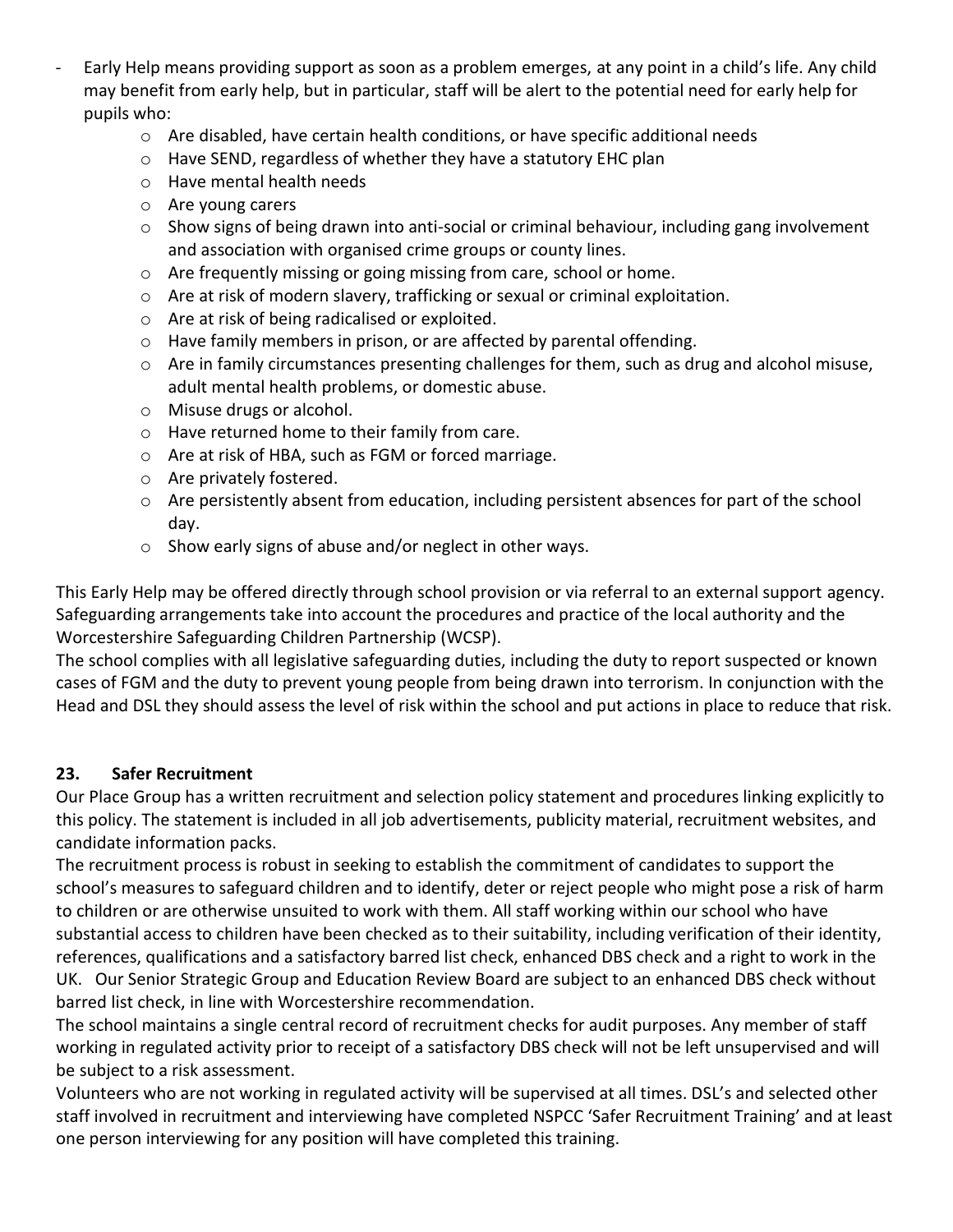#### **Single Central Record (SCR)**

The school keeps an SCR which records all staff, including agency and third-party staff who work in the school. All members of the proprietary body (Education Review Board) are also recording on the SCR. The following information is recorded on the SCR:

- 1. An identity check.
- 2. A barred list check.
- 3. An enhanced DBS check.
- 4. A prohibition from teaching check (where required).
- 5. A check of professional qualifications.
- 6. A check to determine the individual's right to work in the UK.
- 7. Additional checks for those who have lived or worked outside of the UK.
- 8. A section 128 check for those in management positions.

For agency and third-party staff, the school will also record whether written confirmation from the employment business supplying the member of staff has been received which indicates that the necessary checks have been conducted and the date that confirmation was received.

If any checks have been conducted for volunteers, this will also be recorded on the SCR. If risk assessments are conducted to assess whether a volunteer should be subjected to an enhanced DBS check, the risk assessment will be recorded. The school is free to record any other information it deems relevant. The details of an individual will be removed from the SCR once they no longer work at the school.

#### **24. Records, Monitoring and Transfer**

Well-kept records are essential to good child protection practice. All staff are clear about the need to record and report concerns about a child or children within the school. The record should include the child's words as far as possible and should be timed, dated and signed. The Designated Safeguarding Lead is responsible for such records and for deciding at what point these records should be passed over to other agencies. Records relating to actual or alleged abuse or neglect are stored apart from normal pupil or staff records. Normal records sometimes have markers to show that there is sensitive material stored elsewhere. This is to protect individuals from accidental access to sensitive material by those who do not need to know.

Child protection records are stored securely, with access confined to specific staff, e.g. Designated Safeguarding Leads and the Head of Education/Head of Care. Child protection records are reviewed regularly to check whether any action or updating is needed. This includes monitoring patterns of complaints or concerns about any individuals (e.g. child who repeatedly goes missing) and ensuring these are acted upon. Each stand - alone file should have a chronology of significant events. When children transfer school, their safeguarding records are also transferred. Safeguarding records will be transferred separately from other records and best practice is to pass these directly to a Designated Safeguarding Lead in the receiving education/care setting, with any necessary discussion or explanation and to obtain a signed and dated record of the transfer. In the event of a child moving out of area and a physical handover not being possible then the most secure method should be found to send the confidential records to a named Designated Safeguarding Lead. Files requested by other agencies e.g. Police, should be copied.

A record of any allegations (proven) made against staff is kept in a confidential file by the Head of Education/Head of Care.

#### **Monitoring and Evaluation**

Our Safeguarding Children policy and procedures will be monitored and evaluated by:

- Completion of the annual safeguarding audit;
- Completion and return to the LA of the annual safeguarding report to Senior Strategic Group and Education review Board;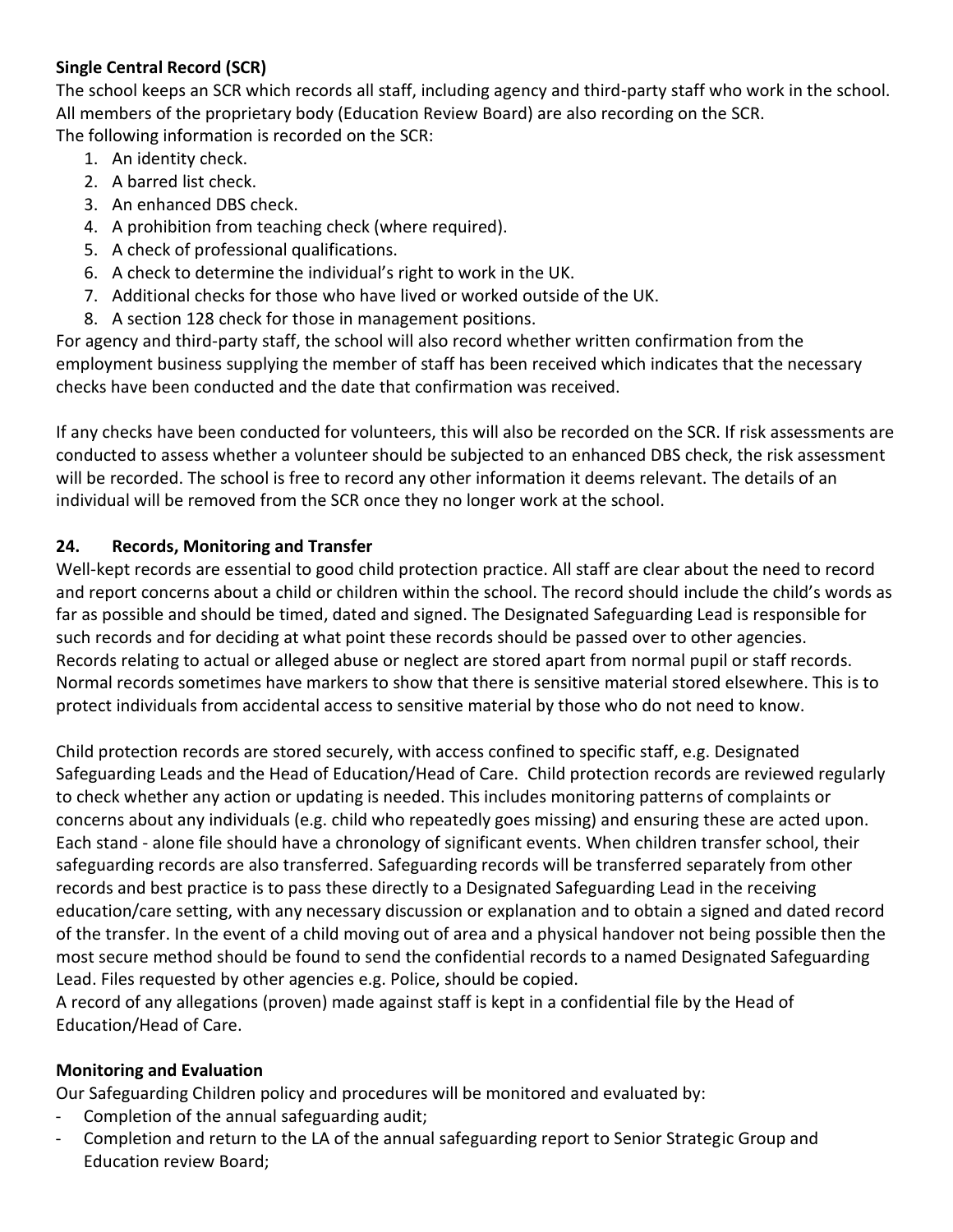- Quality monitoring surveys and questionnaires;
- Discussions with children and staff;
- Scrutiny of data and risk assessments;
- Scrutiny of the school's single central record of recruitment checks;
- Scrutiny of Committee meeting minutes;
- Monitoring of logs of bullying/ racism/ behaviour incidents and PPI records;
- Supervision of staff involved in child protection;
- Case file audits undertaken by the DSL.

#### **25. Information Sharing and Confidentiality**

We recognise that all matters relating to child protection are confidential. The Head of Education/Head of Care or DSL will disclose any information about a pupil to other members of staff on a need to know basis only. All staff must be aware that they have a professional responsibility to share information with other agencies in order to safeguard children.

All staff must be aware that they cannot promise a child to keep secrets which might compromise the child's safety or well-being.

#### **26. Communication with Parents**

We recognise that good communication with parents is crucial in order to safeguard and promote the welfare of children effectively. We will always undertake appropriate discussion with parents, where appropriate as identified in the care plan, prior to involvement of another agency unless to do so would place the child or an adult at further risk of harm or would impede a criminal investigation.

We will ensure that parents have an understanding of the responsibilities placed on the school and staff to safeguard children and their duty to co-operate with other agencies in this respect.

#### **27. Photography and use of Images**

The welfare and protection of our children is paramount and consideration should always be given to whether the use of photography will place our children at risk.

Images may be used to harm children, for example as a preliminary to 'grooming' or by displaying them inappropriately on the internet, particularly social networking sites.

For this reason consent is always sought when photographing children and additional consideration given to photographing vulnerable children, particularly Looked After Children.

Consent must be sought from those with parental responsibility (this may include the Local Authority in the case of Looked After Children).

#### **28. Links to other Policies**

- Child Sexual Exploitation Policy
- Complaints Policy
- Behaviour Management Policy
- Anti-Bullying Policy
- Physical Intervention Policy
- Administration of Medicines and First Aid Policy
- Health and Safety Policy
- Lone Working Policy  $-$
- Intimate and Personal Care
- Relationship and Sexual Relationships Education Policy
- Equal Opportunities Policy
- Online Safety Policy
- Whistleblowing Policy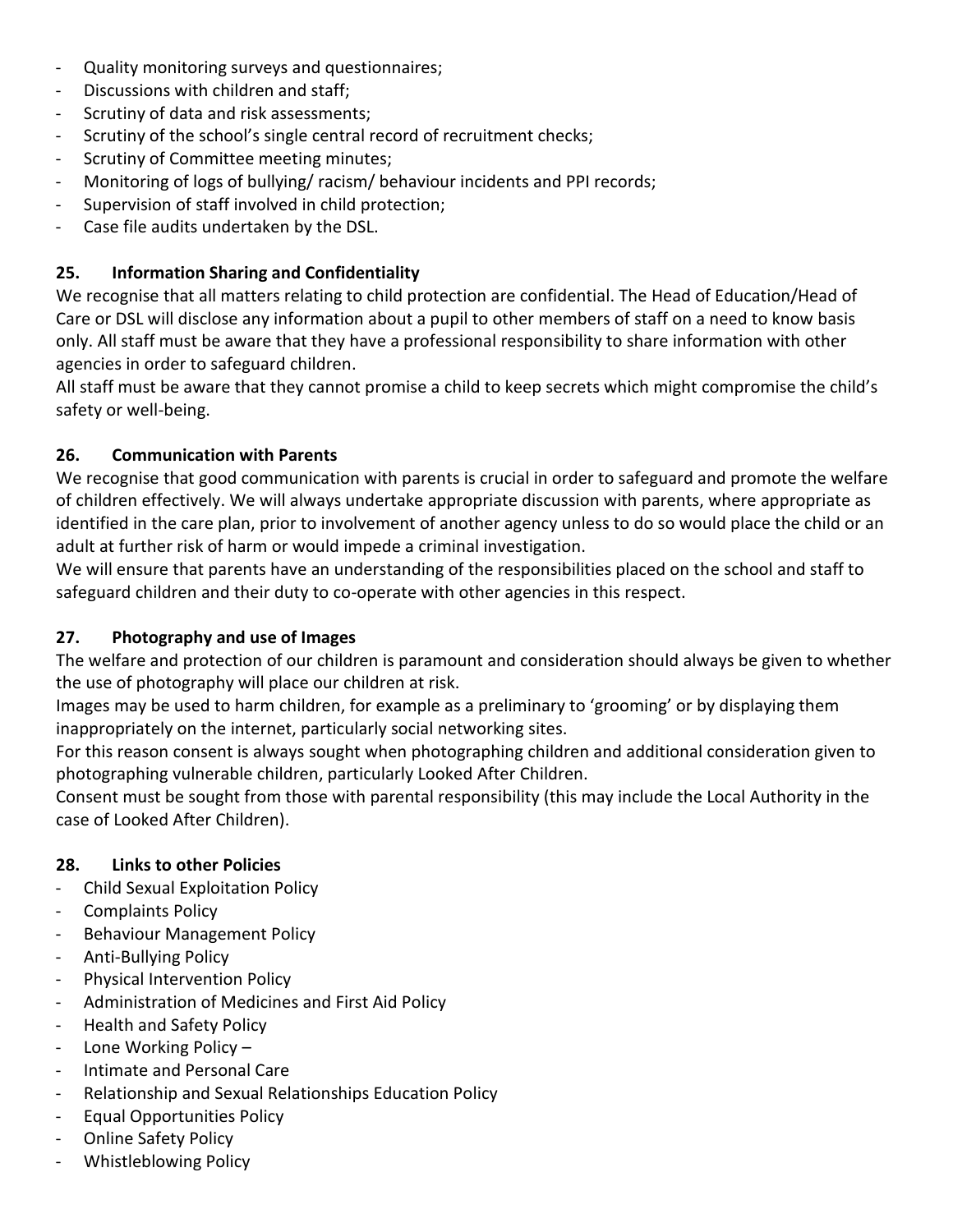- Peer on Peer/Child on Child Abuse Policy
- Educational Visits Policy
- Safer Recruitment and Selection Policy

#### **29. Useful Contacts**

#### **Referring to Children's Social Care, Children's Social Work Services:**

The Family Front Door, Initial Contact and Referral Team is the central point for all referrals for children and young people aged 0 to 18 years and living in Worcestershire where there is safeguarding or child protection concerns for them.

This team receives referrals from professionals, members of the community, family members, children and young people directly. Please contact the Family Front Door directly telephone 01905 822666.

If you have a child protection concern outside of normal office hours please contact our out of hours emergency duty team (EDT) telephone 01905 768020.

If you have an immediate concern about the safety and welfare of a child please phone the Family Front Door directly on: 01905 822666. You will be required to submit the information on a referral form following this as per the WLSCB procedure.

Link to Position of Trust Referral Form

[http://www.worcestershire.gov.uk/info/20559/refer\\_to\\_childrens\\_social\\_care/1659/are\\_you\\_worried\\_about](http://www.worcestershire.gov.uk/info/20559/refer_to_childrens_social_care/1659/are_you_worried_about_an_adult_who_works_with_children) an adult who works with children

#### **Who can I contact if I have a concern?**

For advice and information about allegations against staff and volunteers; the LADO Team can be contacted on Telephone: 01905 846221

Initial contact to be made via the above Duty Number. The Duty LADO can help you with any concerns you have.

All statutory partner agencies are required to report all allegations to the LADO within one working day. Referrals should be submitted through the portal if the threshold for LADO procedures is met.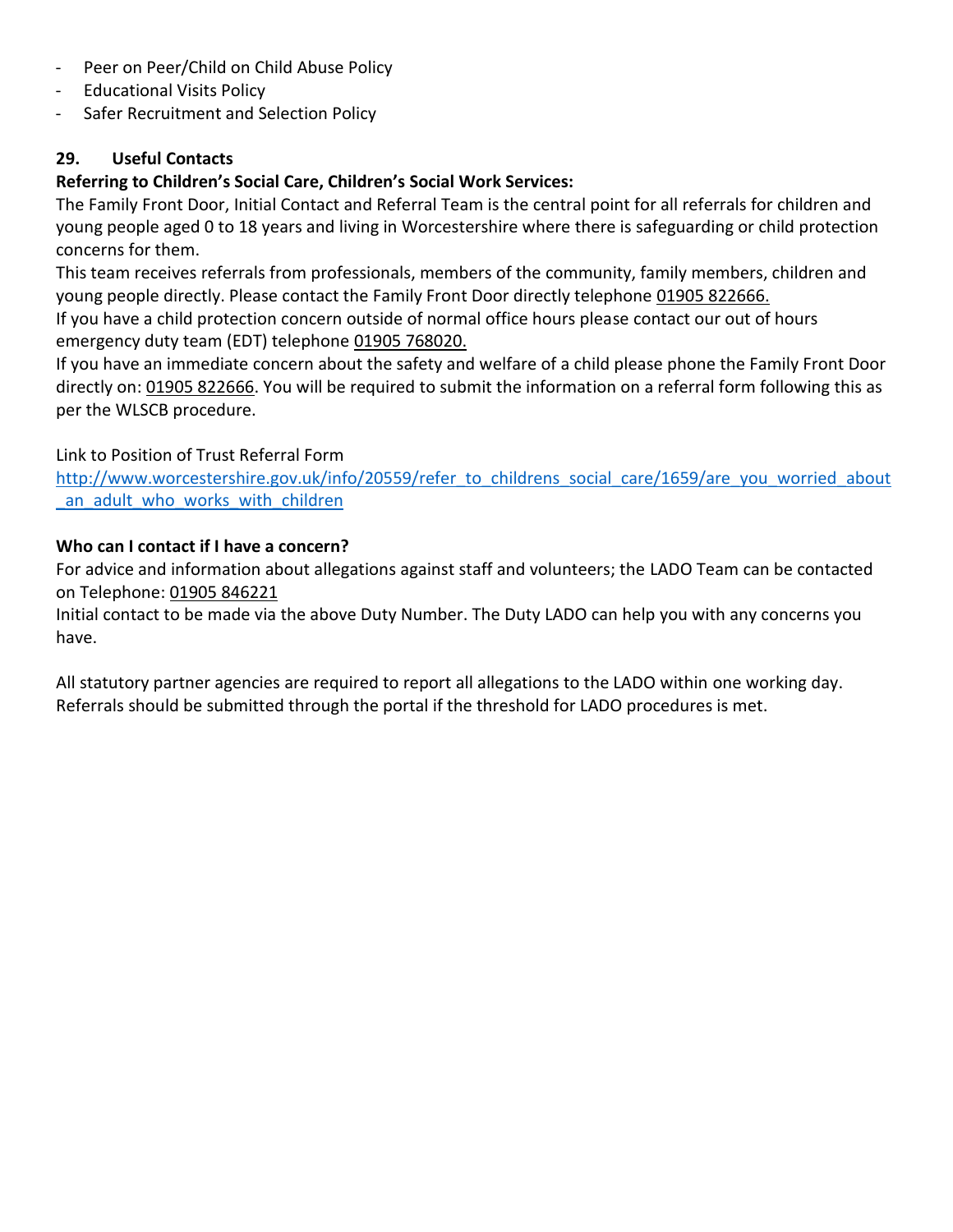| Date:                                                                                              | Time:                  |  |  |
|----------------------------------------------------------------------------------------------------|------------------------|--|--|
| <b>Your Name:</b>                                                                                  | <b>Your Position:</b>  |  |  |
| <b>Place of Work:</b>                                                                              | <b>Contact Number:</b> |  |  |
| <b>About the Young Person</b>                                                                      |                        |  |  |
| <b>Young Person Name:</b>                                                                          | <b>YP's DOB:</b>       |  |  |
| <b>Details of the Allegations / Suspicions</b>                                                     |                        |  |  |
| Are you reporting:                                                                                 |                        |  |  |
| Disclosure made from a child or young person<br>$\bullet$                                          |                        |  |  |
| Disclosure or suspicion from a third person<br>$\bullet$                                           |                        |  |  |
| Your suspicion or concern<br>$\bullet$                                                             |                        |  |  |
| <b>Date and Time of Disclosure:</b>                                                                |                        |  |  |
| Date and Time of Incident:                                                                         |                        |  |  |
| Details of allegations, suspicion, or concern: (State exactly what you were told/observed, use the |                        |  |  |
| person words were possible, it must be fact and not your feelings)                                 |                        |  |  |
|                                                                                                    |                        |  |  |
|                                                                                                    |                        |  |  |
|                                                                                                    |                        |  |  |
|                                                                                                    |                        |  |  |
|                                                                                                    |                        |  |  |
|                                                                                                    |                        |  |  |
|                                                                                                    |                        |  |  |
|                                                                                                    |                        |  |  |
|                                                                                                    |                        |  |  |
|                                                                                                    |                        |  |  |
|                                                                                                    |                        |  |  |
| <b>Names of any Witnesses:</b>                                                                     |                        |  |  |
| <b>Staff Signature:</b>                                                                            |                        |  |  |
| <b>Management Response and Action:</b>                                                             |                        |  |  |
| Date and Time received:                                                                            |                        |  |  |
| Date and Time passed to DSL:                                                                       |                        |  |  |
| Date and Time informed Safeguarding Team:                                                          |                        |  |  |
| <b>Safeguarding Log Number:</b>                                                                    |                        |  |  |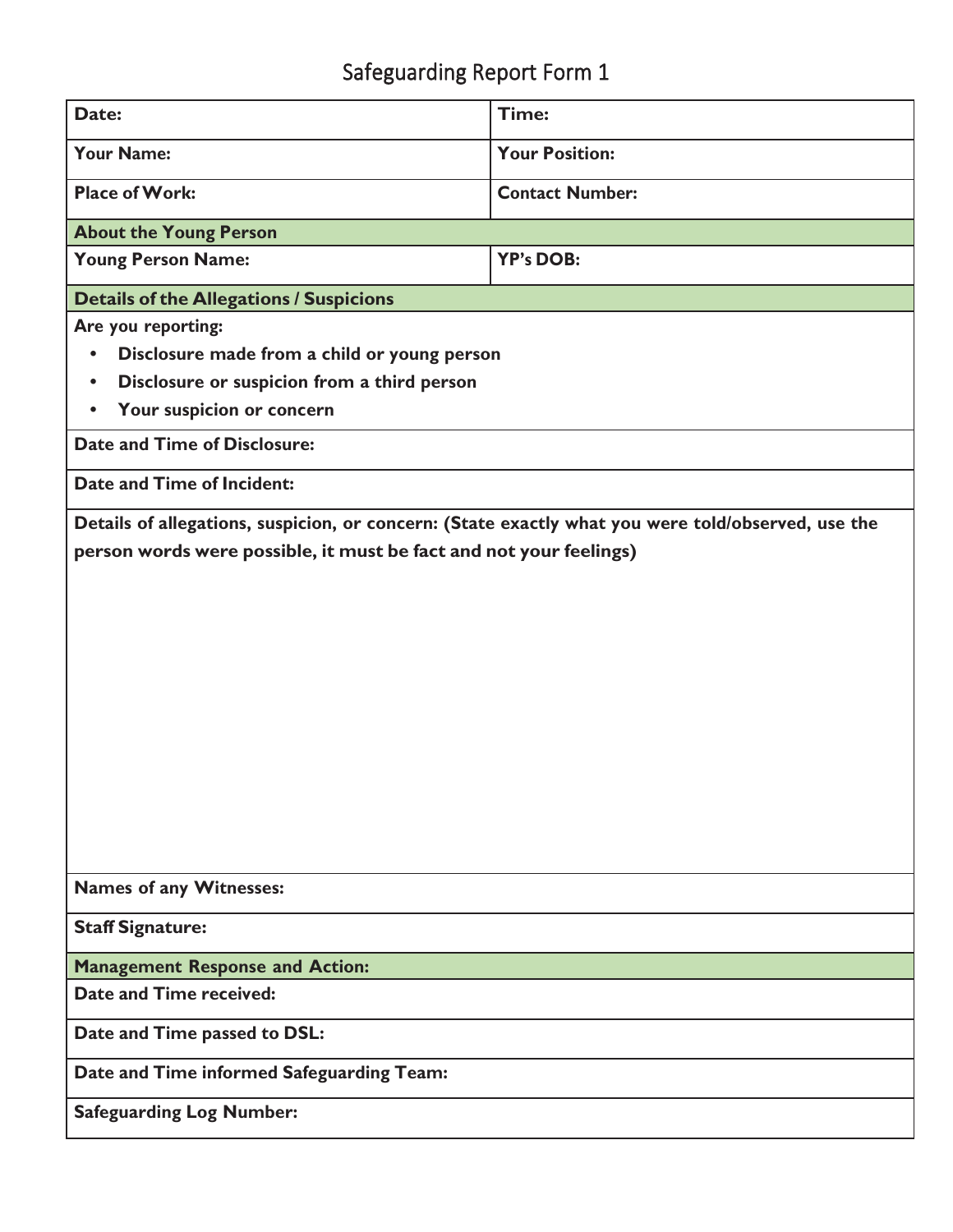**DSL Response and Actions**

| Date received Report Form I:                                                                                                                                                                    | <b>Time Received Report Form I:</b> |            |           |  |
|-------------------------------------------------------------------------------------------------------------------------------------------------------------------------------------------------|-------------------------------------|------------|-----------|--|
| <b>DSL Name:</b>                                                                                                                                                                                |                                     |            |           |  |
| <b>Place of Work:</b>                                                                                                                                                                           |                                     |            |           |  |
| <b>Safeguarding Log Number:</b>                                                                                                                                                                 |                                     |            |           |  |
| <b>About the Young Person</b>                                                                                                                                                                   |                                     |            |           |  |
| <b>Young Person Name:</b>                                                                                                                                                                       | <b>YP's DOB:</b>                    |            |           |  |
| Is Skin Map required?:                                                                                                                                                                          | YES / NO                            |            |           |  |
| <b>DSL Checklist</b>                                                                                                                                                                            |                                     | <b>YES</b> | <b>NO</b> |  |
| Is the Young Person at risk?:<br>(If NO continue to keep them safe; if YES make them safe from harm now)<br>Has a Criminal Act been committed?<br>(If YES, then the Police need to be informed) |                                     |            |           |  |
| Has this been reported to the Safeguarding Team?                                                                                                                                                |                                     |            |           |  |
| Acknowledgement Letter been sent to Staff?                                                                                                                                                      |                                     |            |           |  |
| Has the Local Authority been informed?                                                                                                                                                          |                                     |            |           |  |
| Where appropriate have parents been informed?                                                                                                                                                   |                                     |            |           |  |
| Has LADO been informed?                                                                                                                                                                         |                                     |            |           |  |
| Have you started a Case Log of Events?                                                                                                                                                          |                                     |            |           |  |
| Has Ofsted been notified?<br><b>Ofsted Case Number:</b>                                                                                                                                         |                                     |            |           |  |
| Have you got written Statements?                                                                                                                                                                |                                     |            |           |  |
| Overview of Action and response of DSL (in connection with Case Log of Events)                                                                                                                  |                                     |            |           |  |
| <b>DSL Signature:</b>                                                                                                                                                                           |                                     |            |           |  |
| <b>Conclusion:</b>                                                                                                                                                                              |                                     |            |           |  |
| Does the Outcome require notification to DBS                                                                                                                                                    |                                     | <b>YES</b> | <b>NO</b> |  |
| Date completed:                                                                                                                                                                                 |                                     |            |           |  |
| Date closed:                                                                                                                                                                                    |                                     |            |           |  |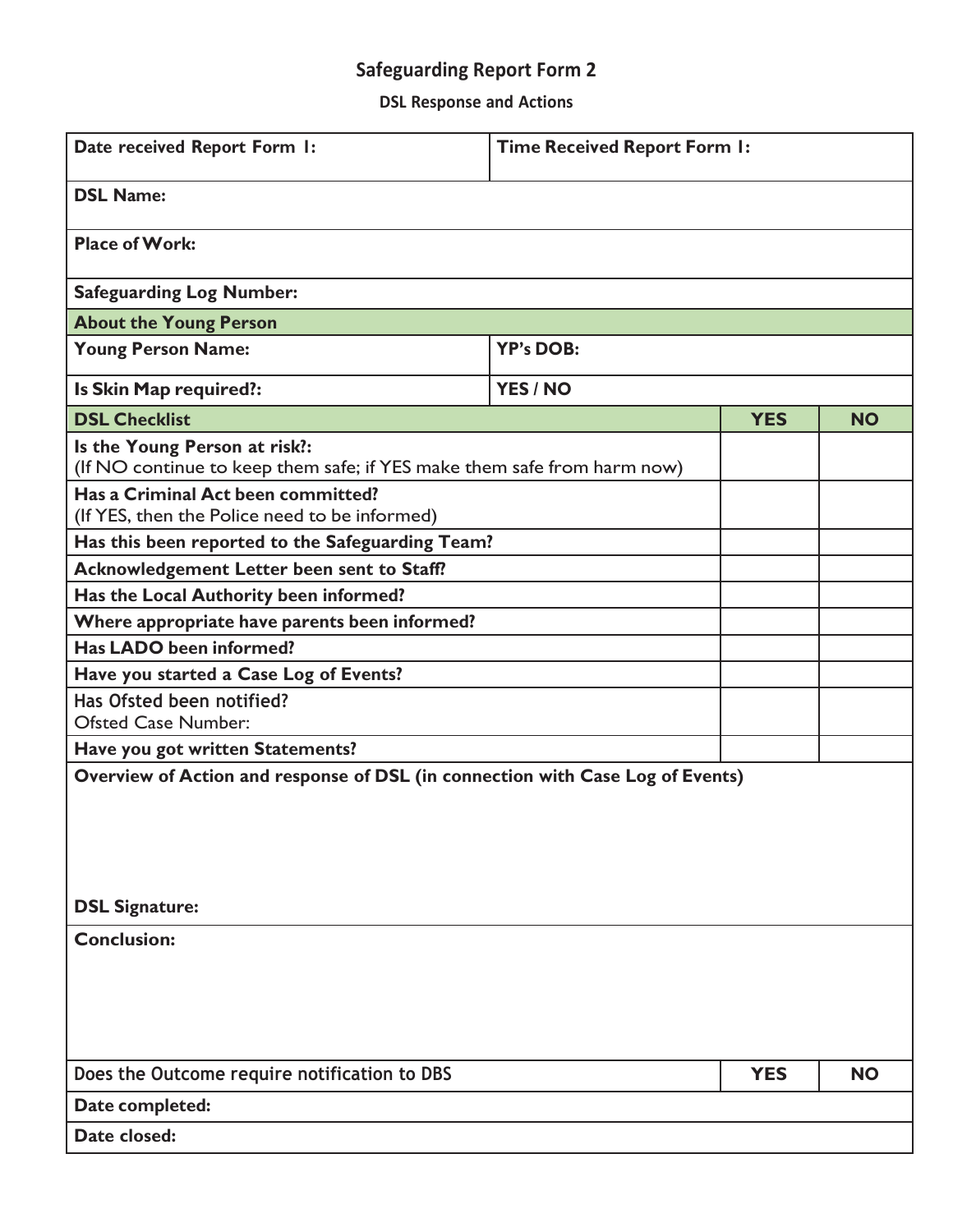**Case File Log of Events**

| Y P Name:   |             |                          | Safeguarding Log No: |                 |  |
|-------------|-------------|--------------------------|----------------------|-----------------|--|
| <b>Date</b> | <b>Time</b> | <b>Summary of Events</b> | <b>Evidence</b>      | <b>Initials</b> |  |
|             |             |                          |                      |                 |  |
|             |             |                          |                      |                 |  |
|             |             |                          |                      |                 |  |
|             |             |                          |                      |                 |  |
|             |             |                          |                      |                 |  |
|             |             |                          |                      |                 |  |
|             |             |                          |                      |                 |  |
|             |             |                          |                      |                 |  |
|             |             |                          |                      |                 |  |
|             |             |                          |                      |                 |  |
|             |             |                          |                      |                 |  |
|             |             |                          |                      |                 |  |
|             |             |                          |                      |                 |  |
|             |             |                          |                      |                 |  |
|             |             |                          |                      |                 |  |
|             |             |                          |                      |                 |  |
|             |             |                          |                      |                 |  |
|             |             |                          |                      |                 |  |
|             |             |                          |                      |                 |  |
|             |             |                          |                      |                 |  |
|             |             |                          |                      |                 |  |
|             |             |                          |                      |                 |  |